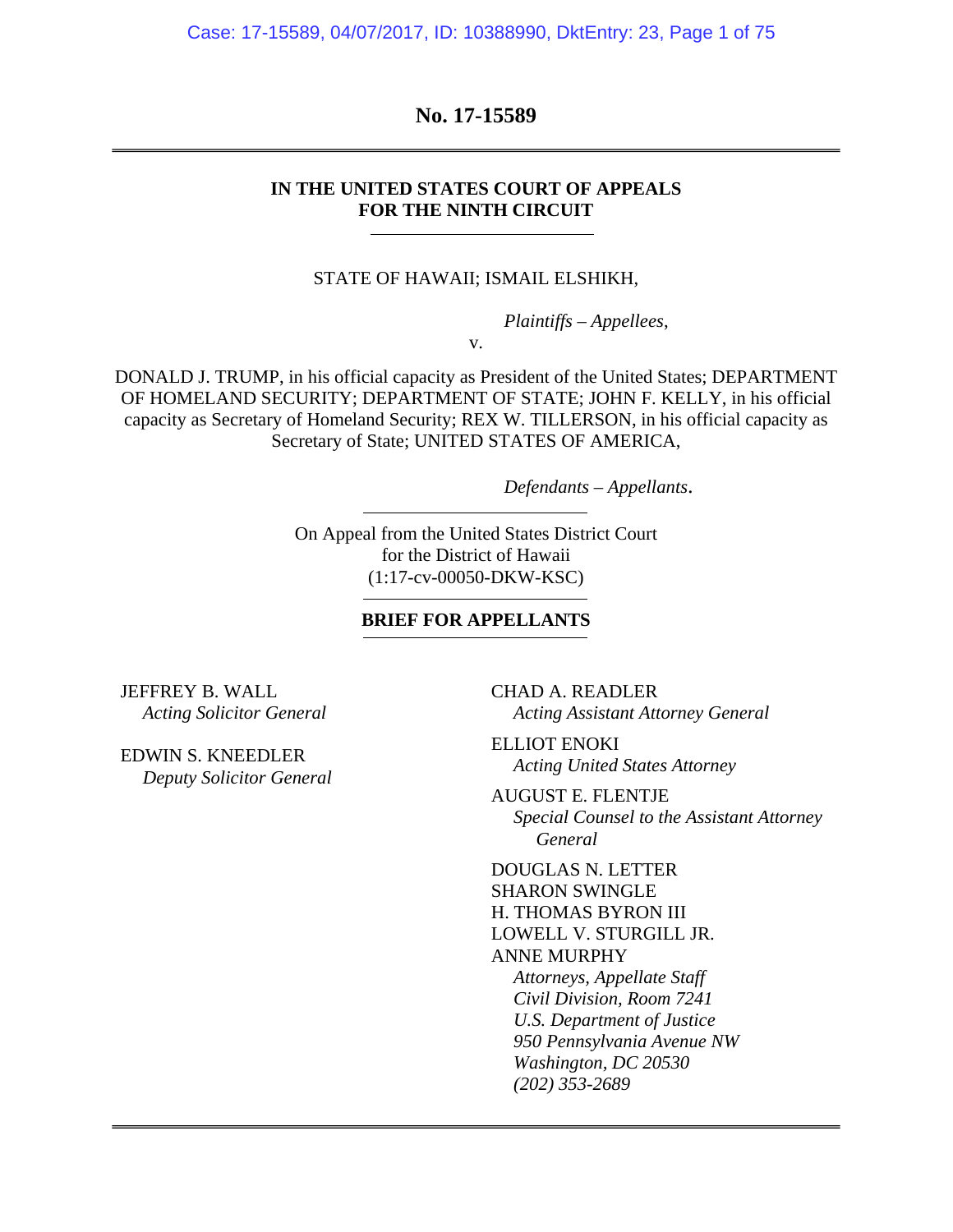# **TABLE OF CONTENTS**

|    | A.              |                                                                       |  |  |
|----|-----------------|-----------------------------------------------------------------------|--|--|
|    | <b>B.</b>       |                                                                       |  |  |
|    | $\mathcal{C}$ . |                                                                       |  |  |
|    | D.              |                                                                       |  |  |
|    |                 | 1.                                                                    |  |  |
|    |                 | Temporary suspension of Refugee Program and lower<br>2.               |  |  |
|    | E.              |                                                                       |  |  |
|    | F.              |                                                                       |  |  |
|    | G.              |                                                                       |  |  |
|    |                 |                                                                       |  |  |
|    |                 | STANDARD OF REVIEW.<br>20                                             |  |  |
|    |                 |                                                                       |  |  |
| I. |                 | Plaintiffs' Establishment Clause Challenge To Sections 2 And 6 Of The |  |  |
|    | A.              | Plaintiffs' Establishment Clause Claim Is Barred By Standing And      |  |  |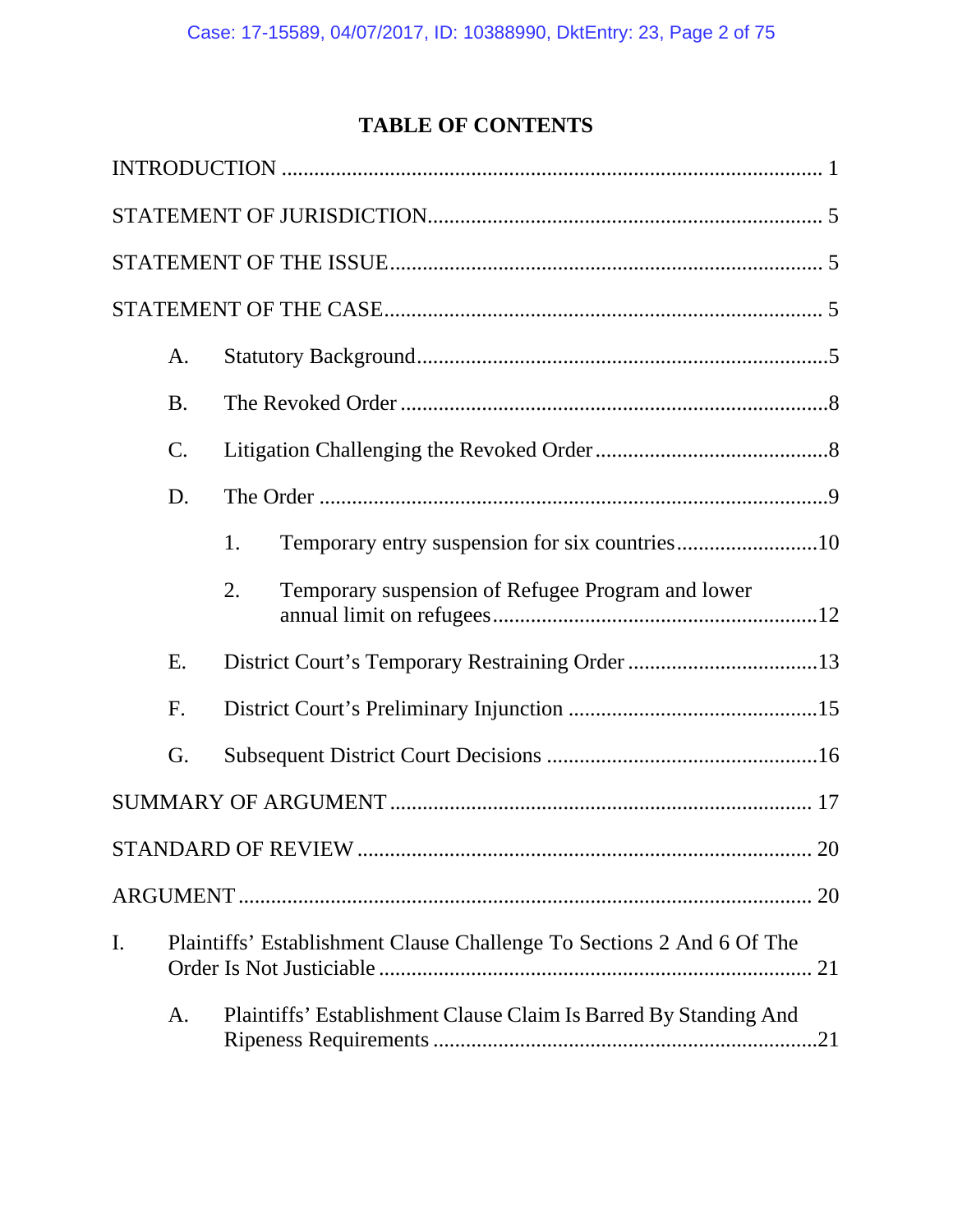|           |                 | 1. | Hawaii alleges injuries that are speculative, non-imminent,                                                              |  |
|-----------|-----------------|----|--------------------------------------------------------------------------------------------------------------------------|--|
|           |                 | 2. | Dr. Elshikh alleges injuries that are either abstract or                                                                 |  |
|           | B <sub>1</sub>  |    | Plaintiffs' Establishment Clause Claim Is Barred By Prudential-                                                          |  |
|           | $\mathcal{C}$ . |    | Plaintiffs' Establishment Clause Claim Is Barred By Consular-                                                            |  |
| $\prod$ . |                 |    | Plaintiffs' Establishment Clause Claim Is Unlikely To Succeed On The                                                     |  |
|           | A.              |    | Plaintiffs' Establishment Clause Claim Fails Under Mandel<br>Because The Order Rests On A Facially Legitimate, Bona Fide |  |
|           | <b>B.</b>       |    | The District Court Erred By Declining To Apply <i>Mandel</i> 's Test 39                                                  |  |
|           | C.              |    | The Order Is Valid Even Under The Establishment Clause                                                                   |  |
|           |                 | 1. |                                                                                                                          |  |
|           |                 | 2. | The Order cannot be enjoined based on campaign                                                                           |  |
| Ш.        |                 |    | The Balance Of Equities Weighs Strongly Against Enjoining The Order 54                                                   |  |
| IV.       |                 |    | The District Court's Nationwide Injunction Barring Enforcement Of                                                        |  |
|           |                 |    |                                                                                                                          |  |
|           |                 |    | STATEMENT OF RELATED CASES                                                                                               |  |
|           |                 |    | <b>CERTIFICATE OF COMPLIANCE</b>                                                                                         |  |

CERTIFICATE OF SERVICE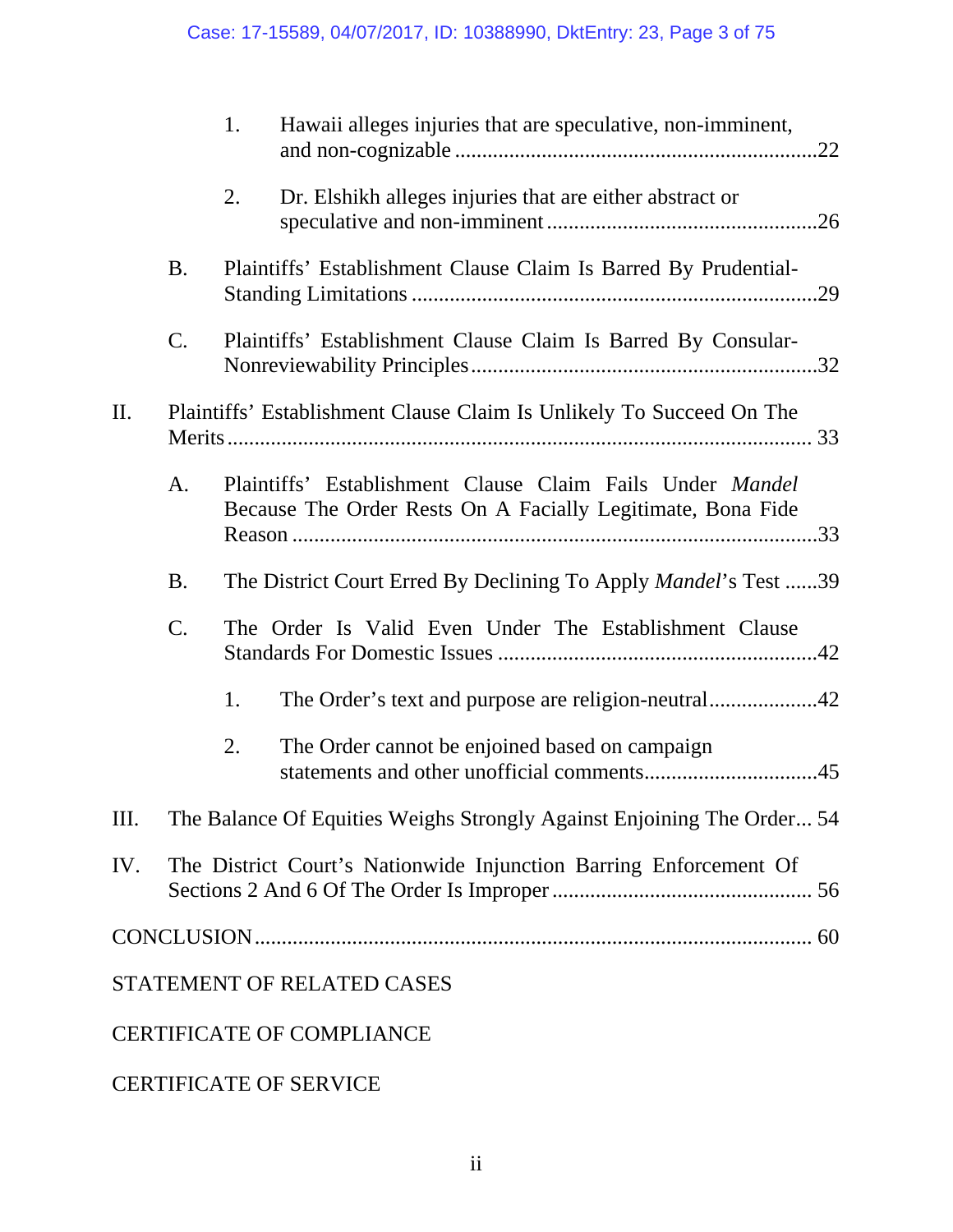# **TABLE OF AUTHORITIES**

| <b>Cases:</b>                                                                      | Page(s) |
|------------------------------------------------------------------------------------|---------|
| Allen v. Wright,                                                                   |         |
| American Ins. Ass'n v. Garamendi,                                                  |         |
| An Na Peng v. Holder,                                                              |         |
| Arizona v. United States,                                                          |         |
| Barthelemy v. Ashcroft,                                                            |         |
| Board of Educ. of Westside Cmty. Schs. v. Mergens,                                 |         |
| Brownell v. Tom We Shung,                                                          |         |
| Bustamante v. Mukasey,                                                             |         |
| Catholic League for Religious & Civil Rights v. City &<br>County of San Francisco, |         |
| Church of the Lukumi Babalu Aye, Inc. v. City of Hialeah,                          |         |
| Clapper v. Amnesty Int'l USA,                                                      |         |
| Dep't of the Navy v. Egan,                                                         |         |
| DKT Mem'l Fund v. Agency for Int'l Dev.,                                           |         |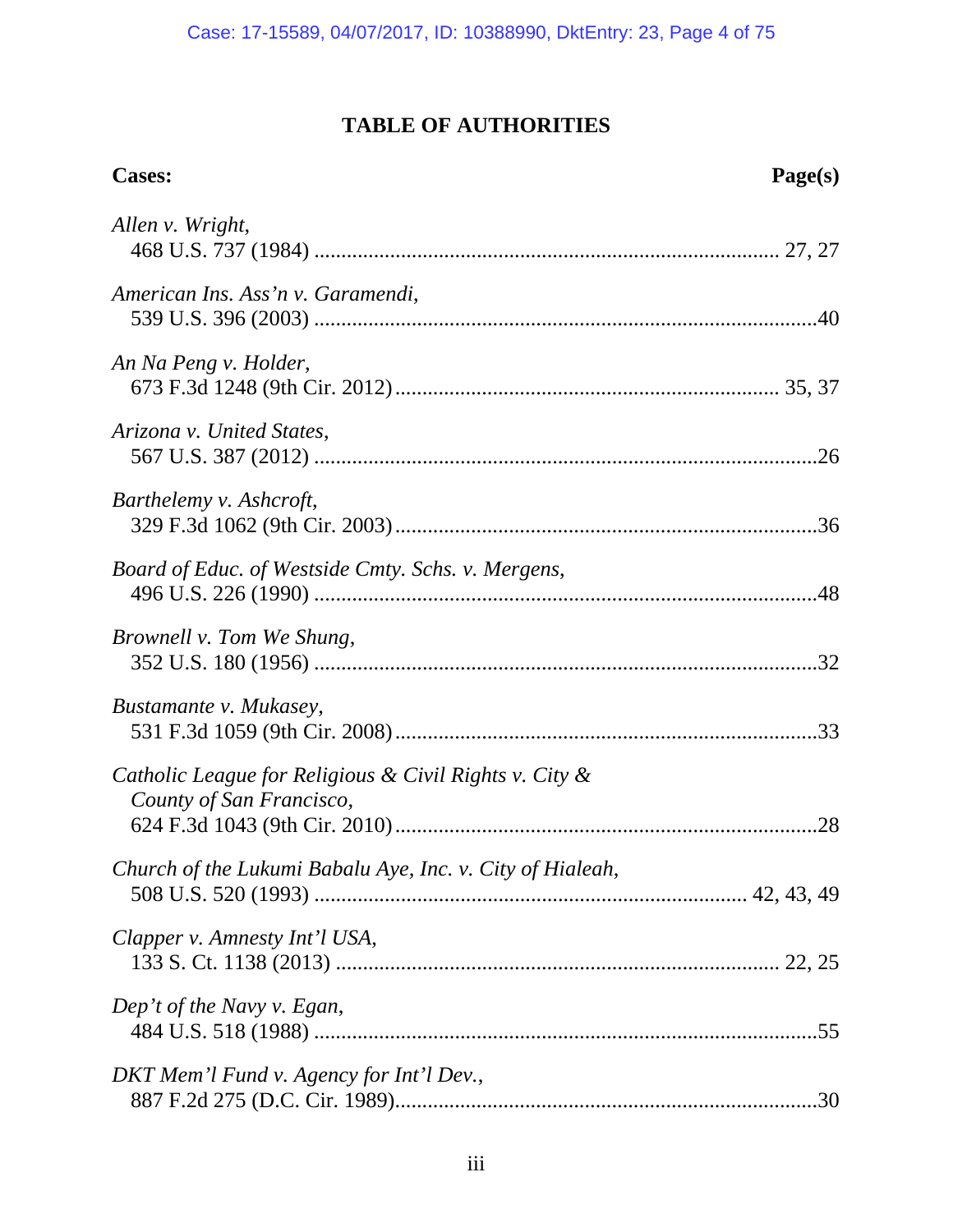# Case: 17-15589, 04/07/2017, ID: 10388990, DktEntry: 23, Page 5 of 75

| Fiallo v. Bell,                                         |  |
|---------------------------------------------------------|--|
| Franklin v. Massachusetts,                              |  |
| Glassman v. Arlington County,                           |  |
| Harisiades v. Shaughnessy,                              |  |
| Hines v. Davidowitz,                                    |  |
| Holder v. Humanitarian Law Project,                     |  |
| INS v. Chadha,                                          |  |
| $IRAP$ v. Trump,                                        |  |
| Kerry v. Din,                                           |  |
| Kleindienst v. Mandel,                                  |  |
| Landon v. Plasencia,                                    |  |
| Lemon v. Kurtzman,                                      |  |
| Lewis v. Casey,                                         |  |
| Lexmark Int'l, Inc. v. Static Control Components, Inc., |  |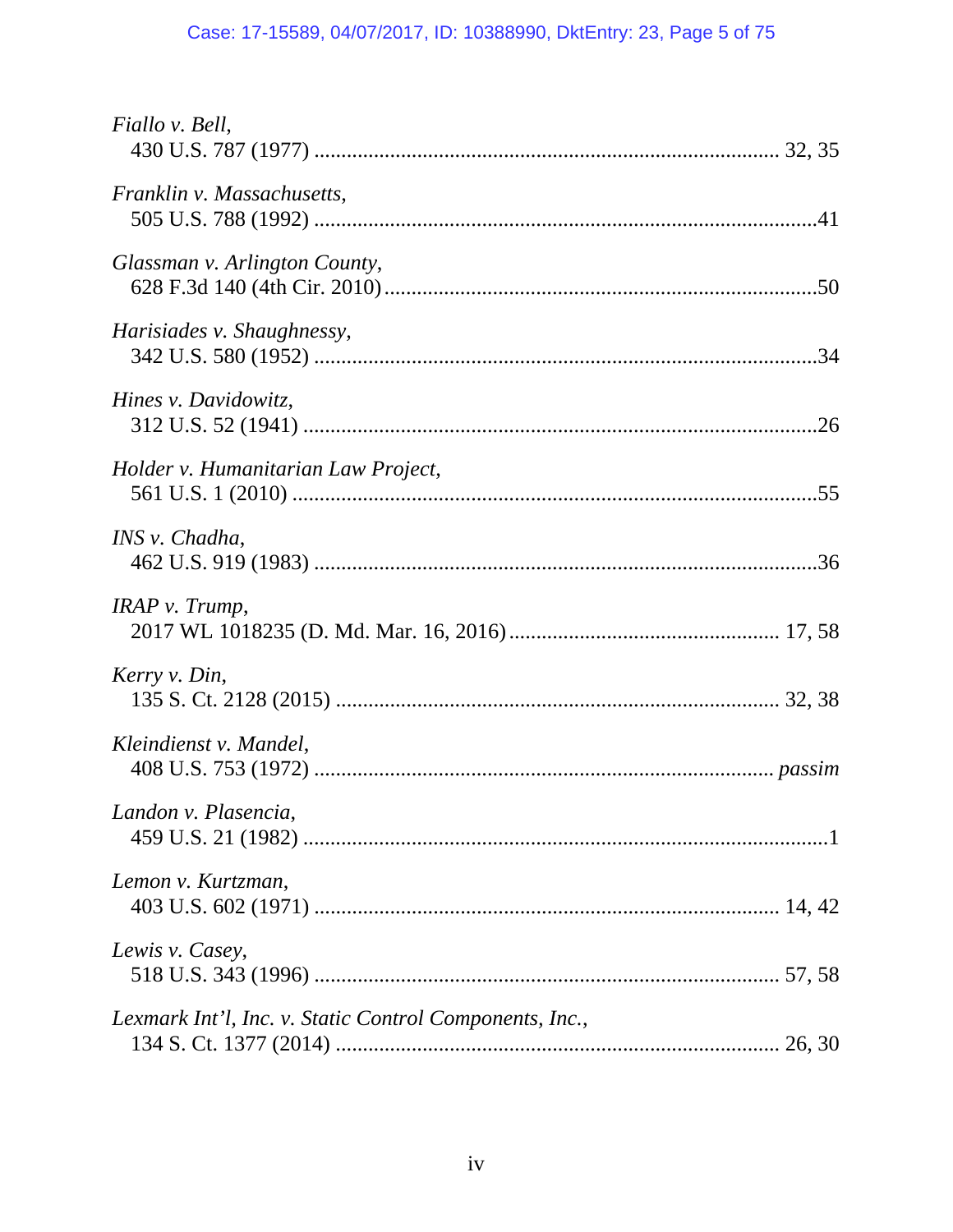# Case: 17-15589, 04/07/2017, ID: 10388990, DktEntry: 23, Page 6 of 75

| Linda R.S. v. Richard D.,                  |
|--------------------------------------------|
| Lujan v. Defs. of Wildlife,                |
| Madsen v. Women's Health Ctr., Inc.,       |
| Maryland v. King,                          |
| McCollum v. Cal. Dep't of Corrs. & Rehab., |
| McConnell v. FEC,                          |
| McCreary County v. ACLU,                   |
| Meinhold v. U.S. Dep't of Def.,            |
| Mississippi v. Johnson,                    |
| Modrovich v. Allegheny County,             |
| In re Navy Chaplaincy,                     |
| Newdow v. Lefevre,                         |
| Newdow v. Rio Linda Union Sch. Dist.,      |
| Nixon v. Fitzgerald,                       |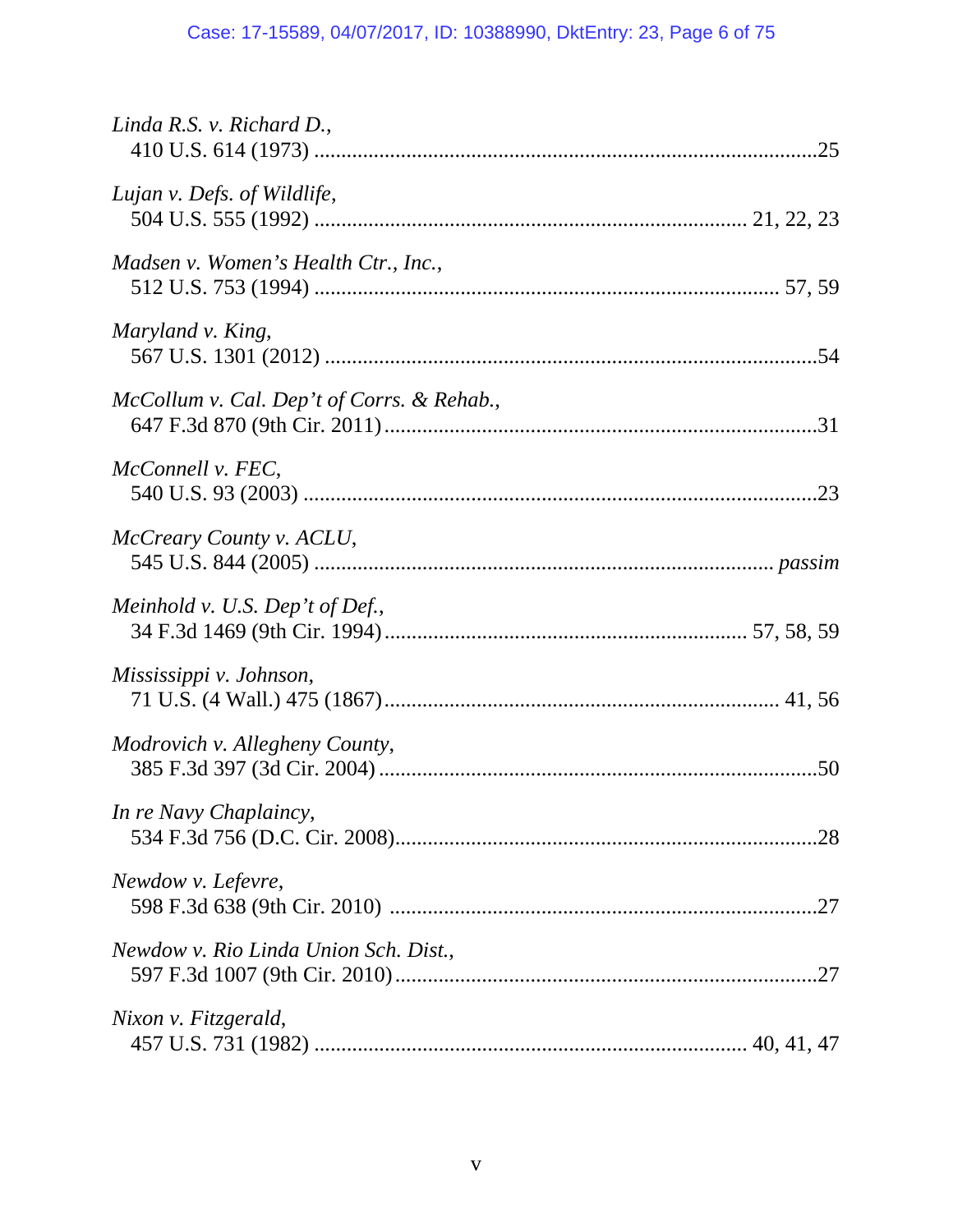# Case: 17-15589, 04/07/2017, ID: 10388990, DktEntry: 23, Page 7 of 75

| Nken v. Holder,                                  |
|--------------------------------------------------|
| Palmer v. Thompson,                              |
| Phelps v. Hamilton,                              |
| Price v. City of Stockton,                       |
| Raines v. Byrd,                                  |
| Reno v. American-Arab Anti-Discrimination Comm., |
| Republican Party of Minn. v. White,              |
| Richardson v. City & County of Honolulu,         |
| Saavedra Bruno v. Albright,                      |
| Sarsour v. Trump,                                |
| Shell Offshore, Inc. v. Greenpeace, Inc.,        |
| Smith v. Jefferson Cty. Bd. of School Comm'rs,   |
| Stormans, Inc. v. Selecky,                       |
| Sure-Tan, Inc. v. NLRB,                          |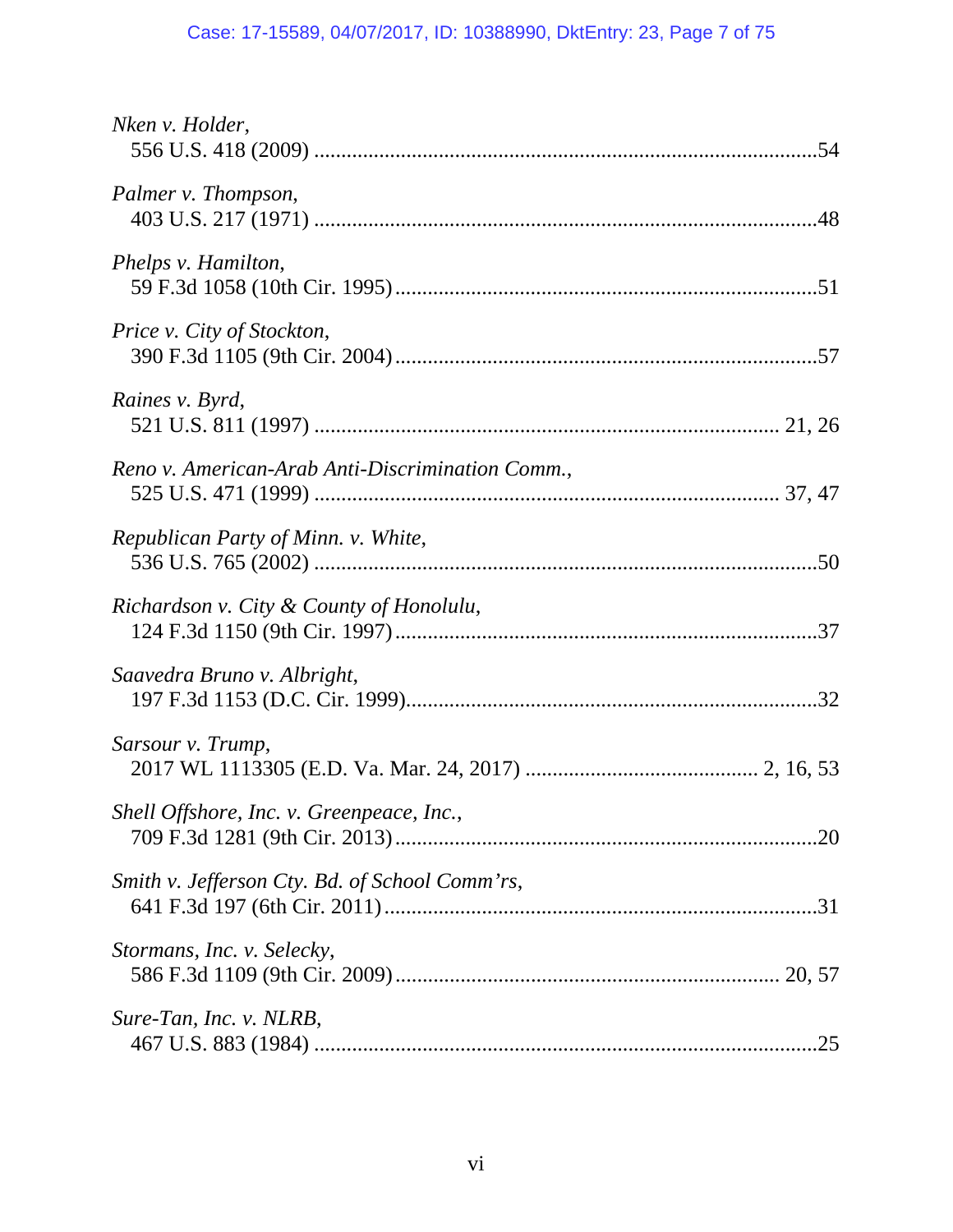# Case: 17-15589, 04/07/2017, ID: 10388990, DktEntry: 23, Page 8 of 75

| Taniguchi v. Schultz,                                                                         |
|-----------------------------------------------------------------------------------------------|
| Texas v. United States,                                                                       |
| Texas v. United States,                                                                       |
| Town of Greece v. Galloway,                                                                   |
| Trunk v. City of San Diego,                                                                   |
| United States v. AMC Entm't,                                                                  |
| United States v. Armstrong,                                                                   |
| United States v. Chem. Found., Inc.,                                                          |
| United States v. Curtiss-Wright Exp. Corp.,                                                   |
| United States ex rel. Knauff v. Shaughnessy,                                                  |
| United States v. Nixon,                                                                       |
| United States v. Salerno,                                                                     |
| United States v. Verdugo-Urquidez,<br>.30                                                     |
| Valley Forge Christian Coll. v. Ams. United for Separation<br>of Church & State, Inc.,<br>.27 |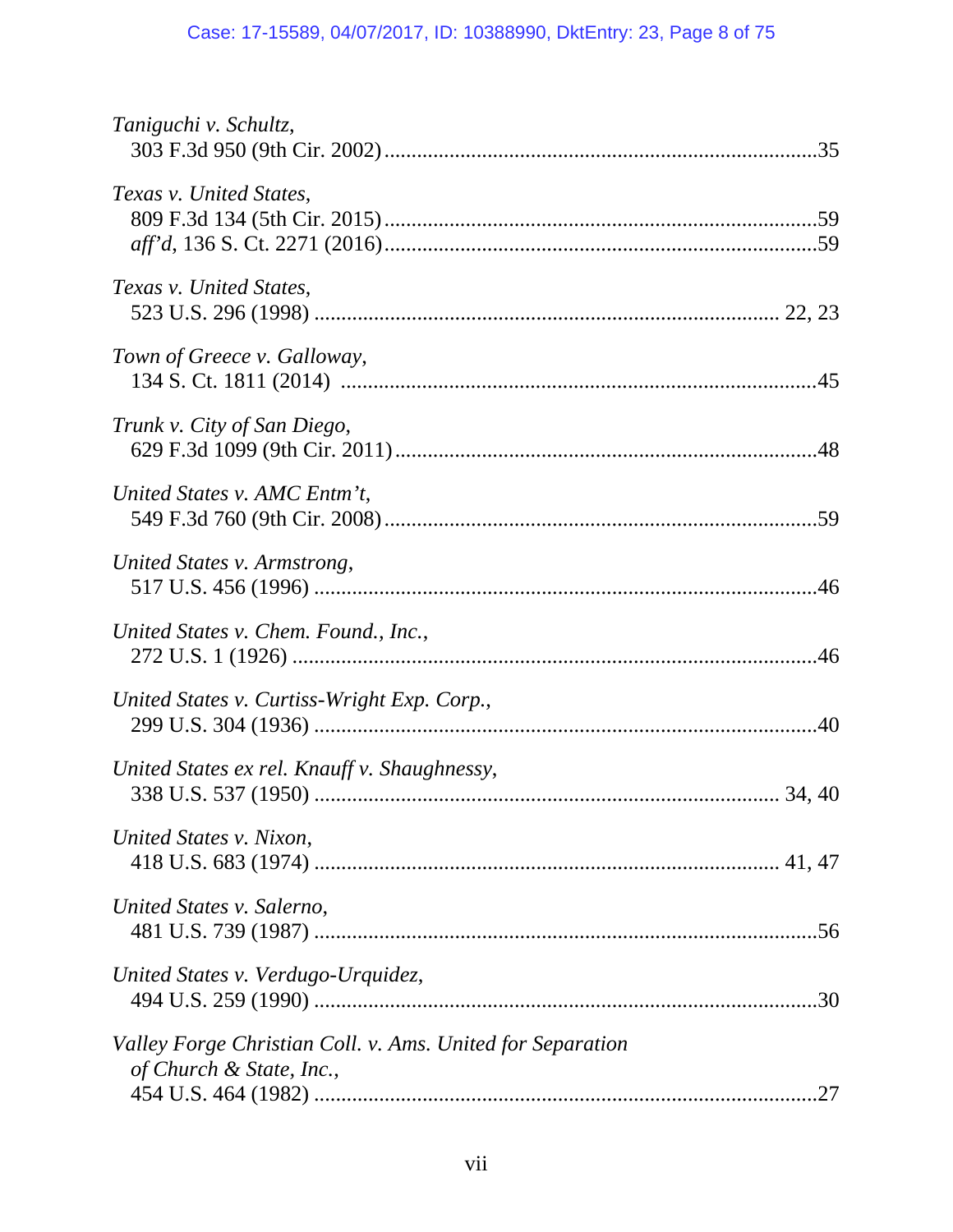| Vasquez v. Los Angeles County,             |  |
|--------------------------------------------|--|
| Washington v. Trump,                       |  |
| Weinbaum v. City of Las Cruces,            |  |
| Winter v. Natural Res. Def. Council, Inc., |  |
| Zadvydas v. Davis,                         |  |
| Zelman v. Simmons-Harris,                  |  |
| Zivotofsky ex rel. Zivotofsky v. Kerry,    |  |
| <b>Constitution:</b>                       |  |
|                                            |  |
|                                            |  |
|                                            |  |
|                                            |  |
| <b>Statutes:</b>                           |  |
|                                            |  |
|                                            |  |
|                                            |  |
|                                            |  |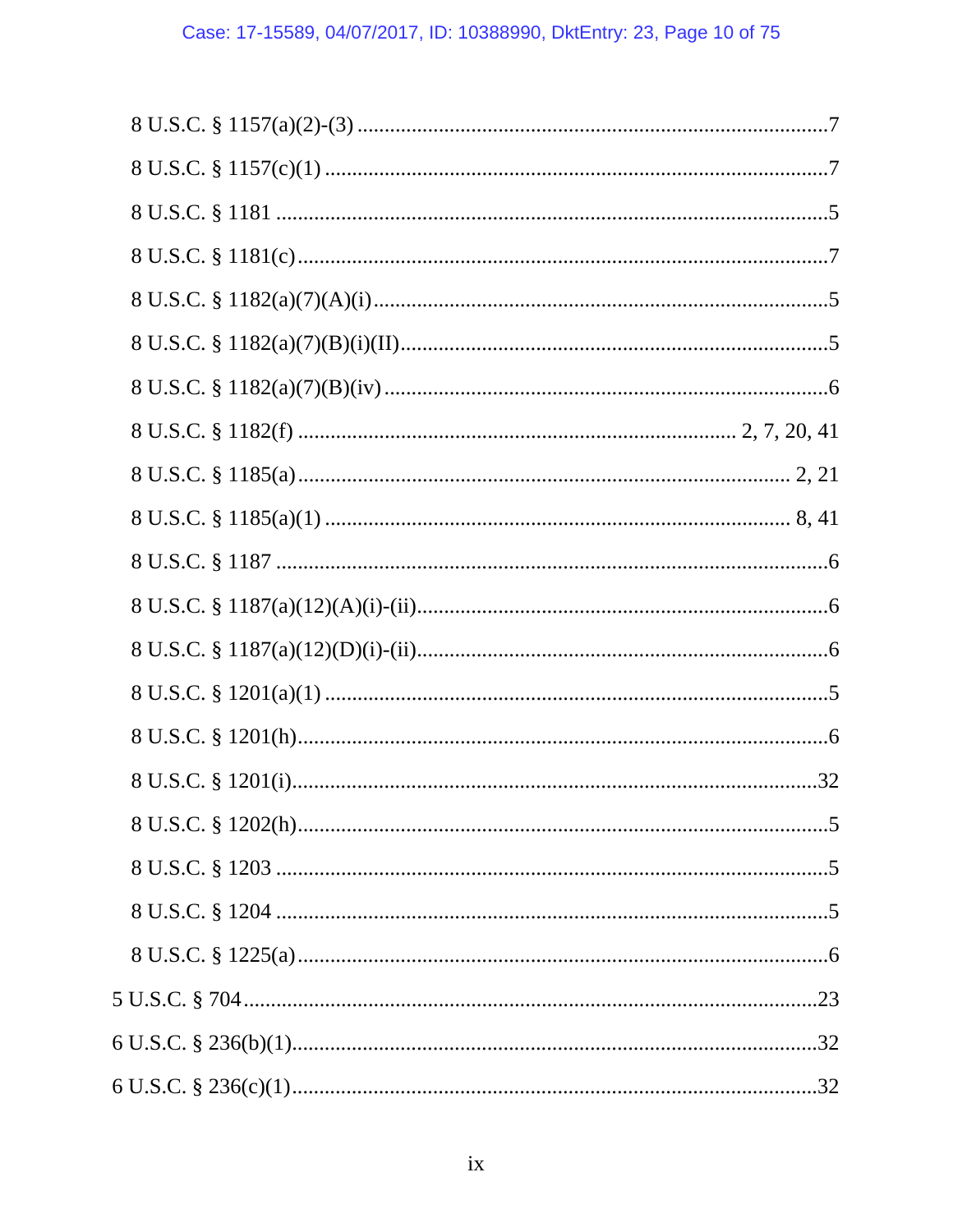| <b>Regulations:</b>                                                                                                                                                           |
|-------------------------------------------------------------------------------------------------------------------------------------------------------------------------------|
|                                                                                                                                                                               |
| Exec. Order No. 13,769 (Jan. 27, 2017),                                                                                                                                       |
| Exec. Order No. 13,780 (Mar. 6, 2017),                                                                                                                                        |
| <b>Other Authorities:</b>                                                                                                                                                     |
| Dep't of Homeland Sec., DHS Announces Further Travel Restrictions<br>for the Visa Waiver Program (Feb. 18, 2016),<br>https://www.dhs.gov/news/2016/02/18/dhs-announces-       |
| Dep't of Homeland Sec., Q&A: Protecting the Nation from Foreign Terrorist<br>Entry to the United States (Mar. 6, 2017),<br>https://www.dhs.gov/news/2017/03/06/qa-protecting- |
| Pew-Templeton Global Religious Futures Project,<br>Muslim Population by Country (2010),<br>http://www.globalreligiousfutures.org/religions/muslims44                          |
| A Sitting President's Amenability to Indictment and Criminal Procecution,                                                                                                     |
| U.S. Dep't of State, <i>County Reports on Terrorism 2015</i> (June 2016),                                                                                                     |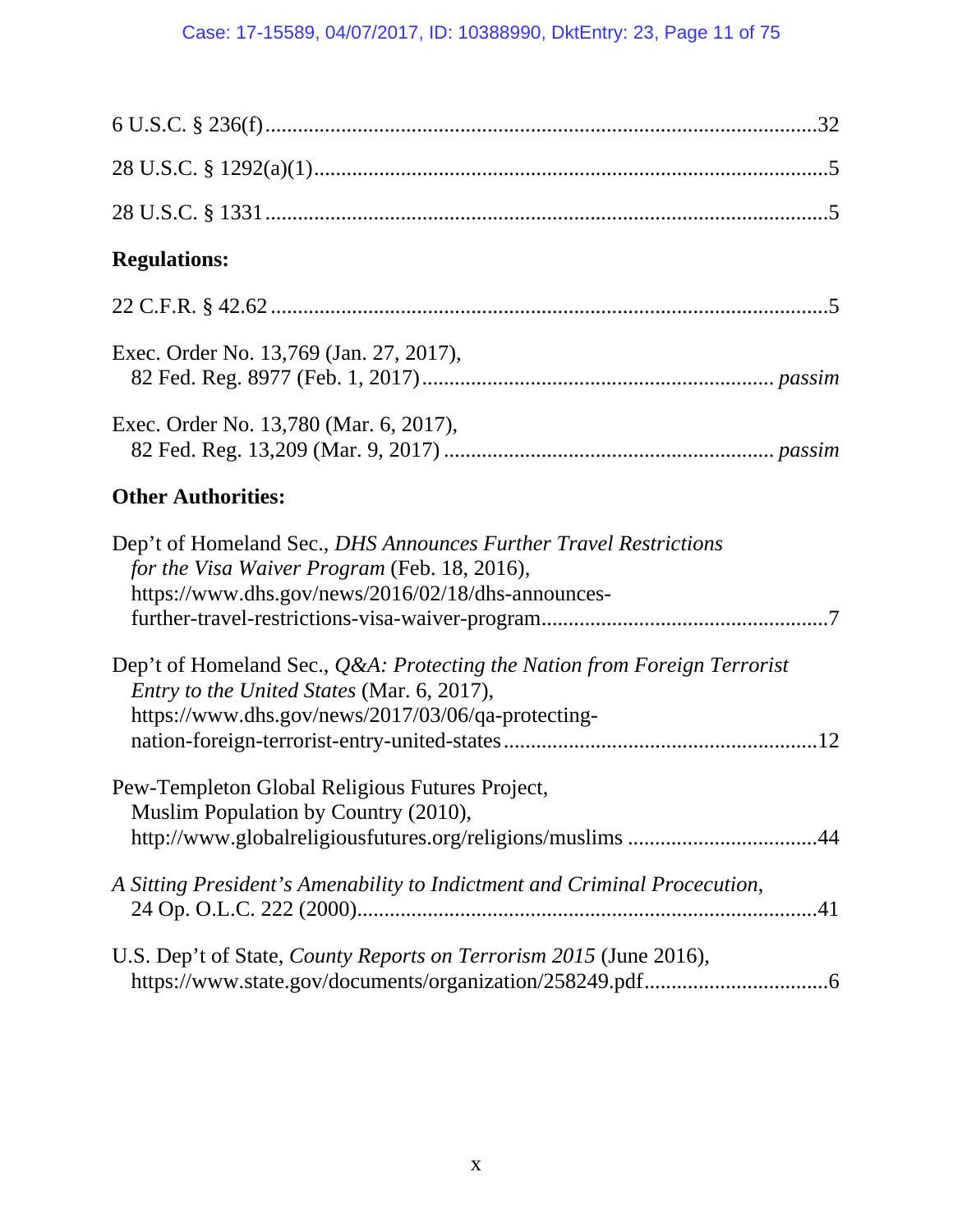### **INTRODUCTION**

When the government previously was before this Court defending the nowrevoked Executive Order, No. 13,769 (Jan. 27, 2017) (Revoked Order), the Court held that the Revoked Order likely violated the due-process rights of certain aliens in or seeking to enter the United States. *Washington v. Trump*, 847 F.3d 1151, 1165- 67 (2017) (per curiam). Although the Court acknowledged that injunctive relief might be "overbroad in some respects," the Court reasoned that "it [was] not [its] role to try, in effect, to rewrite the Executive Order." *Id*. at 1167. "The political branches," it noted, "are far better equipped to make appropriate distinctions." *Id.*

The President accepted that invitation in the new Executive Order, No. 13,780 (Mar. 6, 2017) (Order), now before the Court. Among many other changes, the Order expressly excludes lawful permanent residents and foreign nationals present in the United States. The Order applies only to foreign nationals outside the United States who lack a visa—individuals who "ha[ve] no constitutional rights regarding" their admission. *Landon v. Plasencia*, 459 U.S. 21, 32 (1982). Even then, the Order temporarily suspends only (i) the entry of certain foreign nationals from six countries that Congress and the Executive previously determined pose a heightened terrorism risk and (ii) the processing of refugee applications and travel of refugees not yet admitted—all subject to a waiver process to mitigate any undue hardship. Order §§ 2(c), 3(c), 6(a), 6(c).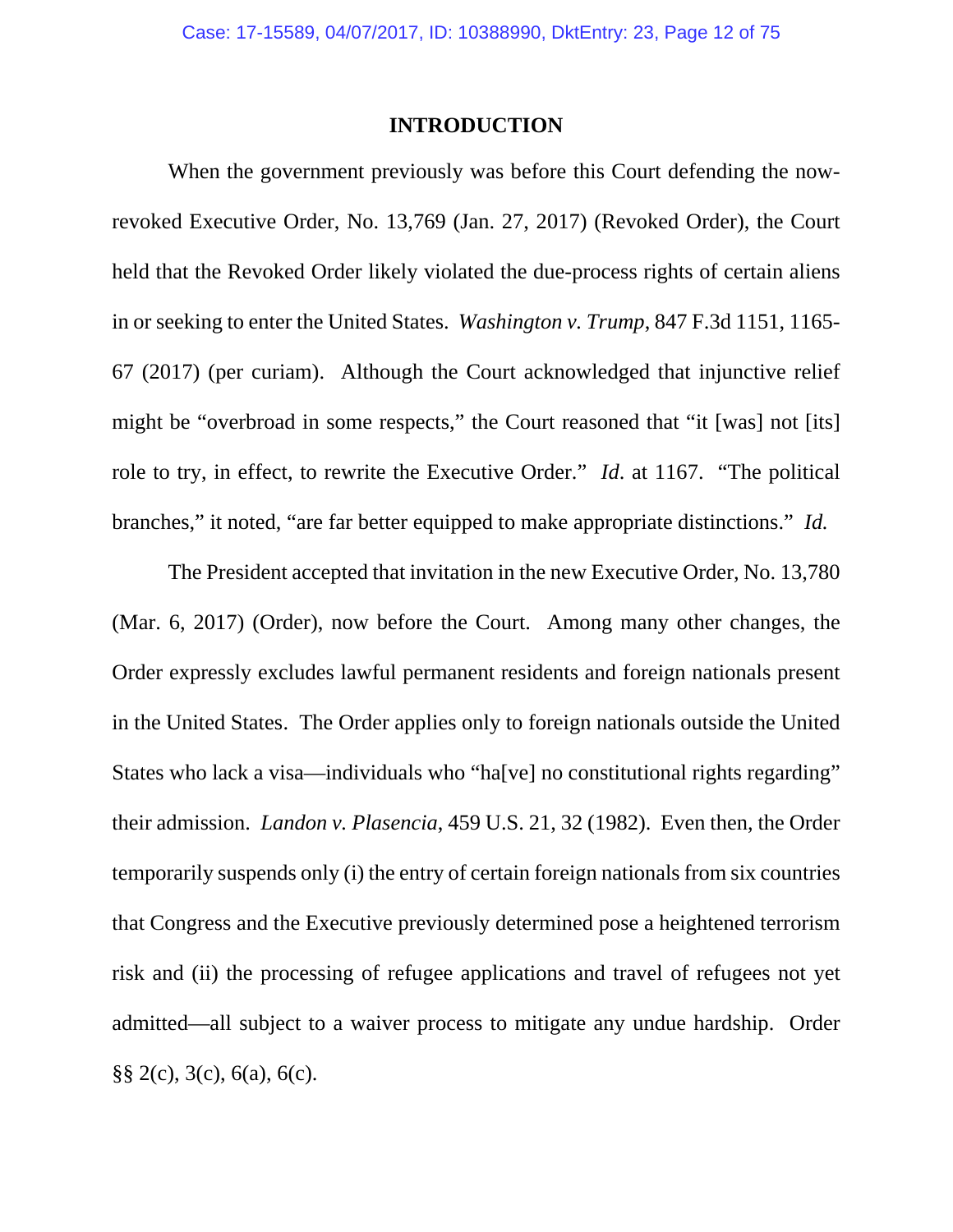Those entry and refugee suspensions apply for a short period, to enable the President and his Cabinet to review current screening procedures to ensure that they adequately detect potential terrorists. For the past 30 years, every President has invoked his constitutional and express statutory authority to protect the Nation by suspending entry of certain categories of aliens. *See* 8 U.S.C. §§ 1182(f), 1185(a). As a legal matter, the Order is no different. It represents the President's good-faith effort to accommodate this Court's concerns while simultaneously fulfilling his duty to protect national security. As one court recently explained, the new Order "is materially different in structure, text, and effect from [the Revoked Order] and has addressed the concerns raised not only by this Court but also by other courts that reviewed and enjoined" the Revoked Order. *Sarsour v. Trump*, 2017 WL 1113305, at \*11 (E.D. Va. Mar. 24, 2017).

The district court nevertheless granted an extraordinary preliminary injunction against the Order. It barred implementation nationwide, directly secondguessing the national-security judgment of the President of the United States (as well as the Attorney General and Secretaries of Homeland Security and State). The injunction here also sweeps far more broadly than the injunction at issue in *Washington*: beyond enjoining the entry suspension for nationals from the six listed countries (Iran, Libya, Somalia, Sudan, Syria, and Yemen) in Section 2(c), the court enjoined the refugee suspension in Section 6(a); a lower annual limit on refugee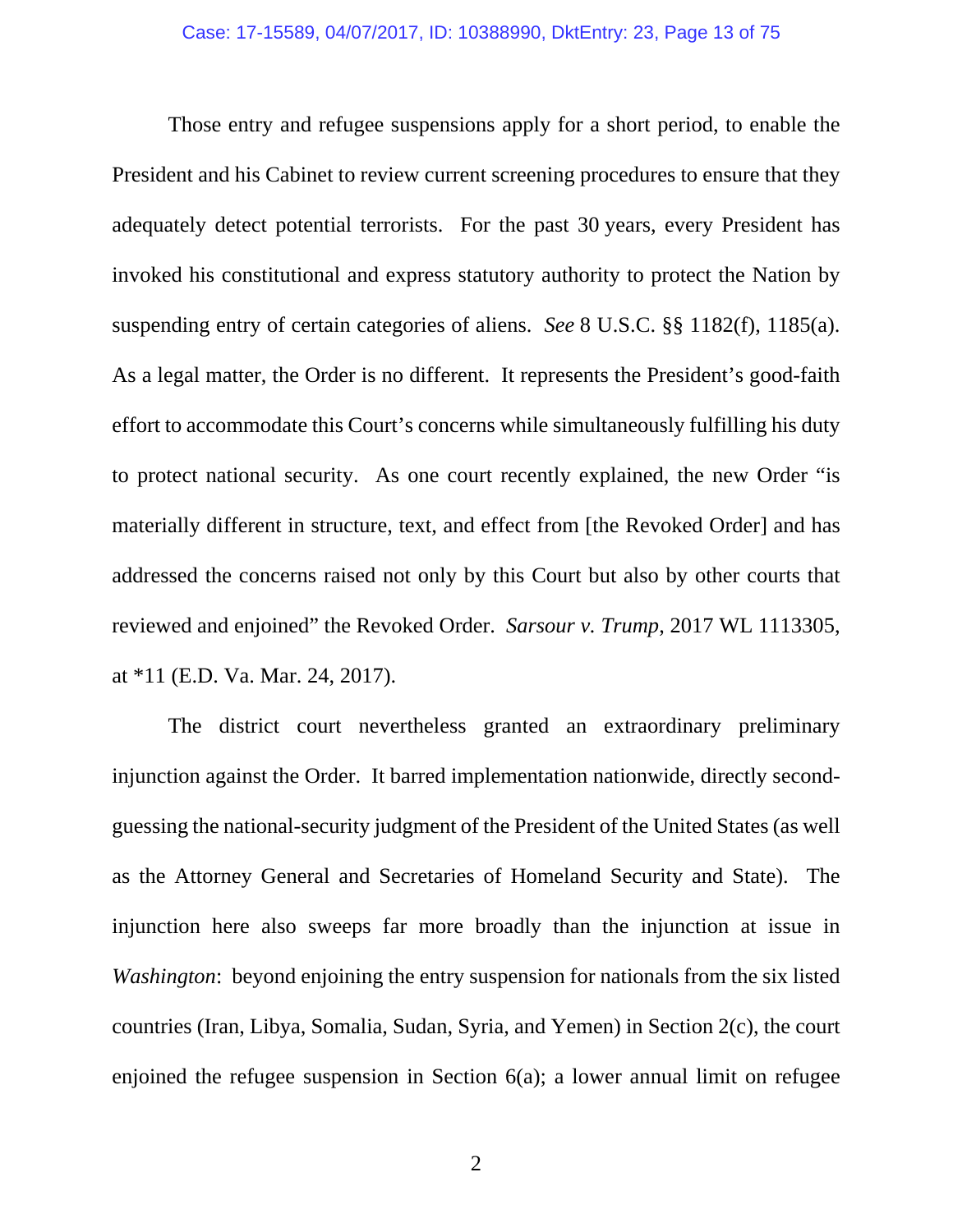#### Case: 17-15589, 04/07/2017, ID: 10388990, DktEntry: 23, Page 14 of 75

admission in Section 6(b); and even provisions that concern only the internal governmental operations or diplomatic activities in Sections 2(a)-(b), (d)-(g), 6(d), and other portions of 6(a). Plaintiffs never specifically challenged many of these other provisions; indeed, plaintiffs' complaint and temporary restraining order (TRO) papers made no specific mention of Section 6(b)'s refugee cap.

The district court did not issue its sweeping injunction based on this Court's due-process concerns in *Washington*. Nor did the district court apply the test in *Kleindienst v. Mandel*, 408 U.S. 753 (1972), for challenges to the denial of entry to aliens from outside the United States, and determine that the President's nationalsecurity judgment is not "a facially legitimate and bona fide reason" for Sections 2 and 6. *Id.* at 770. The court simply declined to apply *Mandel*'s test, holding instead that the entire Order likely violates the Establishment Clause under case law from domestic contexts. The court did so not because the Order refers to, or distinguishes on the basis of, religion: the Order applies to all nationals of the listed countries, and all refugees from any country, regardless of anyone's religion. The court reasoned instead that the Order is driven by religious animus. It based that conclusion largely on statements the President made as a political candidate, before he took the oath to uphold the Constitution, formed an Administration, and consulted with the Cabinet heads charged with keeping this Nation safe.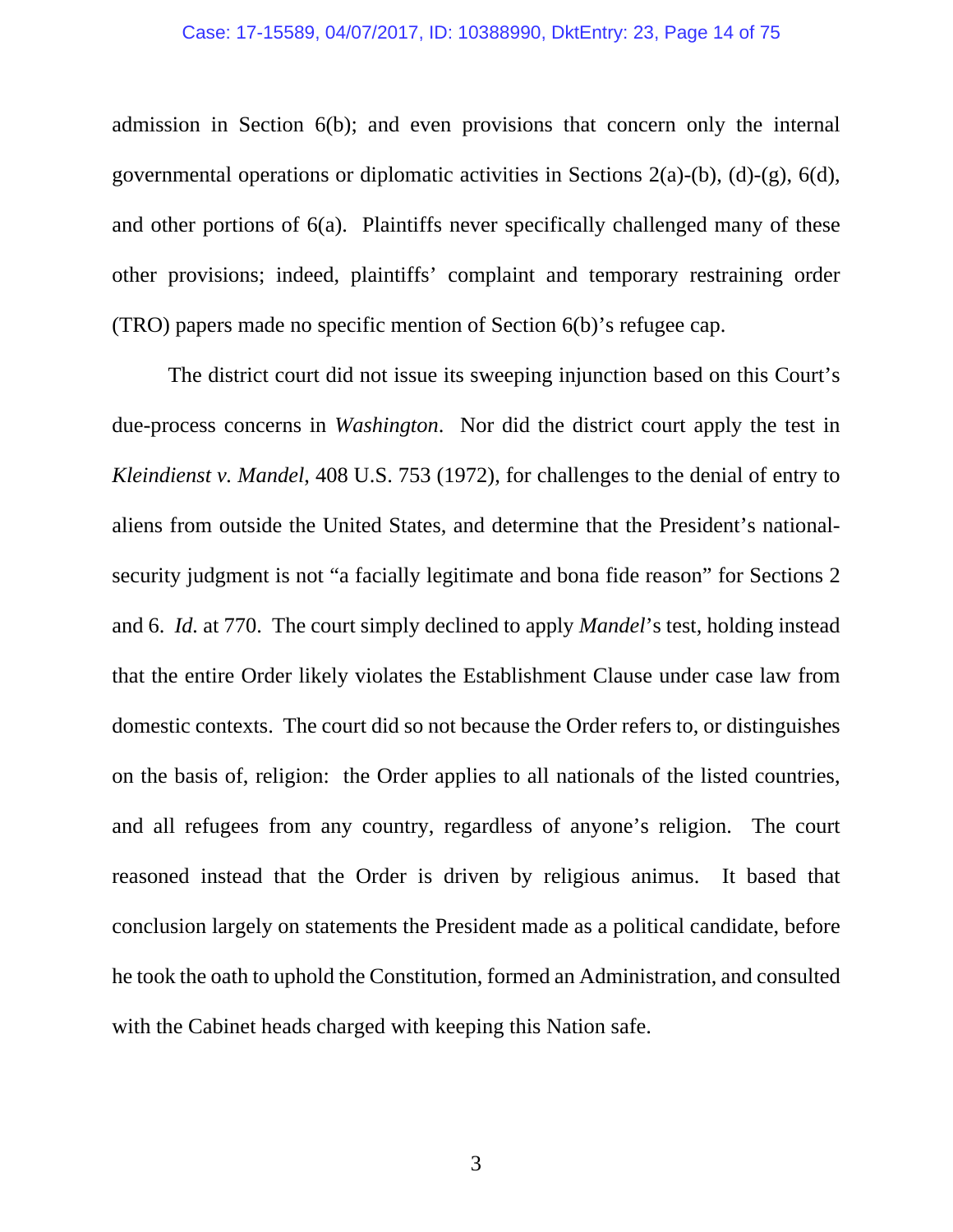Every step in the district court's analysis is flawed. Plaintiffs' challenge to the Order is not properly adjudicable because the State of Hawaii and Dr. Ismail Elshikh do not have any constitutionally cognizable, non-speculative injuries. Moreover, their Establishment Clause claim is not likely to succeed. The district court should have deferred to the President's facially legitimate, bona fide nationalsecurity judgment. And even in the domestic setting, courts judge the legitimacy of a law by what it says and does, and occasionally by the official context that surrounds it—not by what supposedly lies in the hearts of its drafters. The district court compounded its error by entering an exceptionally overbroad injunction that goes far beyond redressing any plausible injury to Hawaii and Dr. Elshikh.

To be sure, this Order has been the subject of heated debate. But the precedent set by this case will long transcend this Order, this President, and this constitutional moment. The decision below openly disagrees with and enjoins the President's national-security judgment—even though plaintiffs' Establishment Clause claim fails to satisfy basic requirements of justiciability (Part I), that claim is not likely to succeed on the merits (Part II), the government faces imminent and irreparable injury from its inability to implement Sections 2 and 6 (Part III), and plaintiffs plainly are not entitled to a nationwide injunction that extends well beyond any individual harms they have alleged (Part IV). In cases that spark such intense disagreement, it is critical to adhere to foundational principles concerning justiciability, constitutional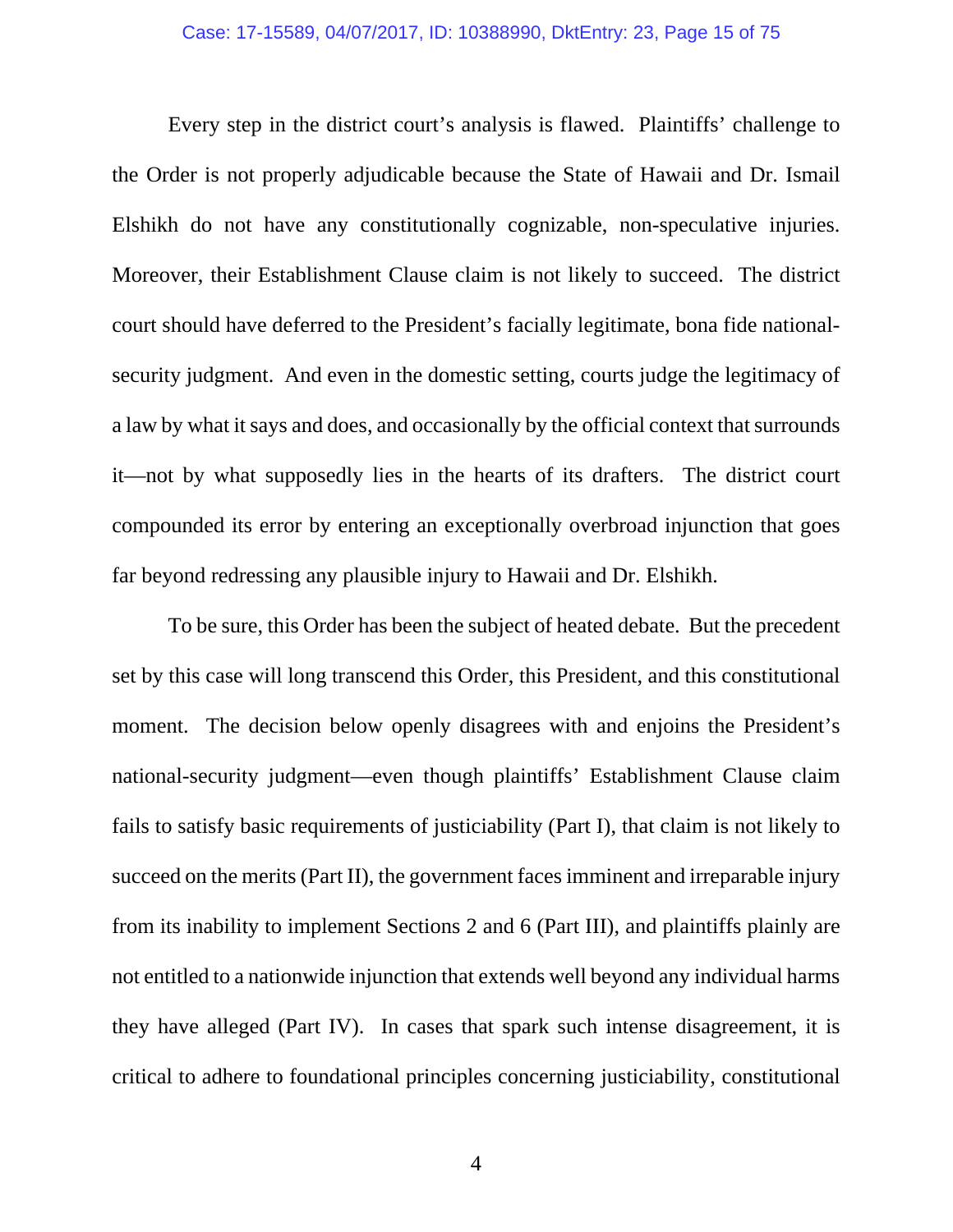interpretation, and scope of remedies. Applying those principles here, the injunction below should be reversed.

## **STATEMENT OF JURISDICTION**

The district court's jurisdiction was invoked under 28 U.S.C. § 1331. E.R. 138. This Court has jurisdiction under 28 U.S.C. § 1292(a)(1). The district court entered its preliminary injunction on March 29, 2017. E.R. 25. Defendants filed a timely notice of appeal on March 30, 2017. E.R. 79.

## **STATEMENT OF THE ISSUE**

Whether the district court abused its discretion in entering a nationwide preliminary injunction barring enforcement of Sections 2 and 6 of the Order.

# **STATEMENT OF THE CASE**

## **A. Statutory Background**

The Immigration and Nationality Act (INA or Act), 8 U.S.C. §§ 1101 *et seq.*, governs admission of aliens into the United States. Admission generally requires a valid immigrant or nonimmigrant visa or another valid travel document. *Id.* §§ 1181,  $1182(a)(7)(A)(i)$ ,  $(B)(i)(II)$ , 1203. The process of obtaining a visa typically includes an in-person interview and results in a decision by a State Department consular officer. *Id*. §§ 1201(a)(1), 1202(h), 1204; 22 C.F.R. § 42.62. Although a visa ordinarily is necessary for admission, it does not guarantee admission; the alien still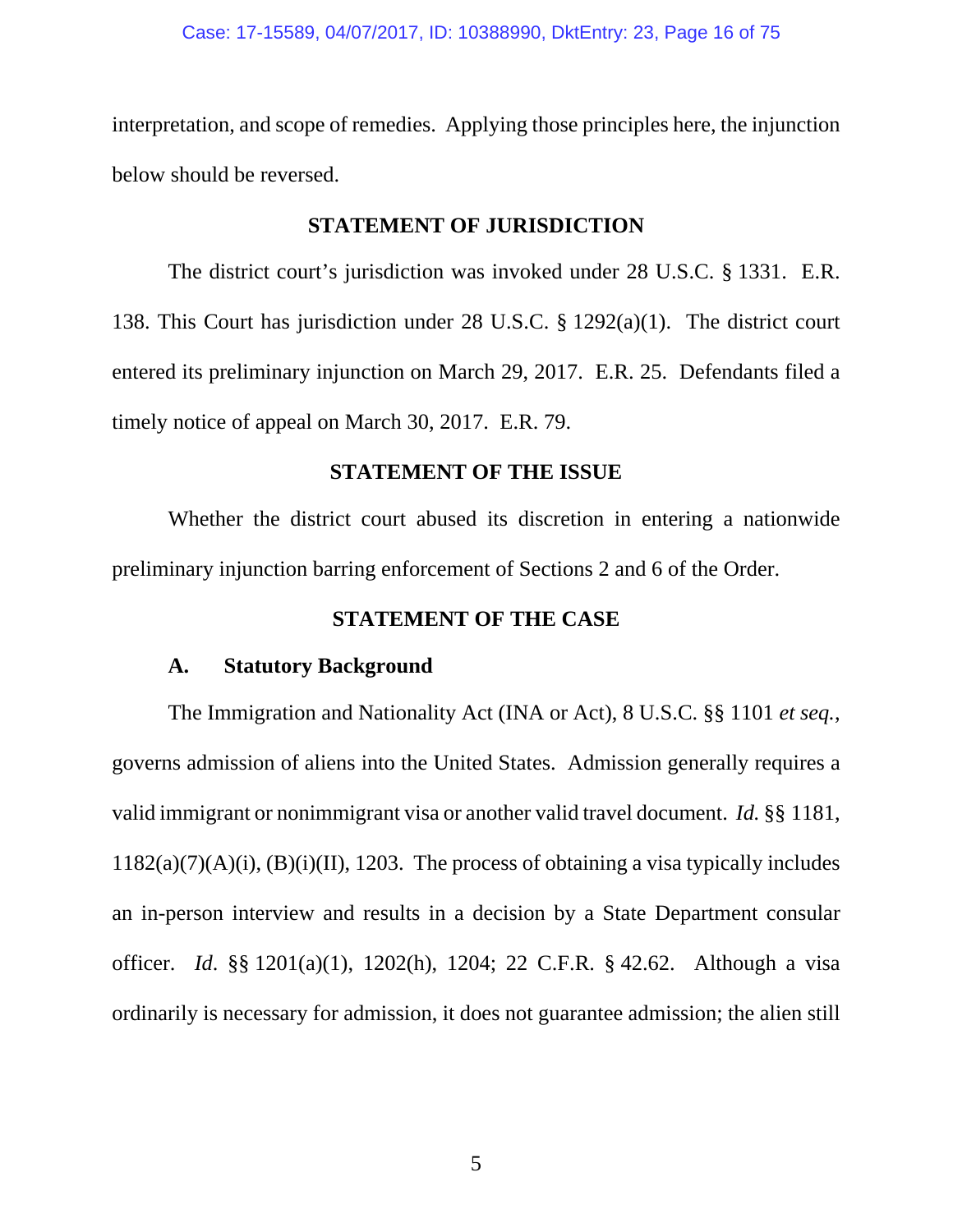must be found admissible upon arriving at a port of entry. 8 U.S.C. §§ 1201(h),  $1225(a)$ .

Congress has created a Visa Waiver Program enabling nationals of approved countries to seek temporary admission for tourism or certain business purposes without a visa. 8 U.S.C. §§ 1182(a)(7)(B)(iv), 1187. In 2015, Congress excluded from travel under that Program aliens who are dual nationals of or had recently visited Iraq or Syria, where "[t]he Islamic State of Iraq and the Levant (ISIL) \* \* \* maintain[s] a formidable force," U.S. Dep't of State, *Country Reports on Terrorism 2015*, at 6, 299-302 (June 2016), as well as dual nationals of and recent visitors to countries designated by the Secretary of State as state sponsors of terrorism (currently Iran, Sudan, and Syria). 8 U.S.C.  $\S$  1187(a)(12)(A)(i)-(ii). Congress authorized the Department of Homeland Security (DHS) to designate additional countries of concern, considering whether a country is a "safe haven for terrorists," "whether a foreign terrorist organization has a significant presence" in the country, and "whether the presence of an alien in the country \* \* \* increases the likelihood that the alien is a credible threat to" U.S. national security. *Id.*  $\frac{8}{3}$  1187(a)(12)(D)(i)-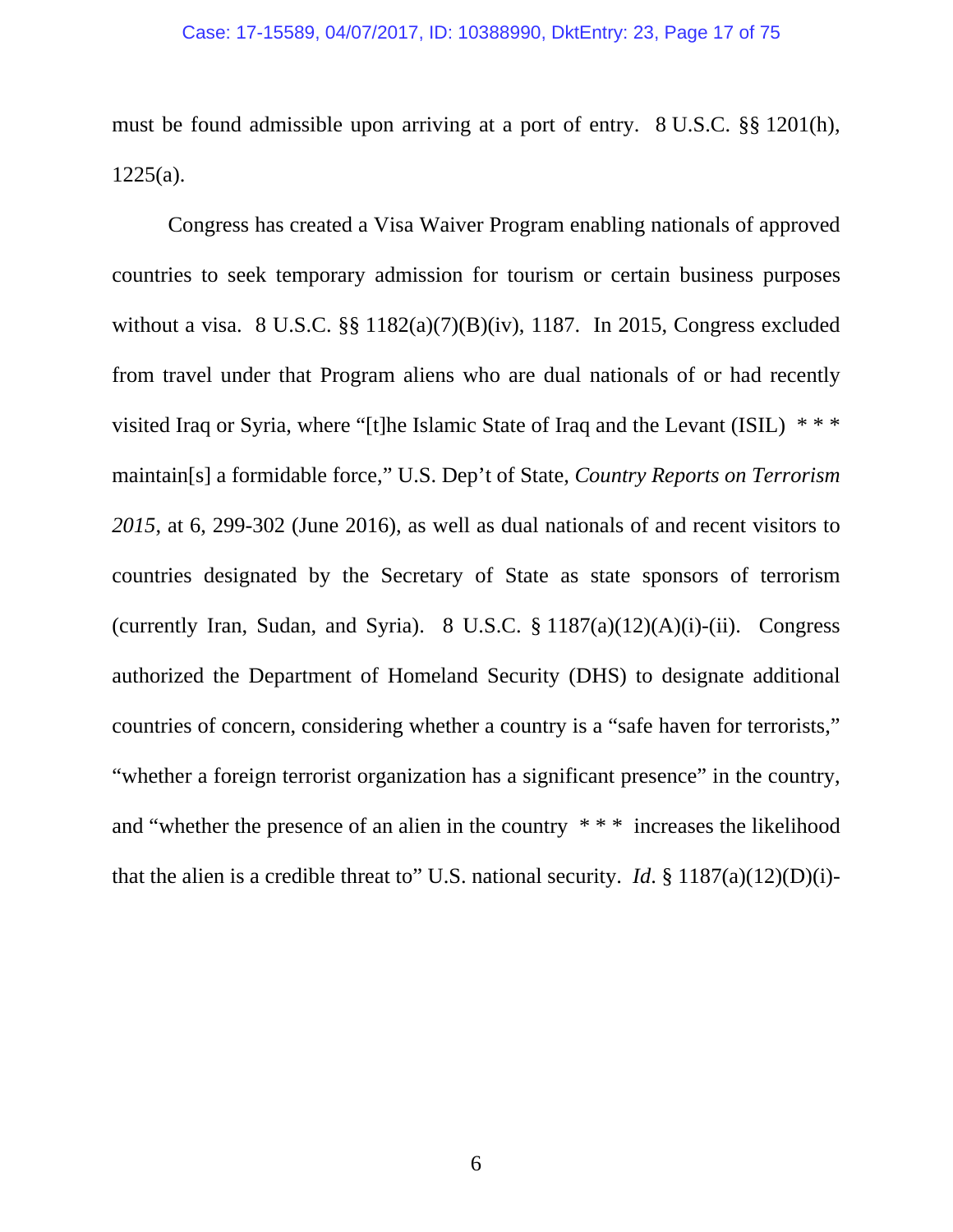(ii). Applying those criteria, in February 2016, DHS excluded recent visitors to Libya, Somalia, and Yemen from travel under the Program.<sup>1</sup>

Separately, the U.S. Refugee Admissions Program (Refugee Program) allows aliens who fear persecution on account of race, religion, nationality, or other specified grounds to seek admission. 8 U.S.C. §§ 1101(a)(42), 1157. Refugees are screened for eligibility and admissibility abroad; if approved, they may be admitted without a visa. *Id.* §§ 1157(c)(1), 1181(c). Congress expressly authorized the President to determine the maximum number of refugees to be admitted each fiscal year. *Id.* § 1157(a)(2)-(3).

Although Congress created these various avenues to seek admission, it accorded the Executive broad discretion to suspend or restrict entry of aliens. Section 1182(f) provides:

Whenever the President finds that the entry of any aliens or of any class of aliens into the United States would be detrimental to the interests of the United States, he may \* \* \* for such period as he shall deem necessary, suspend the entry of all aliens or any class of aliens as immigrants or nonimmigrants, or impose on the entry of aliens any restrictions he may deem to be appropriate.

8 U.S.C. § 1182(f). In addition, Section 1185(a)(1) grants the President broad general authority to adopt "reasonable rules, regulations, and orders" governing

 $\overline{a}$ 

<sup>&</sup>lt;sup>1</sup> DHS, *DHS Announces Further Travel Restrictions for the Visa Waiver Program* (Feb. 18, 2016), https://www.dhs.gov/news/2016/02/18/dhs-announcesfurther-travel-restrictions-visa-waiver-program.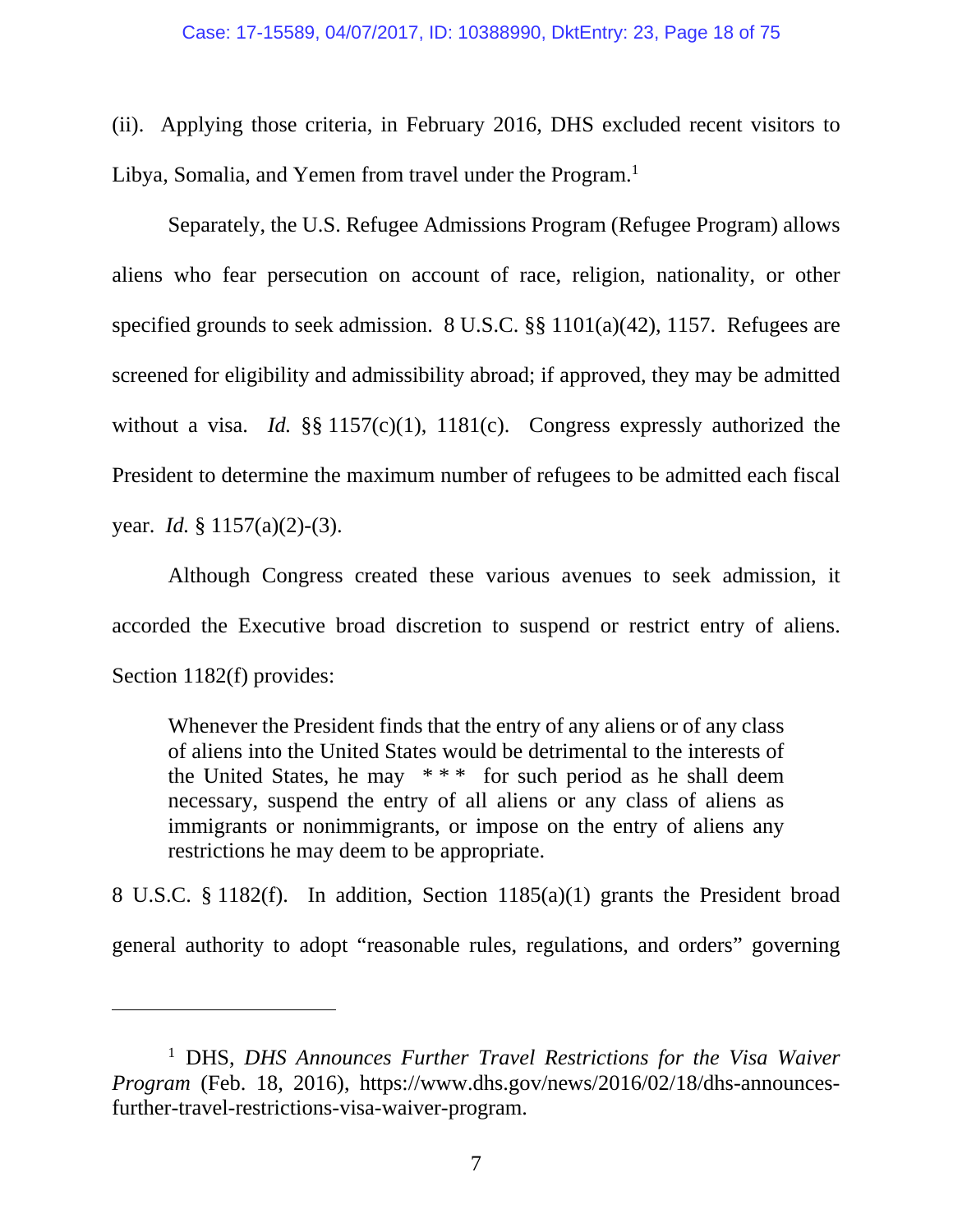entry of aliens, "subject to such limitations and exceptions as [he] may prescribe." *Id.* § 1185(a)(1).

## **B. The Revoked Order**

On January 27, 2017, the President issued the Revoked Order. It directed an assessment of the adequacy of current screening procedures to detect individuals seeking to enter this country to do it harm. Revoked Order § 3(a)-(b). While that review was ongoing, the Revoked Order suspended for 90 days the entry of foreign nationals of the seven countries already identified as posing heightened terrorismrelated concerns in the context of the Visa Waiver Program, subject to case-by-case exceptions. *Id.* § 3(c), (g). It similarly directed a review of the Refugee Program, and, pending that review, suspended entry under the Program for 120 days, subject to case-by-case waivers. *Id.* § 5(a). It also suspended admission of Syrian refugees indefinitely and directed agencies to prioritize refugee claims premised on religiousbased persecution if the religion was "a minority religion in the individual's country of nationality." *Id.* § 5(b)-(c), (e).

## **C. Litigation Challenging the Revoked Order**

The Revoked Order was challenged in several courts. On February 3, 2017, a district court in Washington enjoined enforcement nationwide of Sections 3(c), 5(a)-(c), and (e). *Washington v. Trump*, 2017 WL 462040, at \*3 (W.D. Wash. Feb. 3, 2017). On February 9, following accelerated briefing and argument, a panel of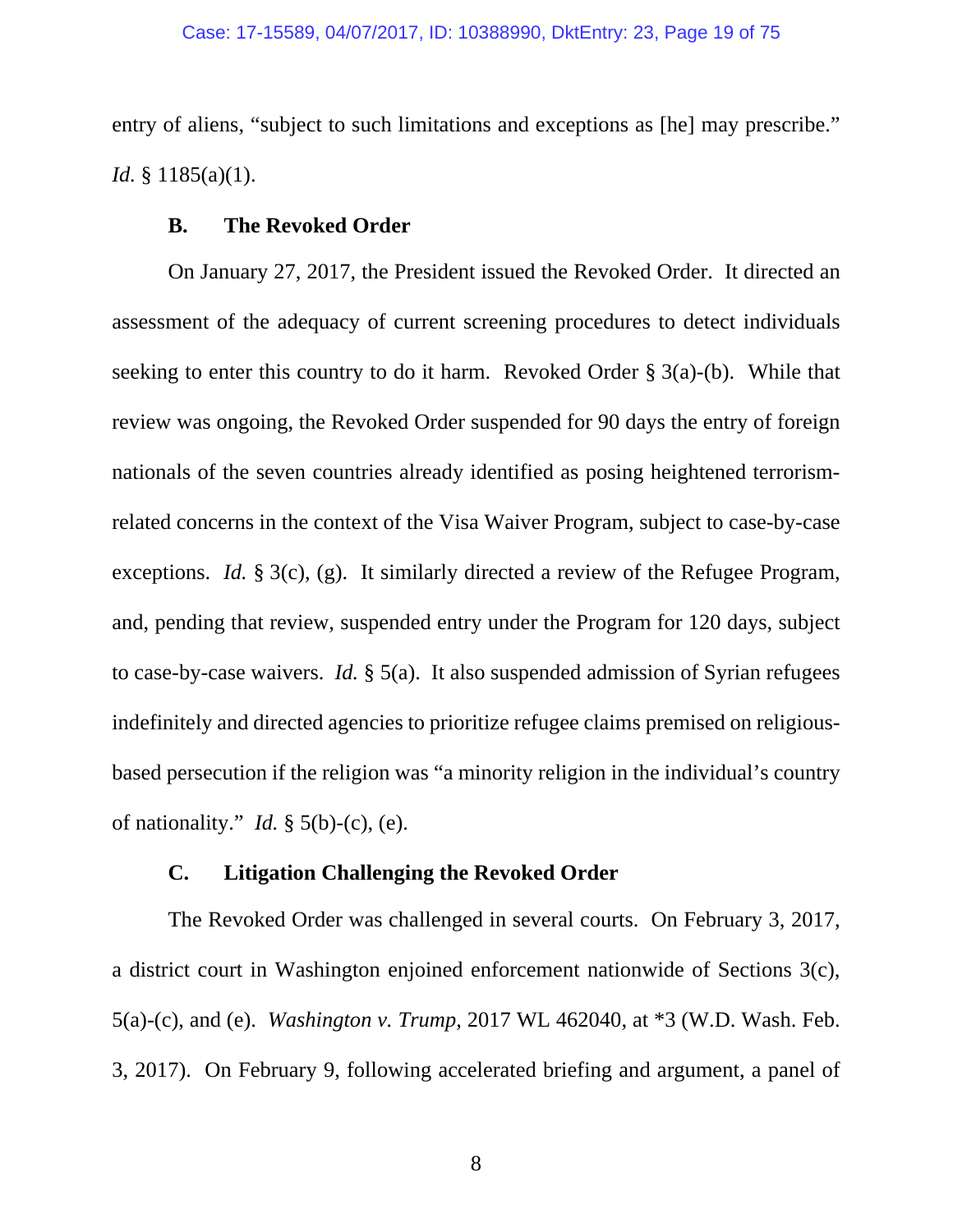this Court declined to stay the Washington district court's injunction pending appeal. *Washington v. Trump*, 847 F.3d 1151 (9th Cir. 2017) (per curiam), *reh'g denied*, No. 17-35015 (9th Cir. 2017). The panel held that the government had not shown it was likely to succeed on the *Washington* plaintiffs' due-process claims. *Id.* at 1164-67. The panel "reserve[d] consideration" on the plaintiffs' Establishment Clause challenge and "express[ed] no view" on their other claims. *Id.* at 1164, 1168. Although acknowledging that the injunction may have been "overbroad," the Court declined to narrow it, concluding that "[t]he political branches are far better equipped" to do so. *Id.* at 1166-67.

## **D. The Order**

On March 6, responding to this Court's ruling—and in accordance with the joint recommendation of the Attorney General and Secretary of Homeland Security, E.R. 83-84—the President issued the Order. The Order, which took effect on March 16, 2017, rescinds the Revoked Order and adopts significantly revised provisions, in part to address this Court's concerns. As the district court that enjoined the Revoked Order in *Washington* noted, the new Order differs in "substantial" respects. *Washington v. Trump*, 2017 WL 1045950, at \*3 (W.D. Wash. Mar. 16, 2017). At issue here are Sections 2 and 6 of the Order.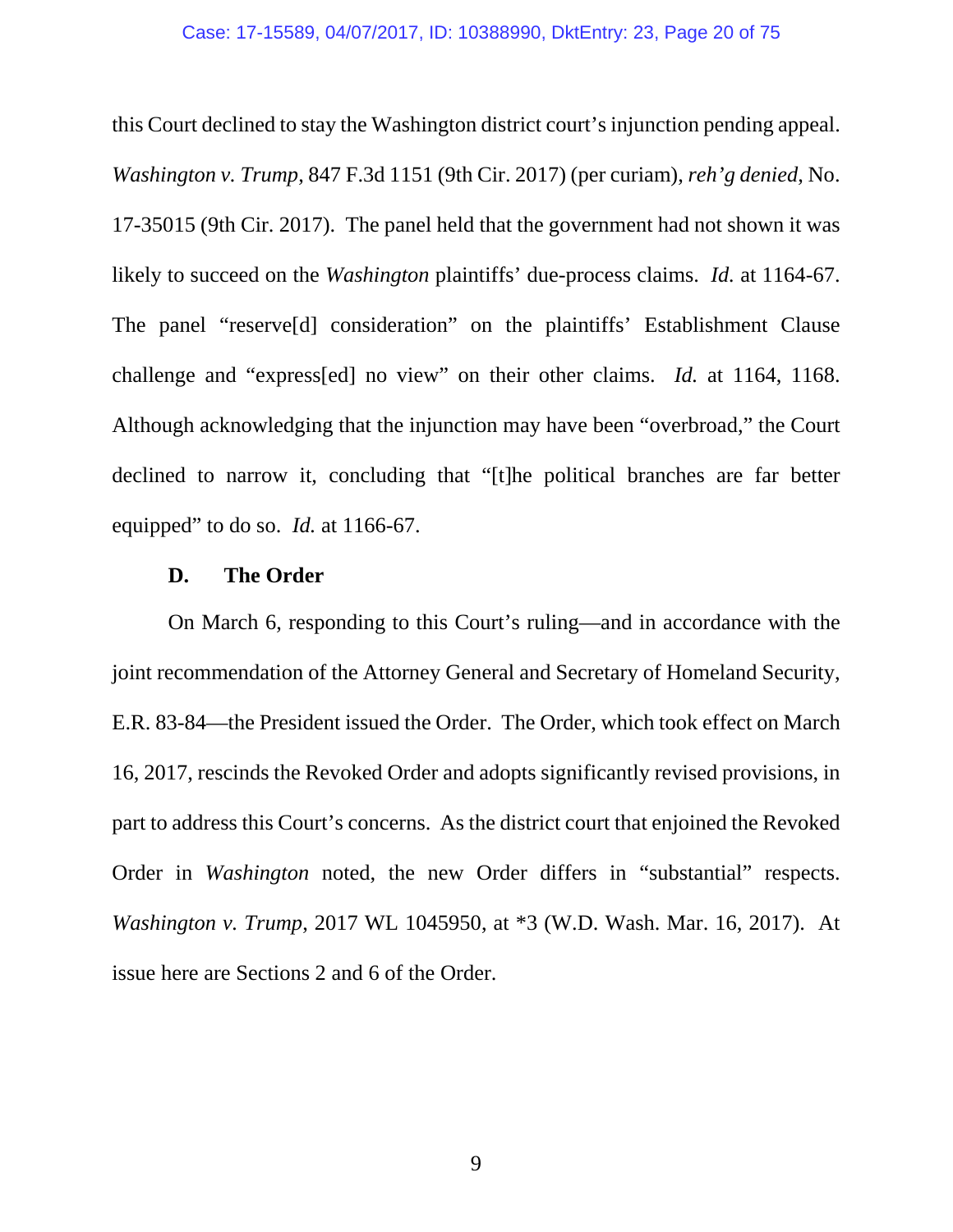### **1. Temporary entry suspension for six countries**

Section 2 temporarily suspends entry of certain nationals from six countries: Iran, Libya, Somalia, Sudan, Syria, and Yemen. The suspension's stated purpose is to enable the President—based on the recommendation of the Secretary of Homeland Security, in consultation with the Secretary of State and the Director of National Intelligence—to assess whether current screening and vetting procedures are adequate to detect terrorists seeking to infiltrate the Nation. Order §§ 1(f), 2(a). As the Order explains, each of the designated countries "is a state sponsor of terrorism, has been significantly compromised by terrorist organizations, or contains active conflict zones," which is why Congress and the Executive previously designated them. *Id.* § 1(b)(i), (d). The Order details the circumstances of each country that give rise to "heightened risks" of terrorism and also diminish those foreign governments' "willingness or ability to share or validate important information about individuals seeking to travel to the United States" to screen them properly. *Id.*  $\frac{8}{3}$  1(d)-(e).<sup>2</sup>

-

<sup>&</sup>lt;sup>2</sup> Although the Revoked Order also extended the entry suspension to Iraq, the Order omits Iraq from the suspension because of "the close cooperative relationship between" the U.S. and Iraqi governments, and the fact that, since the Revoked Order, "the Iraqi government has expressly undertaken steps" to supply the information necessary to help identify possible threats. Order § 1(g); *see id.* § 4.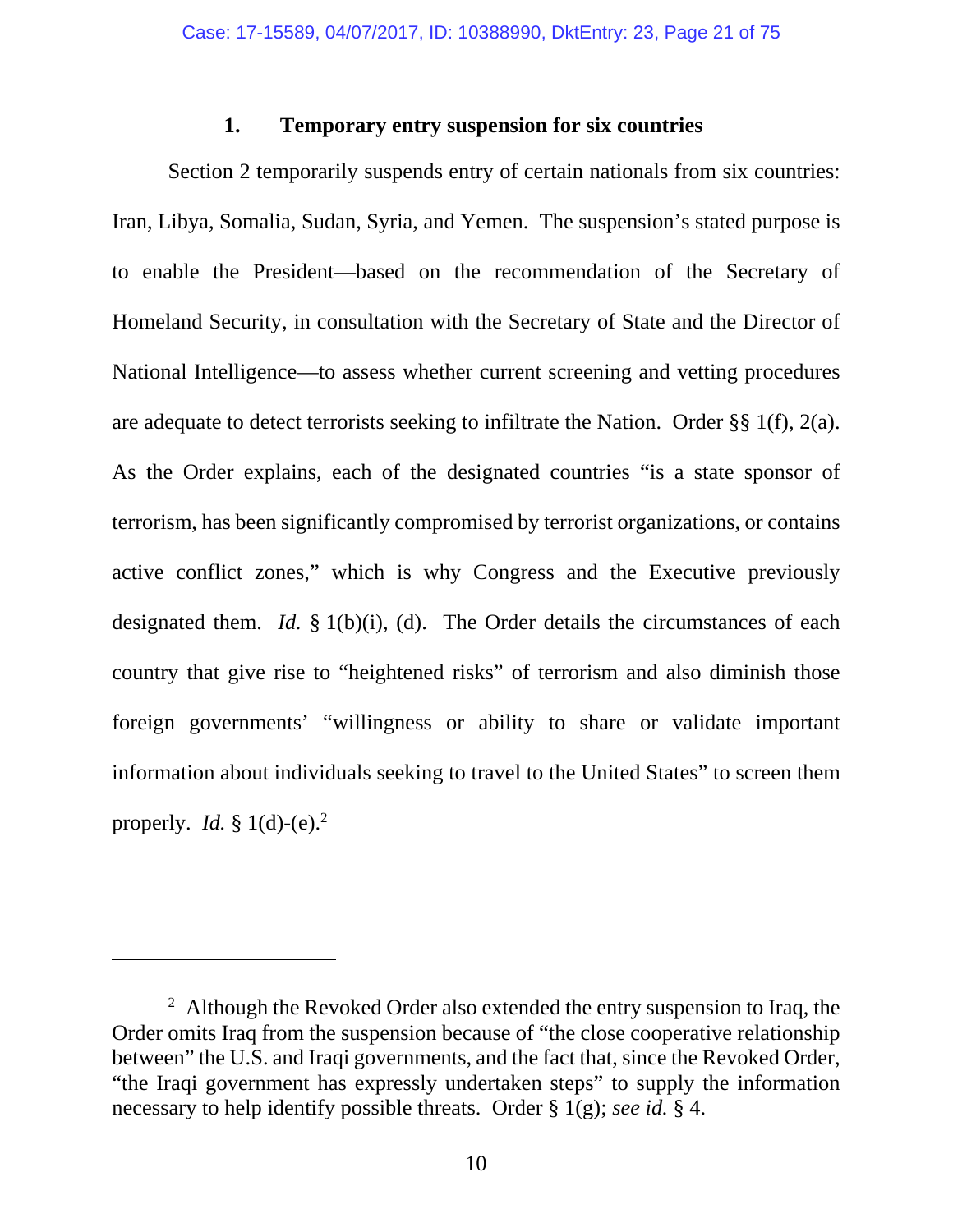The Order therefore "suspend[s] for 90 days" the "entry into the United States of nationals of" those six countries. Order  $\S$  2(c). Partly to address concerns raised by this Court, however, the Order clarifies that the suspension applies only to aliens who (1) are outside the United States on the Order's effective date, (2) do not have a valid visa on that date, and (3) did not have a valid visa on the effective date of the Revoked Order (January 27, 2017). *Id.* § 3(a). It explicitly excludes other categories of aliens, some of which had concerned this Court in its stay decision, including (among others) any lawful permanent resident, any foreign national admitted to or paroled into the country or granted asylum, and any refugee already admitted. *See id.* § 3(b).

The Order also contains a detailed waiver provision, which permits consular officers to grant case-by-case waivers where denying entry "would cause undue hardship" and "entry would not pose a threat to national security and would be in the national interest." Order § 3(c). The Order enumerates illustrative circumstances for which waivers could be appropriate, including for

- individuals who seek entry "to visit or reside with a close family member (*e.g.*, a spouse, child, or parent) who is a [U.S.] citizen, lawful permanent resident, or alien lawfully admitted on a valid nonimmigrant visa";
- individuals who were previously "admitted to the [U.S.] for a continuous period of work, study, or other long-term activity" but are currently outside the country and seek to reenter; and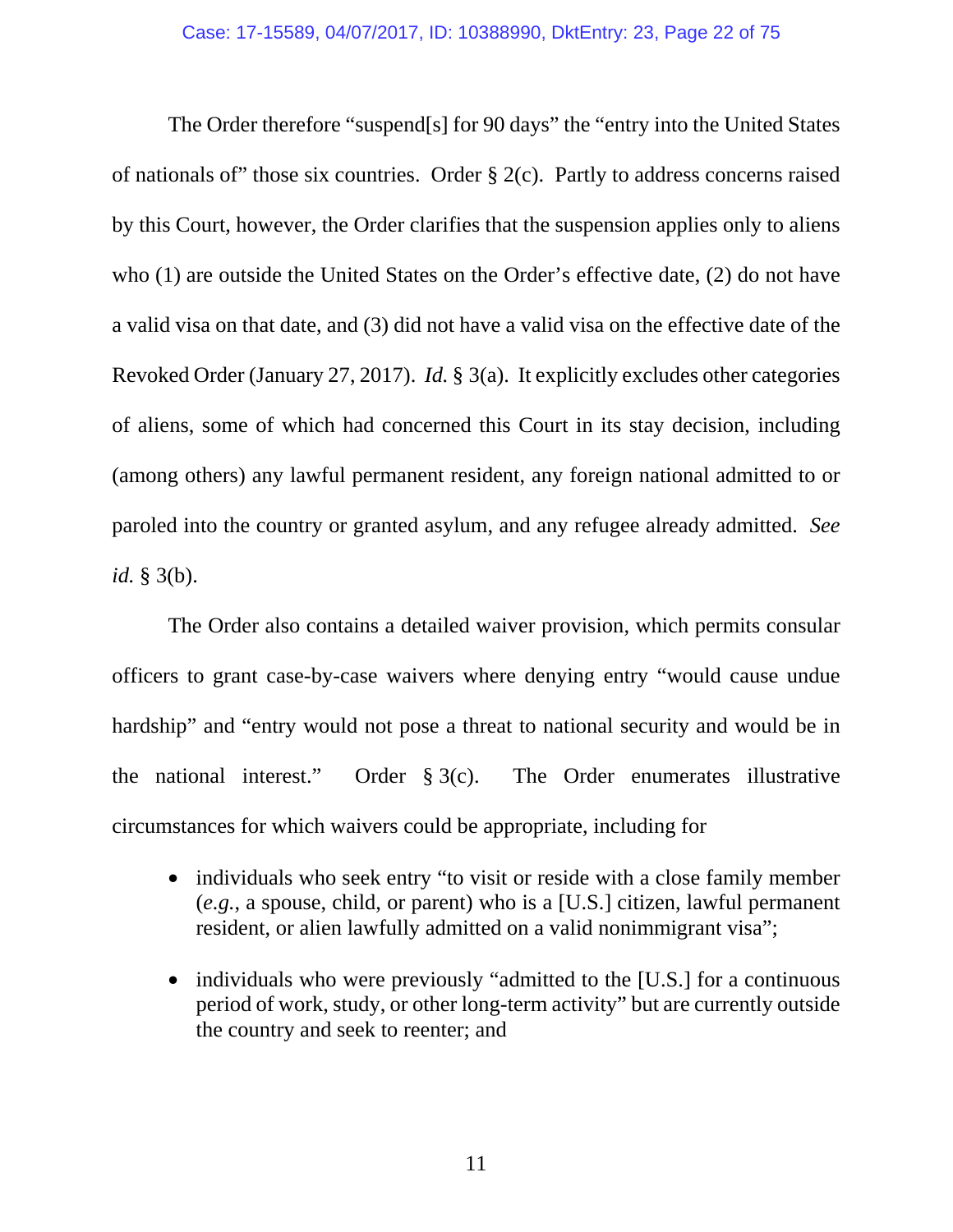• individuals who seek entry for "significant business or professional obligations."

*Id*. Individuals can present evidence supporting waiver requests during the visaapplication process, which will be acted on by a consular officer "as part of [that] process." *Id.*; *see* E.R.85-87; DHS, *Q&A: Protecting the Nation From Foreign Terrorist Entry To The United States* (Mar. 6, 2017).3

# **2. Temporary suspension of Refugee Program and lower annual limit on refugees**

 Section 6 of the Order suspends adjudication of applications under the Refugee Program and admission of refugees for 120 days to permit the Secretary of State, in conjunction with the Secretary of Homeland Security and in consultation with the Director of National Intelligence, to review the Program and "determine what additional procedures should be used to ensure that individuals seeking admission as refugees do not pose a threat to the security and welfare of the United States." Order  $\S$  6(a). The suspension does not apply to refugee applicants who were formally scheduled for transit to the United States before the Order's effective date, and also is subject to case-by-case waivers. *Id.* § 6(a), (c). And Section 6(b) of the Order limits to 50,000 the number of refugees who may be admitted in fiscal

 $\overline{a}$ 

<sup>3</sup> https://www.dhs.gov/news/2017/03/06/qa-protecting-nation-foreignterrorist-entry-united-states.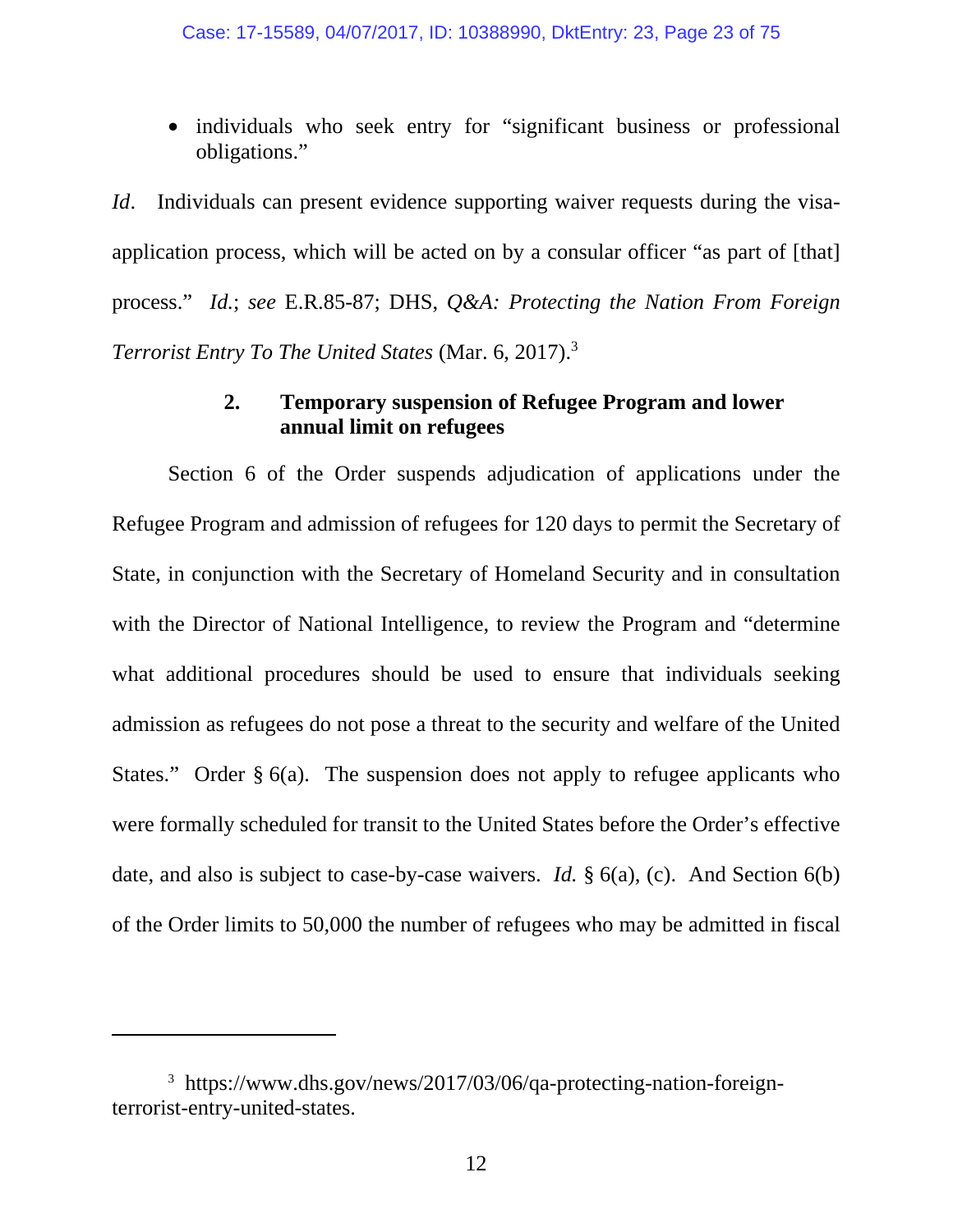year 2017. Unlike the Revoked Order, the Order does not prioritize refugee claims by religious minorities.

### **E. District Court's Temporary Restraining Order**

Plaintiffs originally filed this action to challenge the Revoked Order on statutory and constitutional grounds. E.R. 204. The district court stayed proceedings while this Court considered whether to stay the nationwide injunction of the Revoked Order in *Washington*. E.R. 206. After the new Order issued, plaintiffs filed their operative complaint and moved for a TRO against Sections 2 and 6 of the Order "across the nation." E.R. 173.

Plaintiffs are the State of Hawaii and Dr. Ismail Elshikh. They claim that the Order exceeds the President's statutory authority and also violates due process and the Establishment Clause. E.R. 167-73. Hawaii alleges that the Order would adversely affect students and faculty at its state-run educational institutions, reduce tourism, and damage the public welfare. *See* E.R. 139-41. Dr. Elshikh is a Muslim U.S. citizen who lives in Hawaii with his wife and children. E.R. 142-43.Dr. Elshikh alleges that his Syrian mother-in-law currently lacks a visa to enter the country and accordingly cannot visit family members in Hawaii. *Id.*

On March 15, after expedited briefing and argument, the district court entered a nationwide TRO, barring enforcement of Sections 2 and 6 of the Order. The court held that Hawaii generally has standing to challenge the Order because it alleges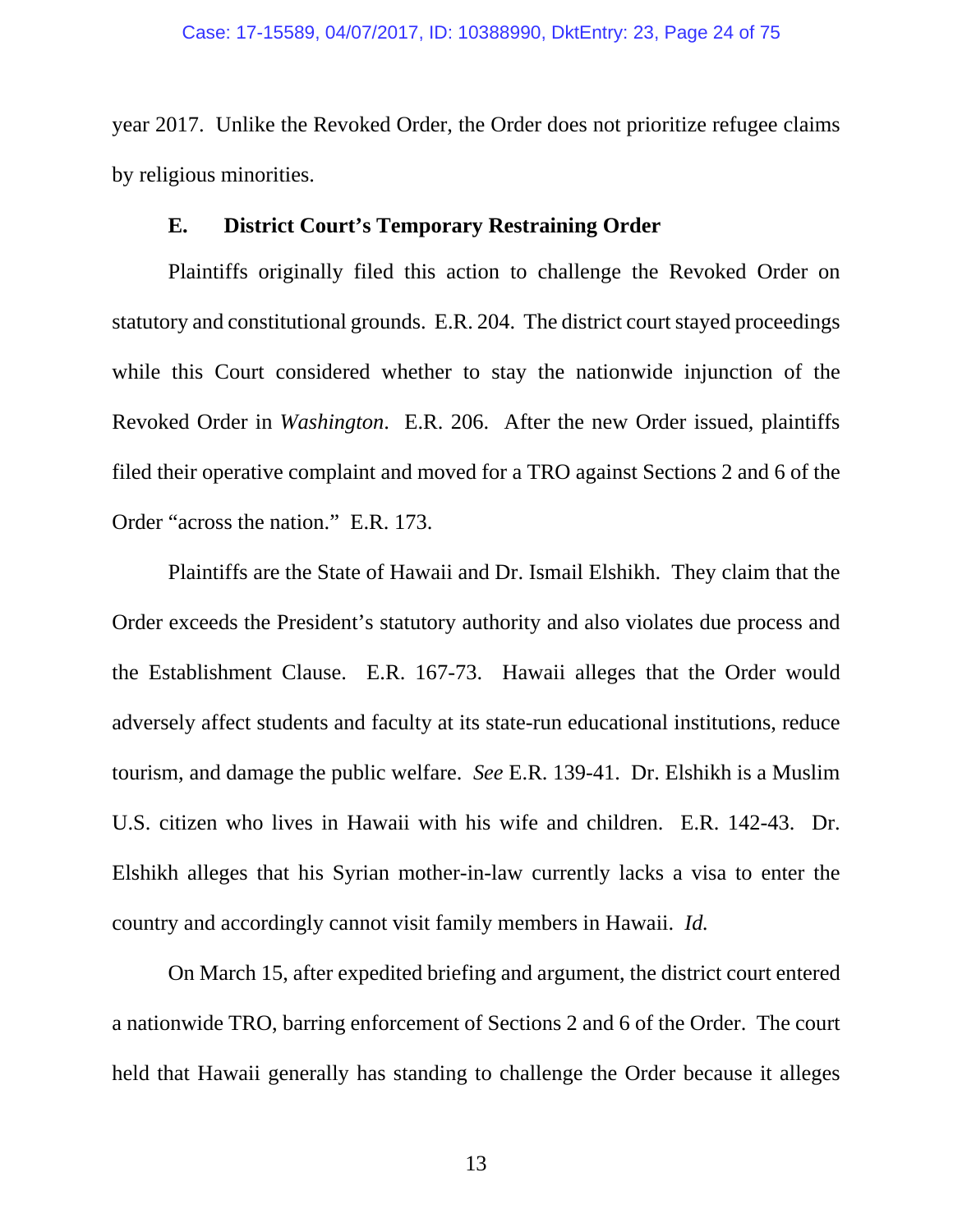#### Case: 17-15589, 04/07/2017, ID: 10388990, DktEntry: 23, Page 25 of 75

harm to its public-university system and its tourism industry. E.R. 41-45. The court did not determine whether Hawaii has standing to bring an Establishment Clause claim on its own behalf, because it ruled that Dr. Elshikh has standing to assert that claim. E.R. 45-46 n.9. The court held that Dr. Elshikh's allegation that he is deeply saddened by the Order's allegedly discriminatory message is sufficient to establish Article III injury. E.R. 48-49.

On the merits, the district court held that the plaintiffs are likely to succeed on their Establishment Clause claim. Applying *Lemon v. Kurtzman*, 403 U.S. 602 (1971), the court ruled that the Order lacks a primary secular purpose. E.R. 53. The court acknowledged that the Order "does not facially discriminate for or against any particular religion, or for or against religion versus non-religion." E.R. 54. But it concluded that extrinsic circumstances show "religious animus dr[ove] the promulgation of the Executive Order." E.R. 57. Principally relying on public statements by then-candidate Donald Trump and two of the President's advisors, the court ruled that any religiously neutral purpose of protecting national security was "secondary" to a "'religious objective' of temporarily suspending the entry of Muslims." E.R. 60 (citation omitted). The court "expresse[d] no views on [p]laintiffs' due-process or INA-based statutory claims." E.R. 53 n.11.

The district court presumed that the Establishment Clause violation caused irreparable harm to Dr. Elshikh, and concluded that the balance of equities supported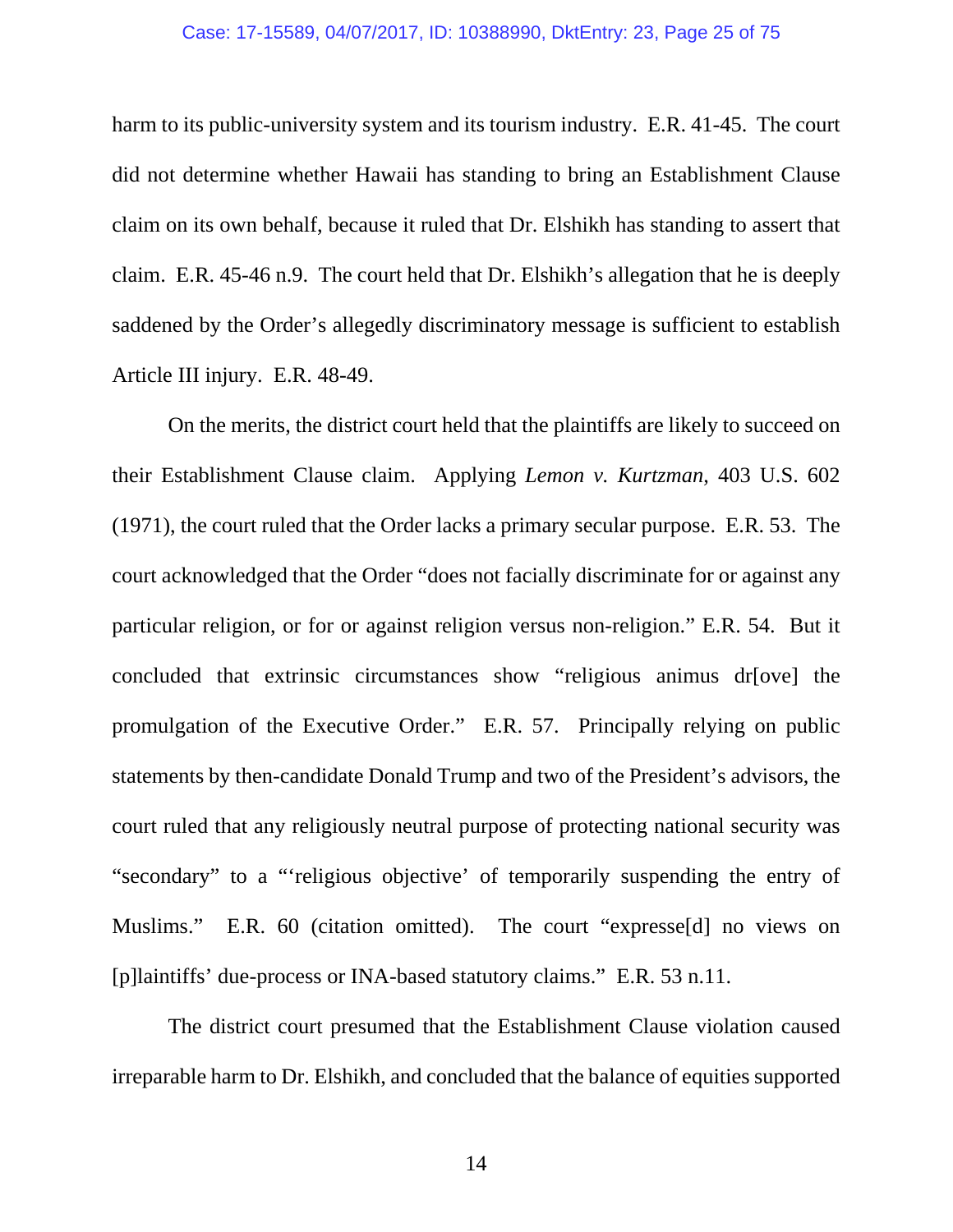a TRO. E.R. 64-66. The court restrained enforcement of Sections 2 and 6 of the Order nationwide. E.R. 66. It subsequently denied the government's motion for clarification, which pointed out that the injunction barred enforcement of subsections of Sections 2 and 6 that had not been the focus of the litigation or the court's order—some of which, like the refugee cap, plaintiffs never specifically cited in their TRO briefing; others of which involve purely internal or diplomatic activities of the government, E.R. 230; and others of which the district court's TRO ruling did not address.

# **F. District Court's Preliminary Injunction**

On March 29, the district court converted the TRO to a preliminary injunction, concluding that the same considerations that supported the TRO justified preliminary-injunctive relief. E.R. 18-19. It rejected the government's argument that *Mandel* requires the Order be upheld if the President exercised his authority "on the basis of a facially legitimate and bona fide reason." E.R. 15. The court also disagreed that "the actions taken during the interval between [the Revoked Order] and the new Executive Order represent 'genuine changes in constitutionally significant conditions.'" E.R. 17 (emphasis omitted) (quoting *McCreary County v. ACLU*, 545 U.S. 844, 874 (2005)).

The district court further rejected the government's argument that any injunction should be limited to Section 2(c)'s temporary suspension on entry for

15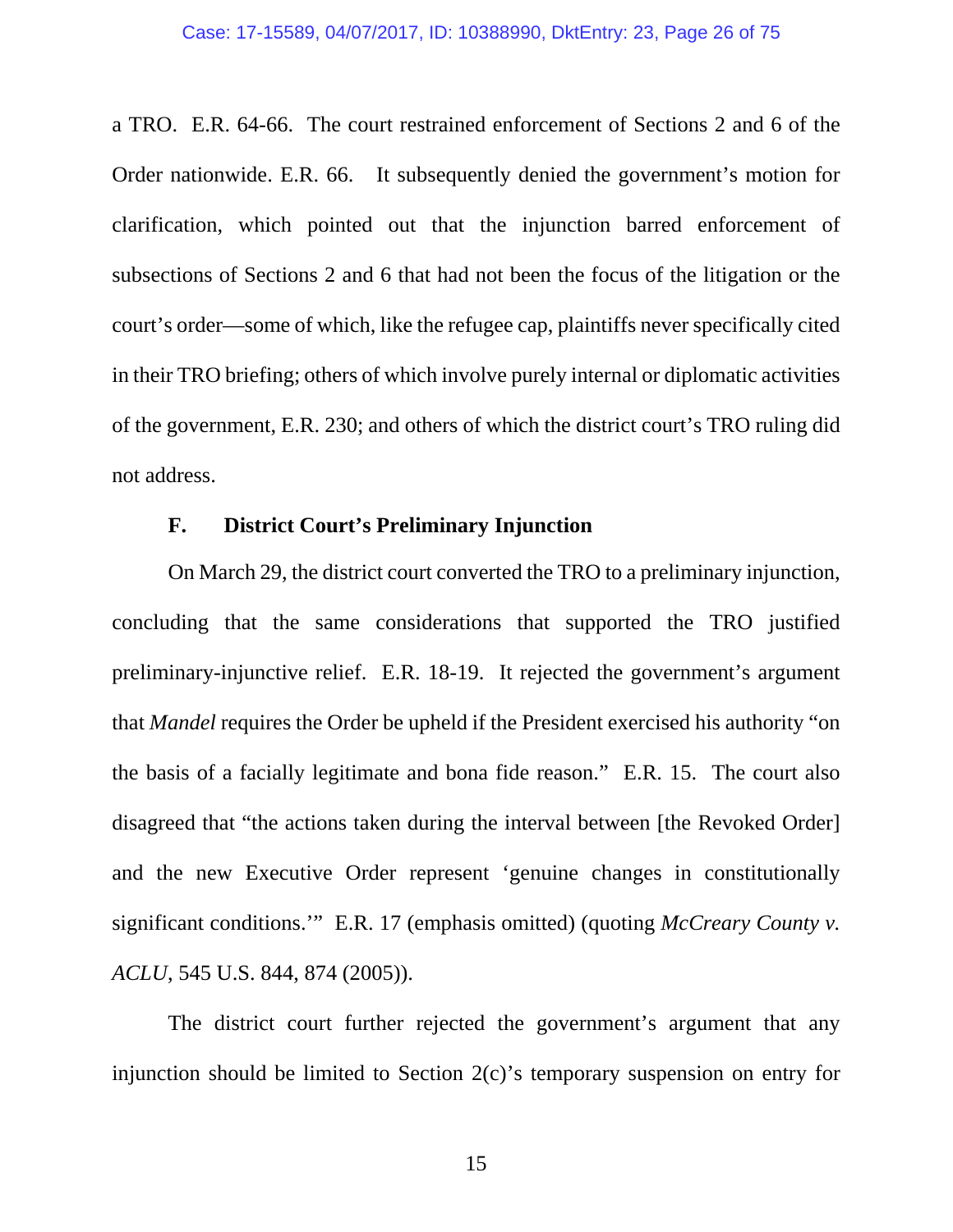#### Case: 17-15589, 04/07/2017, ID: 10388990, DktEntry: 23, Page 27 of 75

nationals of six countries. The court reasoned that "the entirety of the Executive Order runs afoul of the Establishment Clause," and the "historical context and evidence relied on by the Court \* \* \* does not parse between Section 2 and Section 6, nor \* \* \* between subsections within Section 2." E.R. 20-21. The court declined to tailor its injunction to exclude provisions of Section 2 and 6 that concern only the government's internal or diplomatic communications and activities, or to exclude refugee-related provisions, including the 50,000-refugee cap that plaintiffs never specifically challenged. E.R. 22. Finally, the court declined to stay its ruling pending appeal. E.R. 23.

# **G. Subsequent District Court Decisions**

Meanwhile, several district courts addressed the new Order. The district court in *Washington*, noting the substantial differences between the Revoked Order and the new Order, held that its injunction against the Revoked Order does not extend to the new Order. 2017 WL 1045950, at \*3. A district court in Virginia denied a motion to enjoin the new Order, explaining that it "is materially different in structure, text, and effect from [the Revoked Order] and has addressed the concerns raised not only by this Court but also by other courts that reviewed and enjoined" the Revoked Order, and the plaintiffs there were not likely to succeed in challenging it on Establishment Clause grounds. *Sarsour*, 2017 WL 1113305, at \*11. Finally, a district court in Maryland granted a preliminary injunction against only Section 2(c)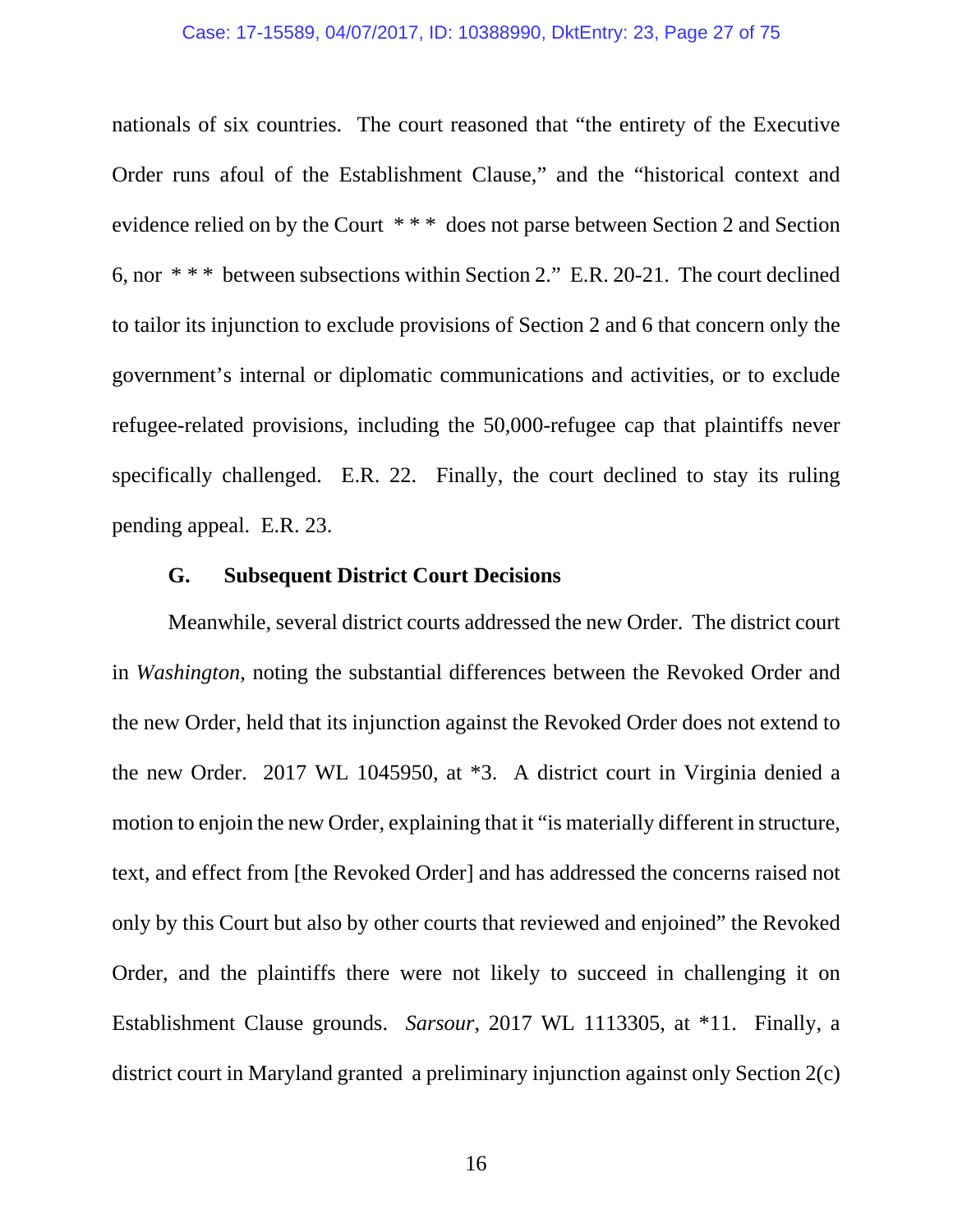of the Order, specifically declining to enjoin other provisions in Sections 2 and 6, including the refugee-related provisions; that ruling is currently before the Fourth Circuit on expedited appeal. *IRAP v. Trump*, 2017 WL 1018235, at \*18 (D. Md. Mar. 16, 2017), *appeal pending*, No. 17-1351 (4th Cir.).

### **SUMMARY OF ARGUMENT**

**I.** The preliminary injunction should be vacated because plaintiffs' Establishment Clause claim is not justiciable for three reasons. First, the asserted injuries to Hawaii's university system and tourism revenues, even if judicially cognizable, are non-imminent and speculative. Hawaii fails to identify any aliens abroad who have concrete plans to enter the country that actually would be delayed by Section 2(c)'s 90-day entry suspension. And Dr. Elshikh likewise is speculating as to whether Section 2(c) would impede his mother-in-law's entry. Nor are any of those purported injuries plausibly caused by Section 6's refugee restrictions or the internal-review and diplomatic-engagement provisions in Sections 2 and 6. As for Dr. Elshikh's asserted psychological reaction to the Order's allegedly discriminatory message, that is an abstract stigmatic injury that does not support standing. Second, the State and Dr. Elshikh lack prudential standing to raise the Establishment Clause claim, because their own religious freedoms are not infringed by the Order's treatment of aliens abroad seeking entry, and those aliens do not themselves have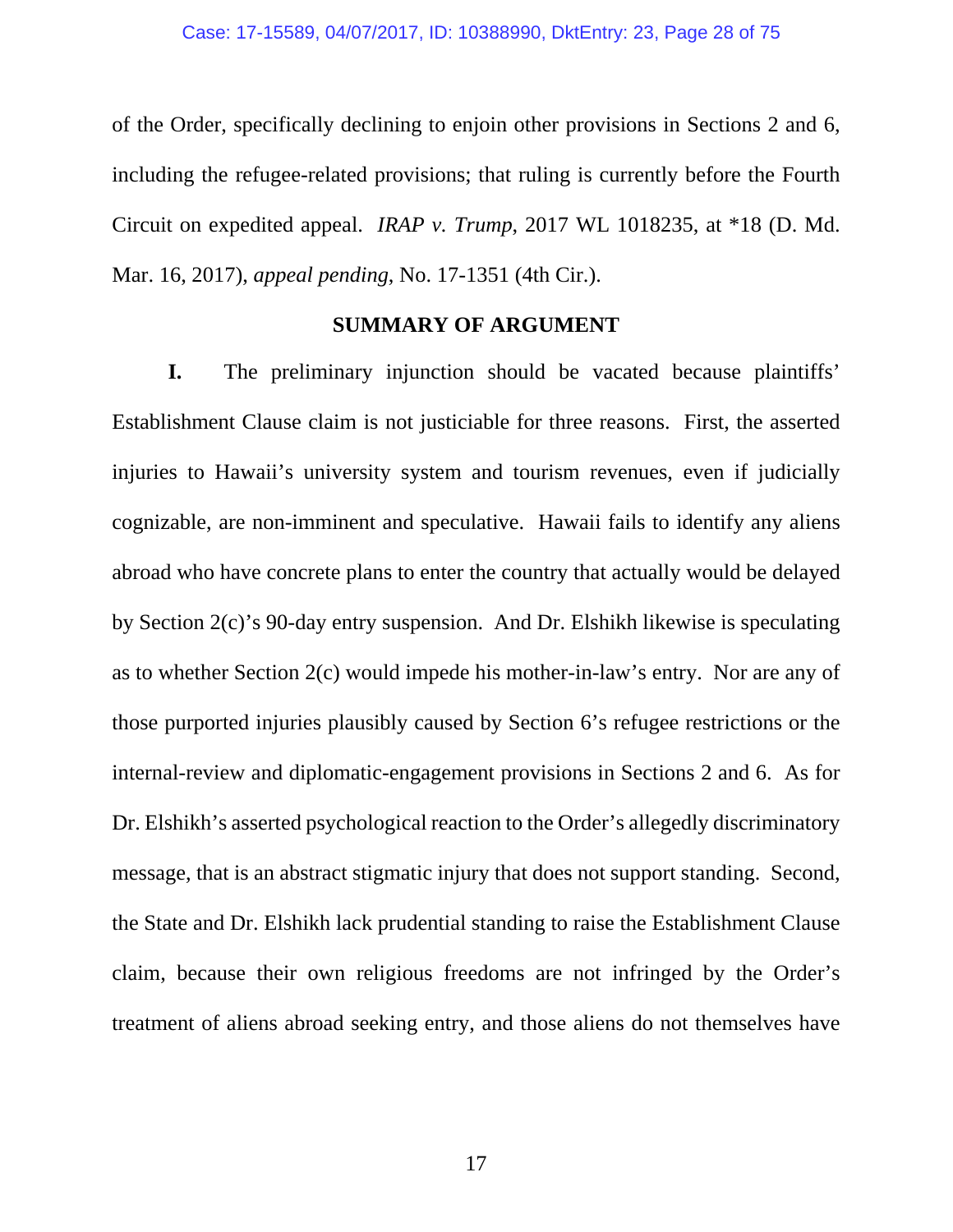#### Case: 17-15589, 04/07/2017, ID: 10388990, DktEntry: 23, Page 29 of 75

constitutional rights concerning entry. Third, consular-nonreviewability principles provide yet another barrier to plaintiffs' Establishment Clause claim.

**II.** Plaintiffs also are unlikely to succeed on the merits because their Establishment Clause claim is foreclosed by controlling precedent. This Court may not overturn the Executive's exclusion of aliens based on a "facially legitimate and bona fide reason." *Mandel*, 408 U.S. at 770. Sections 2 and 6 of the Order go well beyond that threshold: they are facially neutral with respect to religion, and amply supported by national-security determinations in the Order itself. The district court misread this Court's stay ruling in *Washington* as holding that *Mandel*'s substantive standard, which governs challenges to the Executive's decisions to deny entry to aliens outside the United States, is irrelevant. This Court, however, held only that *Mandel* does not render such decisions unreviewable. The district court's reading of *Mandel* contradicts Supreme Court and Ninth Circuit precedent and would upend the separation of powers. In any event, plaintiffs' claims fail even under domestic Establishment Clause standards. The district court held that Section 2 and 6 are likely unconstitutional based not on what they say or do, but on an assertedly improper motive inferred in large part from campaign statements. The Supreme Court has rejected that approach: only the official purpose of government action is material, and Sections 2 and 6 are religion-neutral.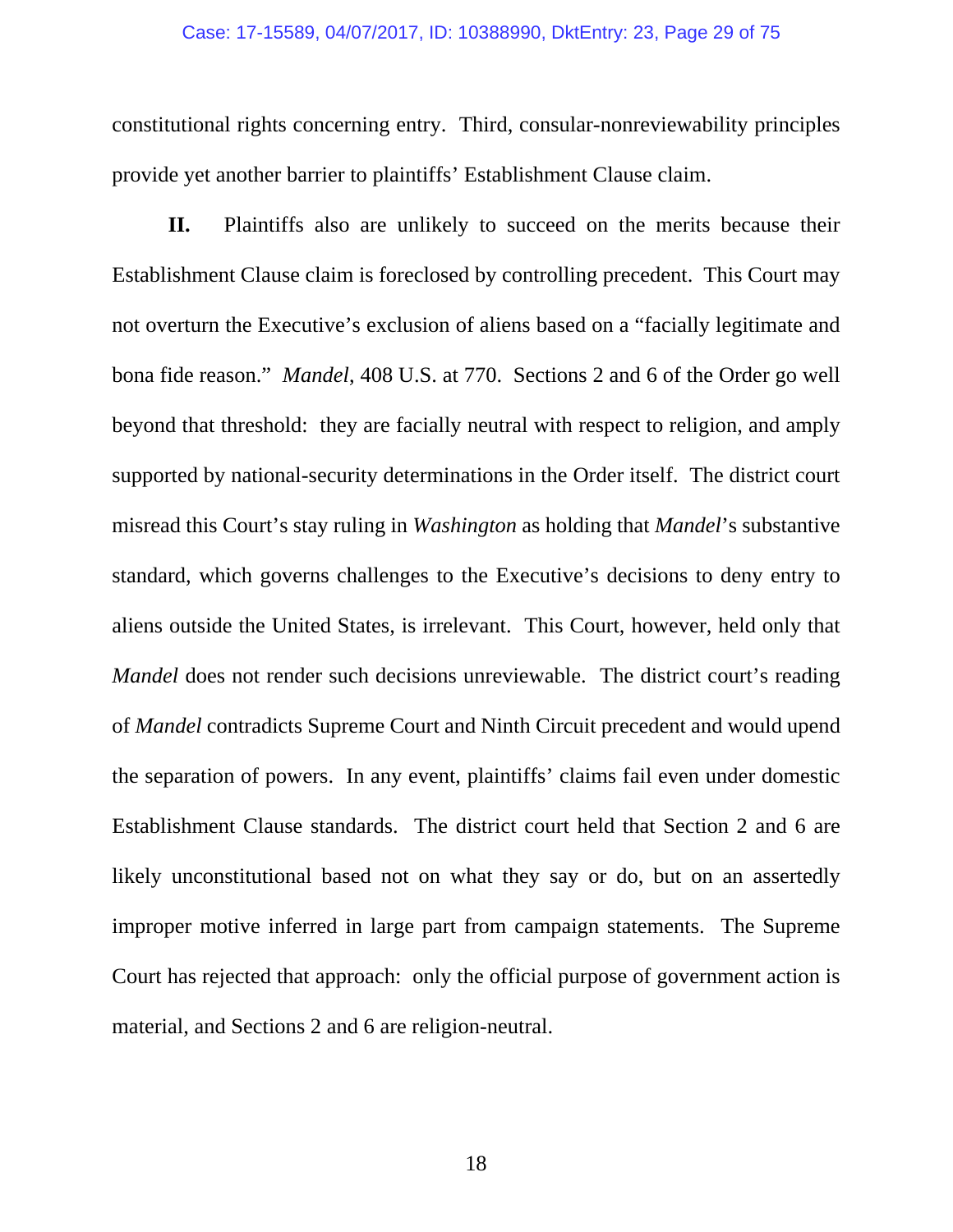#### Case: 17-15589, 04/07/2017, ID: 10388990, DktEntry: 23, Page 30 of 75

**III.** The balance of equities also weighs strongly against a preliminary injunction. Enjoining the President when he is acting at the height of his powers *i.e.*, to protect national security by regulating the entry of aliens with express congressional authorization—imposes serious irreparable injury on the government and the public. By contrast, denying plaintiffs preliminary relief causes them no substantial irreparable harm: their alleged injuries, which are based on speculation about the temporary delay of entry of third-party aliens abroad, are not legally cognizable or irreparable. Those purported injuries certainly do not outweigh the harms to the government and the public from enjoining the Order. That is particularly clear regarding the refugee restrictions in Section 6 and the internalreview provisions in Sections 2 and 6, which plainly do not injure plaintiffs at all.

**IV.** At the very least, the district court's nationwide injunction is overbroad. It improperly attempts to enjoin the President himself, which Supreme Court precedent forbids. It enjoins Sections 2 and 6 on their face, even though those provisions have many manifestly constitutional applications; some subsections of the provisions (like the refugee cap) were not specifically challenged by plaintiffs below; and others address only agencies' internal or diplomatic action that regulates no one. The injunction also violates Article III and well-settled equitable principles by granting sweeping, nationwide relief that is far broader than necessary to redress any cognizable injuries plaintiffs allege.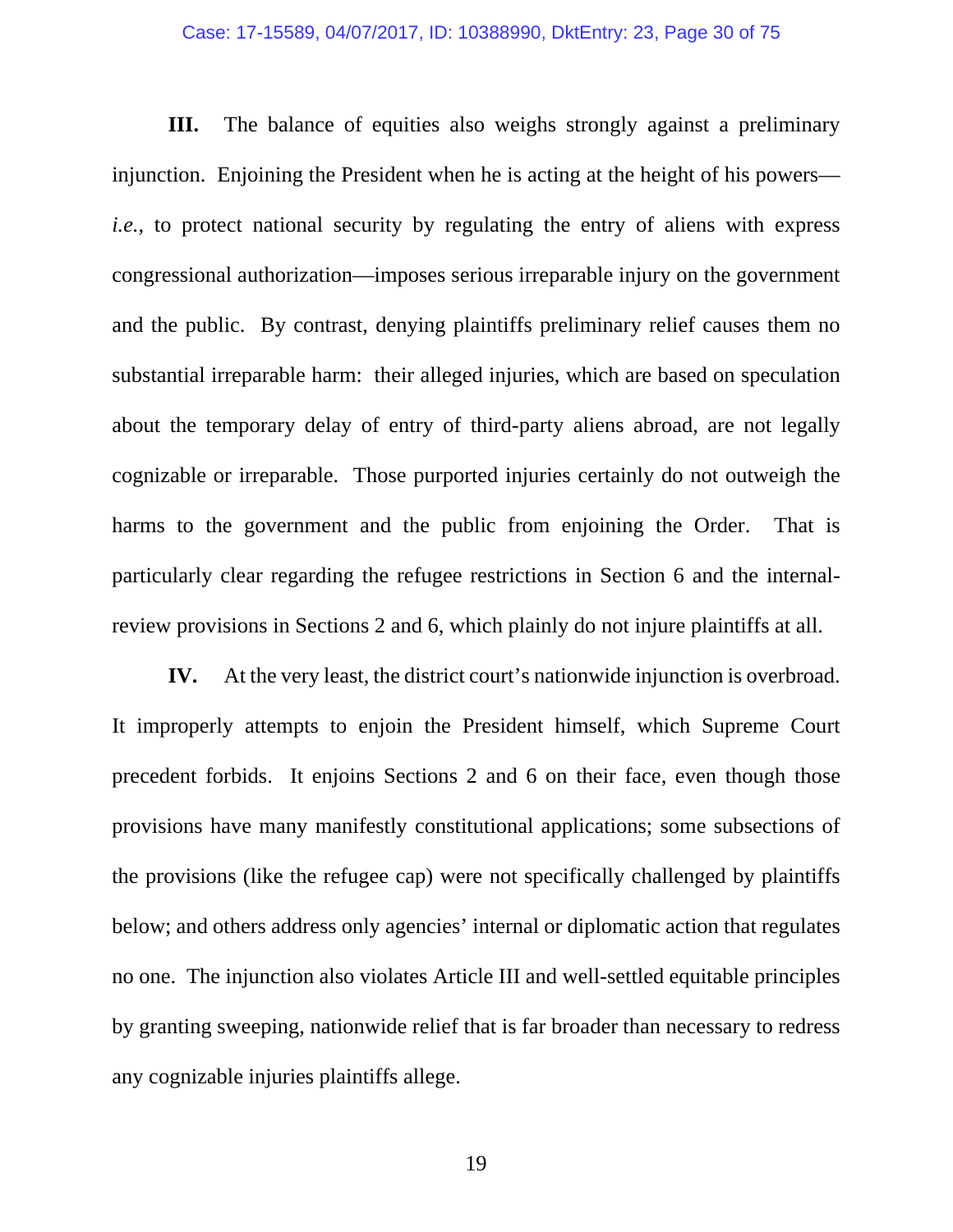### **STANDARD OF REVIEW**

A plaintiff seeking a preliminary injunction must show that "he is likely to succeed on the merits," that "he is likely to suffer irreparable harm," and that "the balance of equities" and "public interest" favor an injunction. *Shell Offshore, Inc. v. Greenpeace, Inc.*, 709 F.3d 1281, 1289 (9th Cir. 2013). He also must show that his claim is justiciable. *Id.* at 1286. This Court generally reviews the grant of a preliminary injunction for "abuse of discretion," but it reviews the district court's "interpretation of the underlying legal principles" and any justiciability issues "de novo." *Id.* In addition, "because [i]njunctive relief \* \* \* must be tailored to remedy the specific harm alleged  $* * *$  [a]n overbroad injunction is an abuse of discretion." *Stormans, Inc. v. Selecky*, 586 F.3d 1109, 1119 (9th Cir. 2009) (internal quotation marks omitted).

### **ARGUMENT**

The injunction under review rests solely on plaintiffs' Establishment Clause claim. Although plaintiffs principally challenged the Order below as exceeding the President's statutory authority and violating due process, ECF No. 65-1, at 24-40, the district court correctly did not adopt either argument. The Order falls well within two statutory grants of power to the President: he may "suspend the entry of all aliens or of any class of aliens" when he finds doing so is in the national interest, 8 U.S.C. § 1182(f), and he may prescribe "reasonable rules, regulations, and orders,"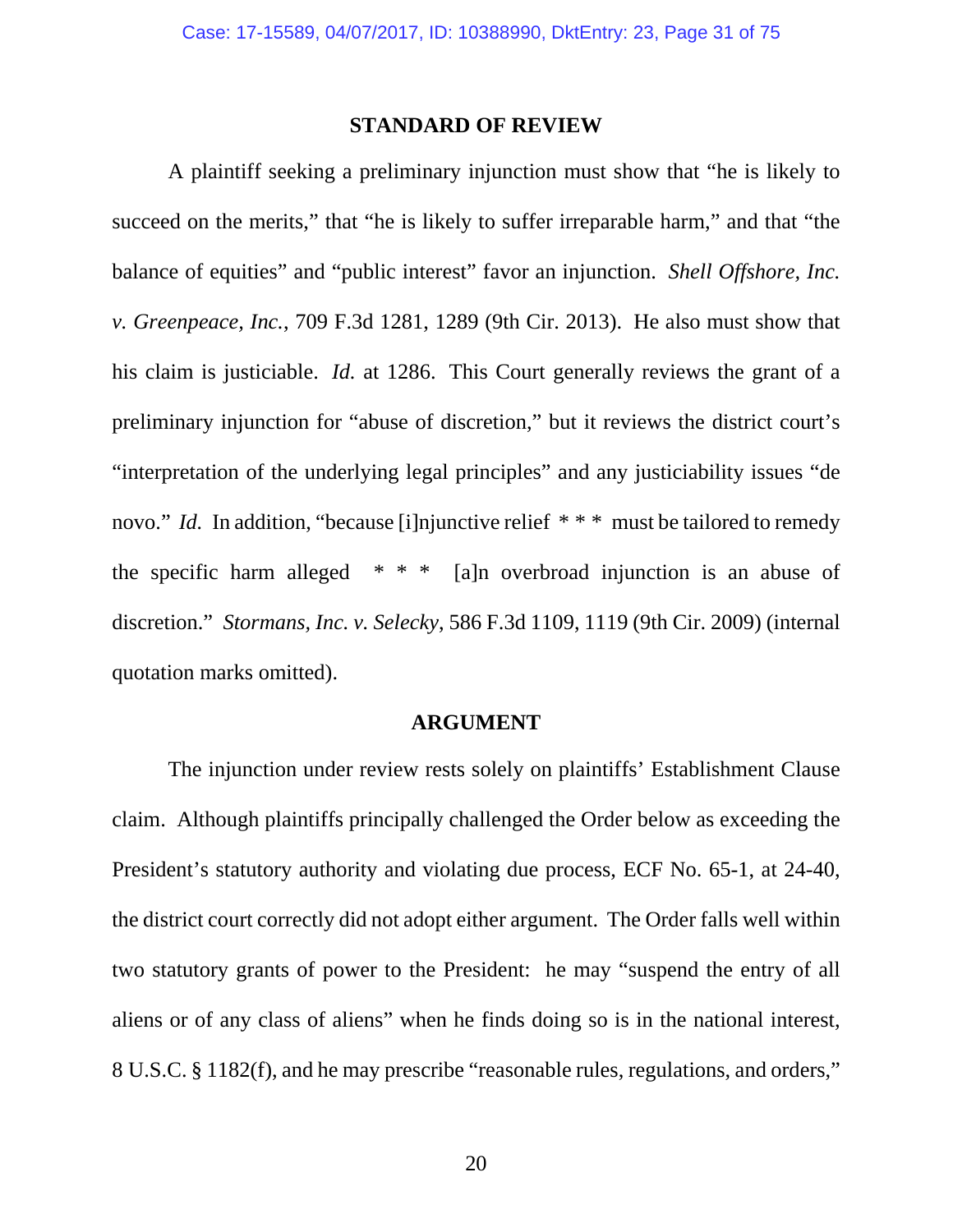and "limitations and exceptions," regarding entry of aliens, *id.* § 1185(a). Plaintiffs' due-process challenge equally lacks substance: the revisions reflected in the new Order—including narrowing its scope and establishing a case-by-case waiver process—completely address any conceivable due-process claim. *Cf. Washington*, 847 F.3d at 1165-66. The district court instead issued the TRO—and then converted it into the injunction—solely because it held that the Order likely violates the Establishment Clause. E.R. 14 n.3, 53 n.11. In so holding and issuing its injunction, the district court erred in multiple independent respects.

# **I. Plaintiffs' Establishment Clause Challenge To Sections 2 And 6 Of The Order Is Not Justiciable**

Plaintiffs fail to satisfy bedrock requirements of Article III standing and ripeness. Moreover, in the particular circumstances presented here, their Establishment Clause claim is foreclosed by prudential-standing limitations and consular-nonreviewability principles. Accordingly, this Court should reverse the preliminary injunction, wholly apart from the merits.

# **A. Plaintiffs' Establishment Clause Claim Is Barred By Standing And Ripeness Requirements**

Neither Hawaii nor Dr. Elshikh has demonstrated that Section 2 or Section 6 of the Order causes an "imminent," "concrete and particularized" injury, *Lujan v. Defs. of Wildlife*, 504 U.S. 555, 560-61 (1992), that is "legally and judicially cognizable," *Raines v. Byrd*, 521 U.S. 811, 819 (1997). Additionally, most of their

21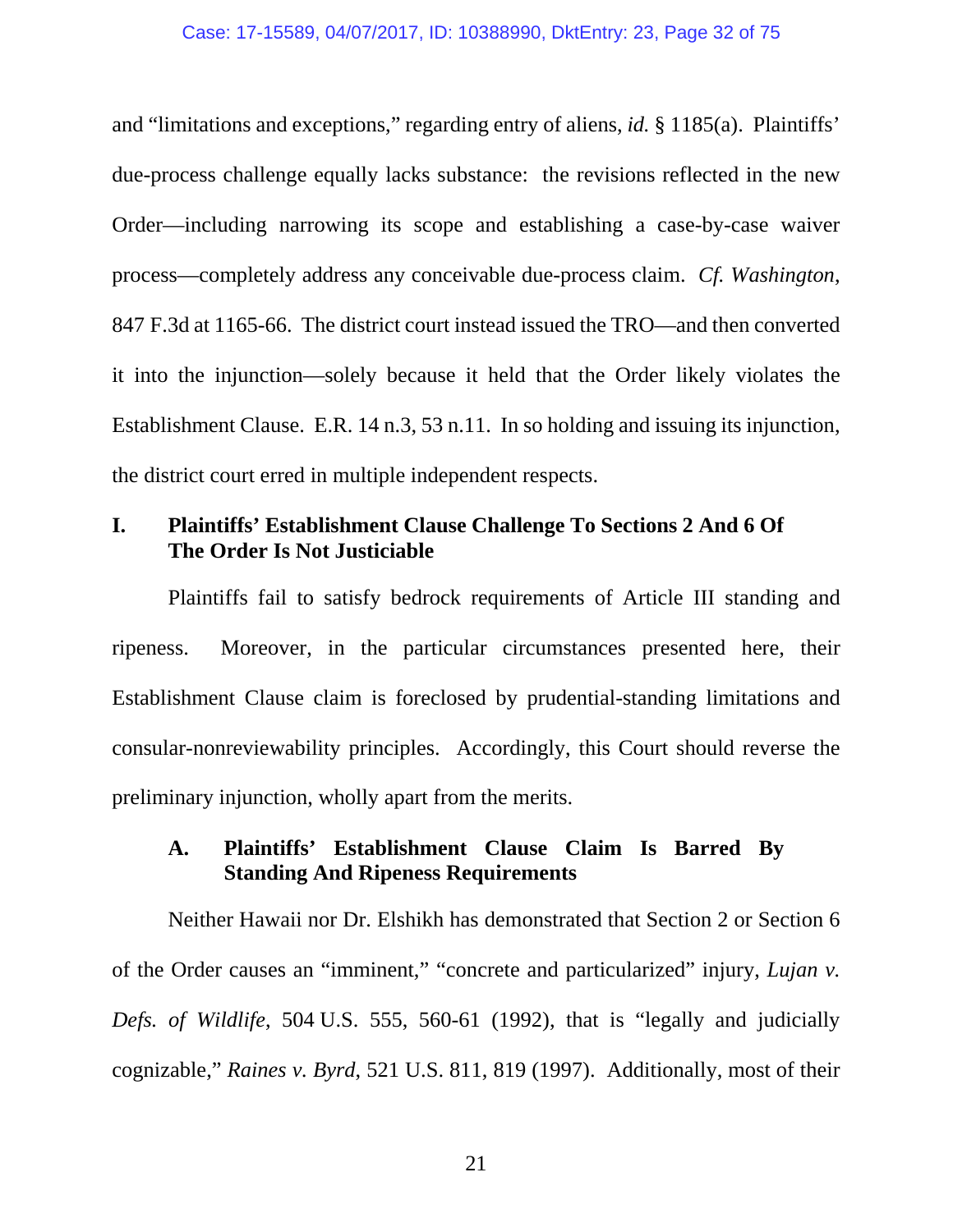claimed injuries are not ripe because they rest on "contingent future events that may not occur as anticipated, or indeed may not occur at all." *Texas v. United States*, 523 U.S. 296, 300 (1998).

# **1. Hawaii alleges injuries that are speculative, nonimminent, and non-cognizable**

**a.** The district court principally held that Hawaii has standing because Section 2(c)'s entry suspension will prevent nationals of the six countries from attending or visiting the University of Hawaii as students or faculty. E.R. 9, 41-43. But Hawaii fails to make the requisite showing that such "possible future injur[ies]" are "certainly impending." *Clapper v. Amnesty Int'l USA*, 133 S. Ct. 1138, 1147 (2013) (emphasis omitted).

*First*, Hawaii identifies no individual who has "concrete plans" to come to the University of Hawaii that have been impeded by Section 2(c). *Lujan*, 504 U.S. at 564. Hawaii alleges specific numbers of individuals from the covered countries who are currently studying or teaching under valid visas (and thus are not covered by the Order), but merely "anticipat[es]" that "future recruitment efforts \* \* \* *may* be impacted" if unknown potential students or faculty from the covered countries wish to come to the university while Section 2(c) is still in effect. E.R. 120-22 (emphasis added); *see* E.R. 42 (district court discussing "any prospective recruits" who may be affected). "Such 'some day' intentions \* \* \* do not support a finding of the 'actual or imminent' injury that [the Supreme Court's] cases require." *Lujan*, 504 U.S. at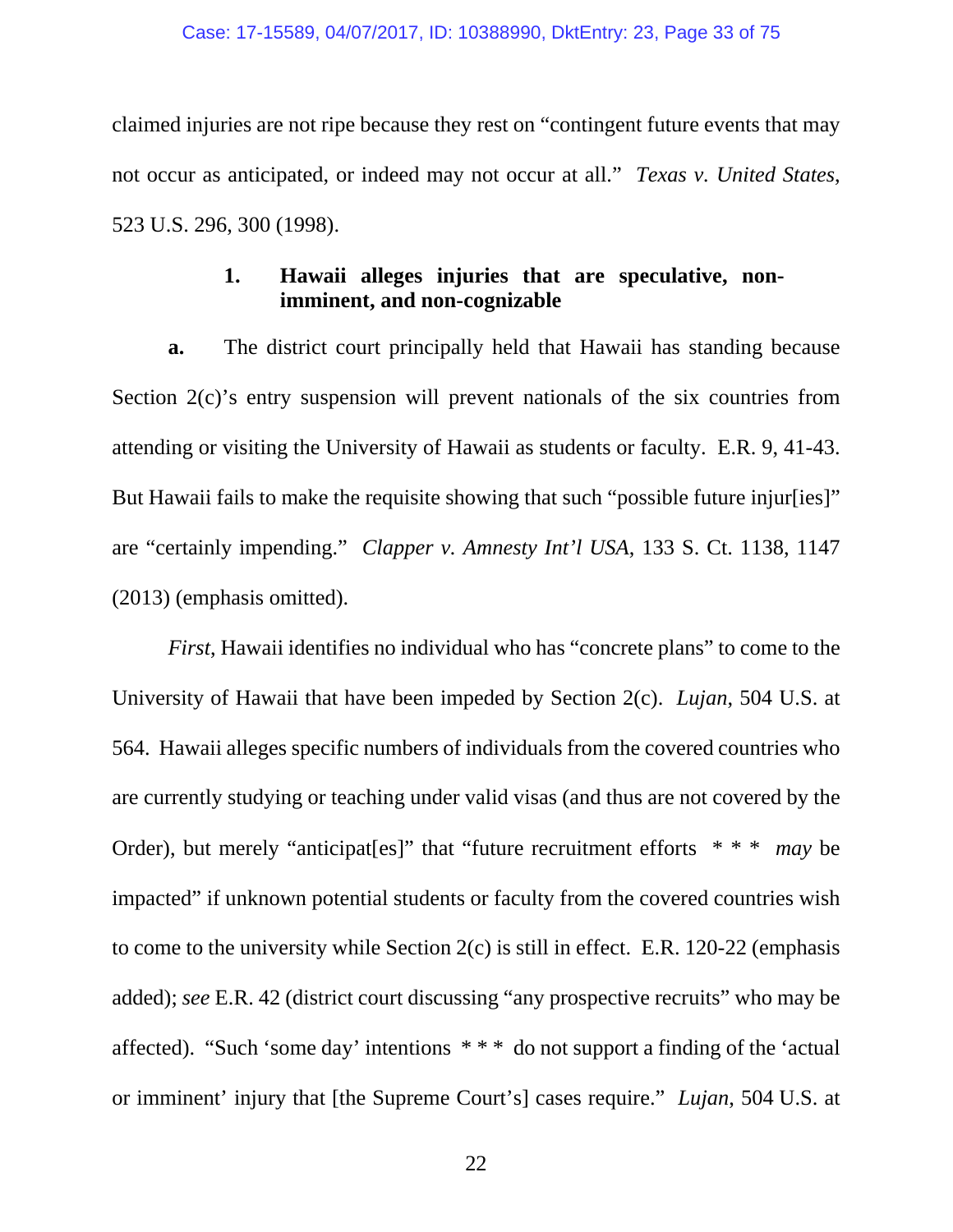#### Case: 17-15589, 04/07/2017, ID: 10388990, DktEntry: 23, Page 34 of 75

564. That is especially true because the relevant intentions are not Hawaii's, but "the unfettered choices [of] independent actors" that "courts cannot presume \* \* \* to predict." *Id.* at 562.

*Second*, it is "speculative" whether Section 2(c) would restrict any intended entry by potential students or faculty. *Lujan*, 504 U.S. at 561. Section 2(c) merely suspends entry for a 90-day period. Plaintiffs cannot show that it would affect, for instance, prospective students or faculty who would not arrive until "the coming school year." E.R. 120-21. Moreover, Section 2(c) is subject to "[c]ase-by-case waivers" in "appropriate \* \* \* circumstances," including for some engaged in "study" or "business or professional obligations." Order § 3(c)(i), (iii). Unless and until a prospective student or faculty member requests a waiver and is denied, the university's injuries are not ripe because they assume "contingent future events that may not occur." *Texas*, 523 U.S. at 300. At a minimum, any suit must await final agency action denying a waiver and visa. *See* 5 U.S.C. § 704.4

Although the district court concluded that the asserted injuries to the University of Hawaii are "nearly indistinguishable" from the injuries before the

 $\overline{a}$ 

<sup>&</sup>lt;sup>4</sup> The district court alternatively suggested that the University will be injured because students or faculty whose entry is not barred by Section 2(c) will nevertheless be "dissuad[ed]" from attending due to "the environment caused" by the Order and Revoked Order. E.R. 42, 122. That purported injury is speculative and not "fairly traceable" to the Order, because it results from the "personal choice" of the prospects who decline to attend. *McConnell v. FEC*, 540 U.S. 93, 228 (2003).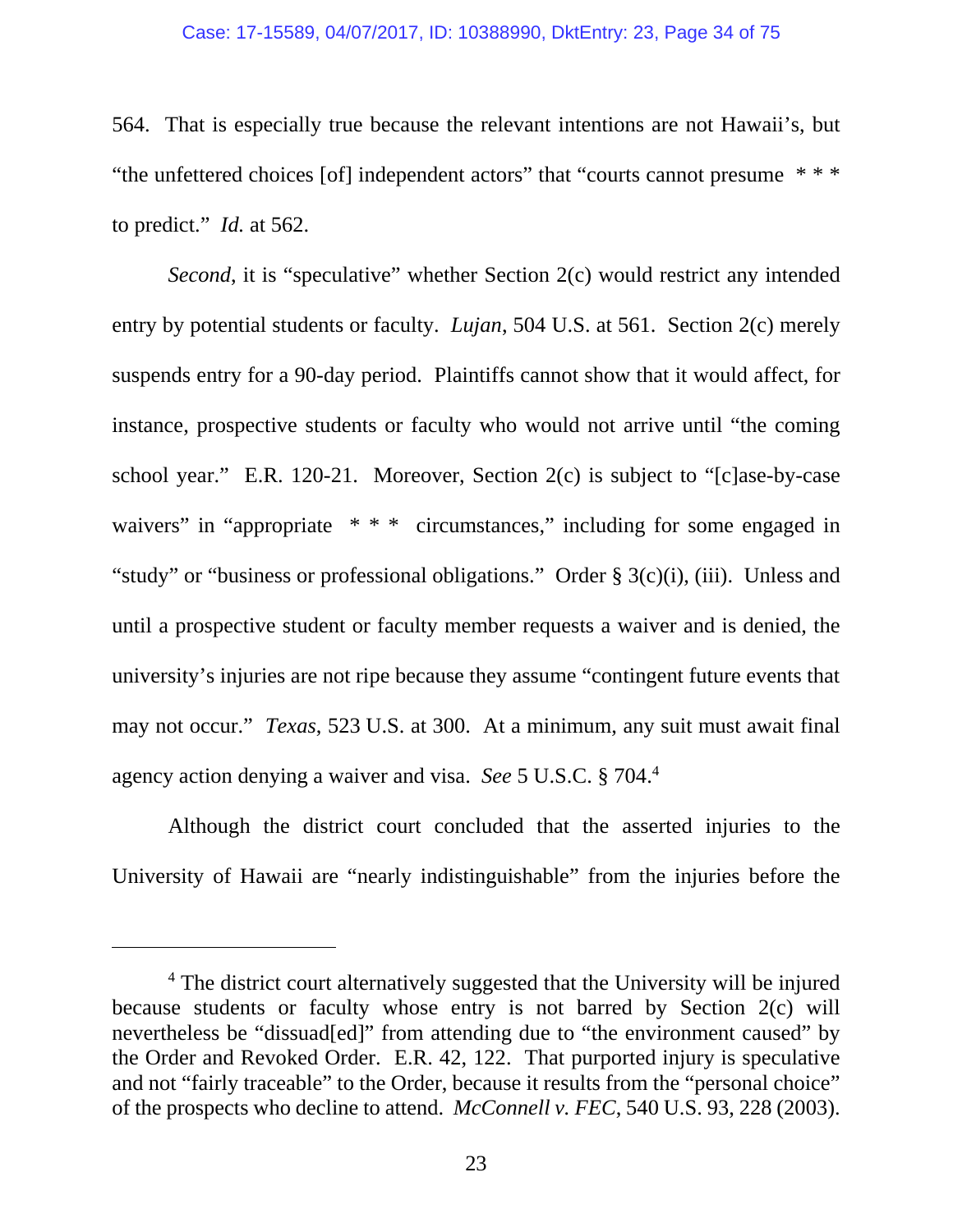*Washington* stay panel, E.R. 9, 43, a comparison underscores the defects in Hawaii's submission. The panel found that Washington's public universities specifically identified "two visiting scholars," "three prospective employees," and "two medicine and science interns" with imminent travel plans who "were not permitted to enter the United States" because of the Revoked Order; and Minnesota's public universities identified existing "[s]tudents and faculty" who were "restricted from traveling" abroad because the Revoked Order would prevent them from returning. *Washington*, 847 F.3d at 1159-60. Hawaii has made no such showing.

**b.** The district court also held that Hawaii adduced sufficient evidence that the Order will reduce the State's revenues by causing a decline in tourism. E.R. 10, 44-45. This standing theory is even more speculative and attenuated. Hawaii identifies no person from the six countries who has concrete plans to visit Hawaii but is unable to do so because of Section 2(c)'s 90-day entry suspension. E.R. 98- 100, 107-10. Hawaii's speculation that such individuals exist lacks record support. The district court focused on data that there were 122 fewer visitors from the Middle East and Africa in January 2017 than in January 2016. ER 44 (citing E.R. 98-99). But that slight decrease cannot plausibly be attributed to the Revoked Order, much less imputed to the Order, because (i) the Revoked Order was in effect only for the final few days of January 2017 and (ii) there are numerous other countries in the Middle East and Africa that may influence Hawaiian tourism far more than the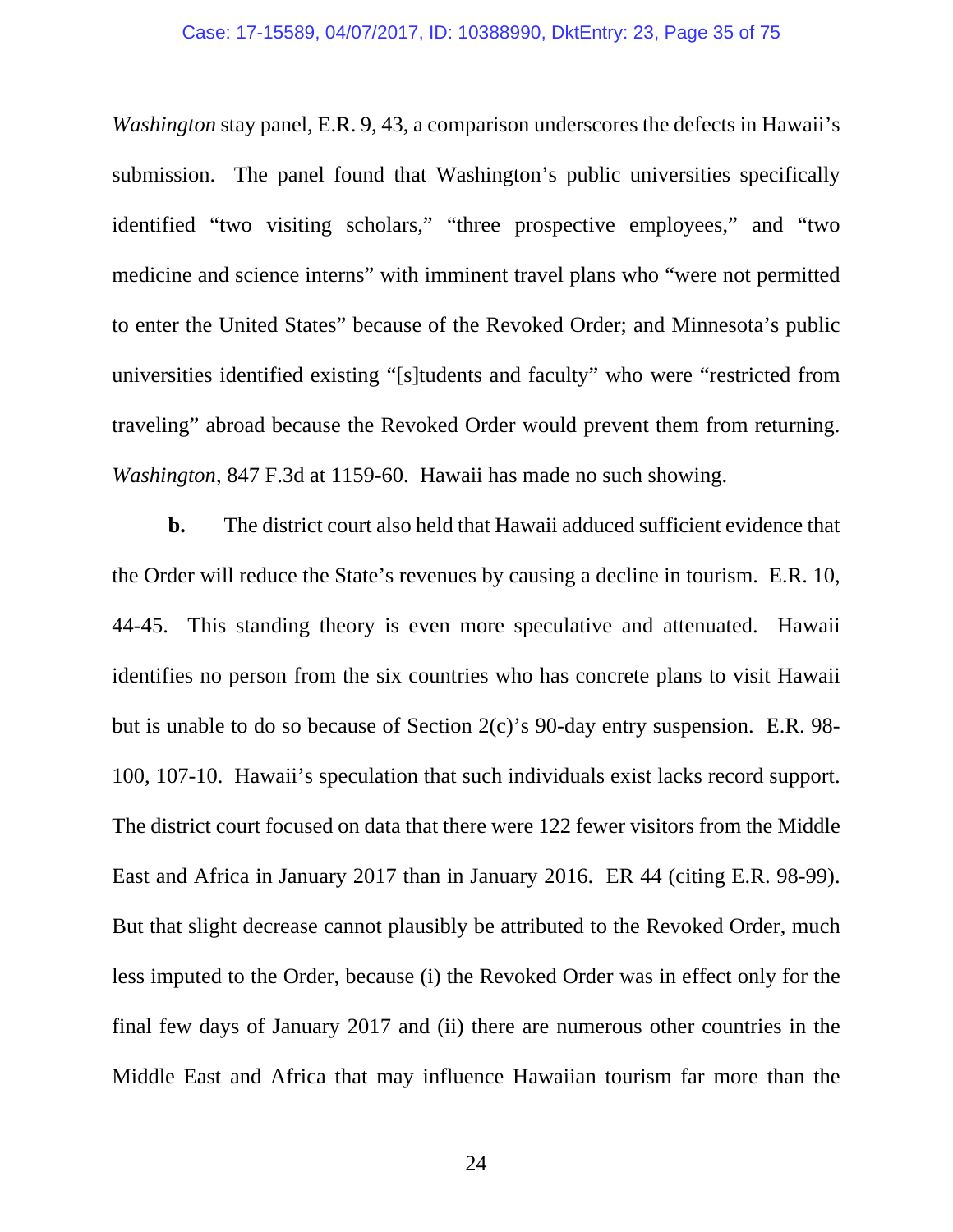#### Case: 17-15589, 04/07/2017, ID: 10388990, DktEntry: 23, Page 36 of 75

countries covered by the Orders. The court also credited the "expect[ation]" of a State official that the alleged "uncertainty" caused by the Orders "may depress tourism." E.R. 44 (citing E.R. 109-10). Mere "uncertainty" is neither "fairly traceable" to the Order nor "redressable" by a preliminary injunction against it. *Clapper*, 133 S. Ct. at 1147, 1151.

**c.** In addition, the State's alleged injuries are indisputably not caused by the provisions in Sections 2 and 6 for internal review of vetting procedures or the refugee-related provisions in Section 6. Those provisions have no effect on the State's university system or its tourist revenues. Indeed, plaintiffs' TRO briefing never specifically cited the refugee cap, and barely mentioned either the refugee suspension or the internal-review provisions.

**d.** Finally, there is an additional, fundamental defect in the State's asserted bases for standing. A person ordinarily lacks a "judicially cognizable interest" in enforcement or non-enforcement of the law against a third party, *Linda R.S. v. Richard D.*, 410 U.S. 614, 619 (1973), including the immigration laws, *Sure-Tan, Inc. v. NLRB*, 467 U.S. 883, 897 (1984). That principle applies with special force where a State seeks to challenge the federal government's denial of entry to aliens abroad based on incidental consequences on the State's treasury or operations. The Constitution assigns the formation and implementation of immigration policy exclusively to the Legislative and Executive Branches of the National Government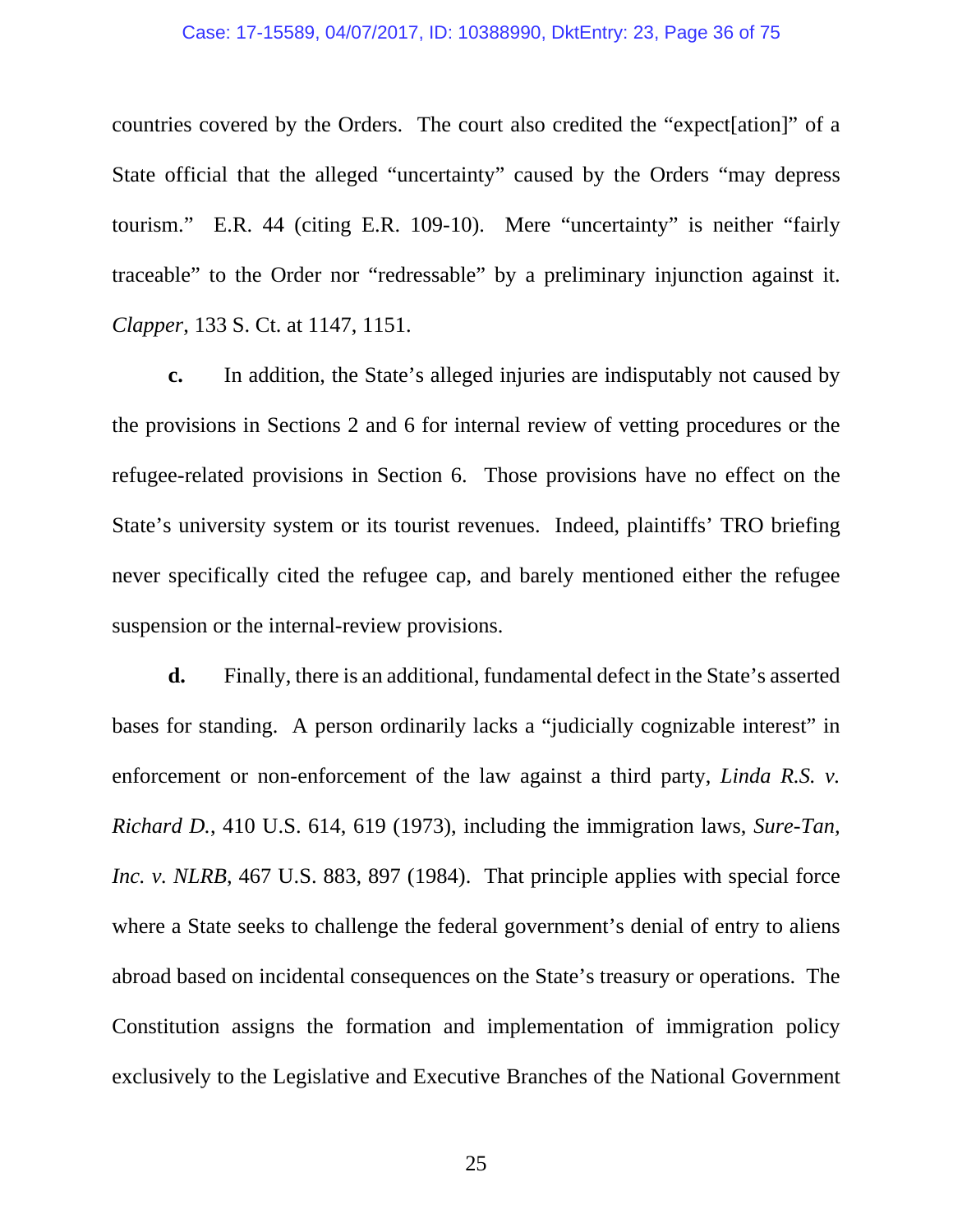precisely because immigration is an inherently national matter. *See Arizona v. United States*, 567 U.S. 387, 395 (2012); *Hines v. Davidowitz*, 312 U.S. 52, 63 (1941). More generally, under our Constitution's structure of separate national and state sovereigns, the necessary autonomy of each is inconsistent with the notion that a State has a "legally and judicially cognizable" interest in avoiding the incidental financial or other consequences of the manner in which federal officials implement federal law. *Raines*, 521 U.S. at 819; *see id.* at 819-20 (suggesting that "standing inquiry" should be "especially rigorous" when "separation of powers" disputes are involved).

# **2. Dr. Elshikh alleges injuries that are either abstract or speculative and non-imminent**

**a.** The district court held that Dr. Elshikh is injured by the Order based on his allegation that he is deeply saddened by the allegedly discriminatory message it conveys about Muslims. E.R. 11, 48 (quoting E.R. 93). That holding is foreclosed by Supreme Court and Circuit precedent.

The Supreme Court has "ma[de] clear" that "the stigmatizing injury often caused by racial [or other invidious] discrimination \* \* \* accords a basis for standing only to 'those persons who are personally denied equal treatment' by the challenged discriminatory conduct." *Allen v. Wright*, 468 U.S. 737, 755 (1984), *abrogated on other grounds, Lexmark Int'l, Inc. v. Static Control Components, Inc.*, 134 S. Ct. 1377 (2014). That rule fully applies to the Establishment Clause: "the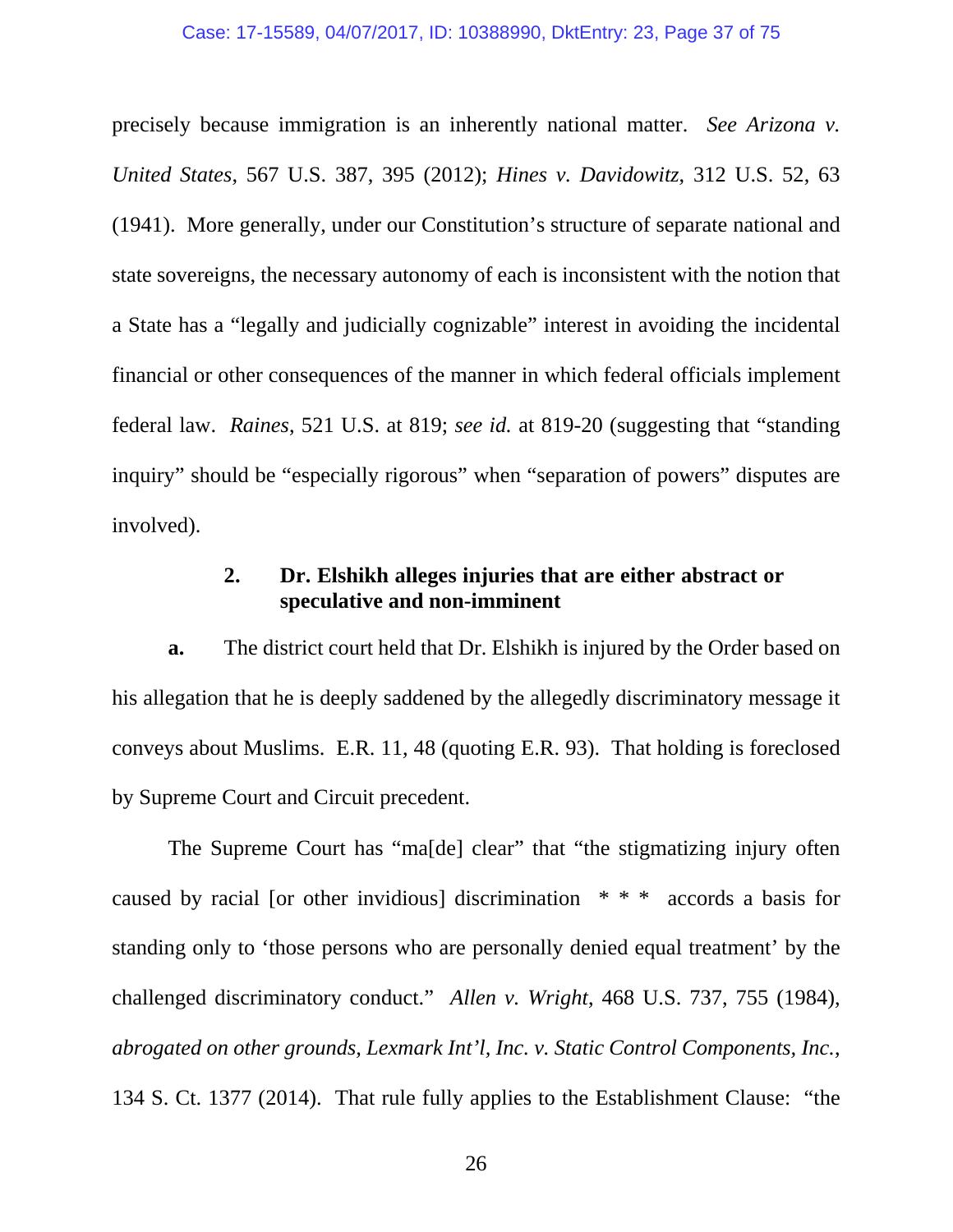## Case: 17-15589, 04/07/2017, ID: 10388990, DktEntry: 23, Page 38 of 75

psychological consequence presumably produced by observation of conduct with which one disagrees" is not the type of "personal injury" that confers Article III standing "even though the disagreement is phrased in constitutional terms" under the Establishment Clause. *Valley Forge Christian Coll. v. Ams. United for Separation of Church & State, Inc.*, 454 U.S. 464, 485-86 (1982).

Likewise, this Court has emphasized that an "abstract stigmatic injury" resulting from the perception that government conduct turns individuals into "political outsiders" based on their religious affiliation does not confer standing. *Newdow v. Lefevre*, 598 F.3d 638, 643 (9th Cir. 2010) (quoting *Allen*, 468 U.S. at 755-56). Accordingly, this Court held that a plaintiff could not challenge a federal statute that "merely recognize[d] 'In God We Trust' [as] the national motto" but did not itself force the plaintiff to come into "unwelcome direct contact" with that motto. *Id.*; *accord Newdow v. Rio Linda Union Sch. Dist.*, 597 F.3d 1007, 1016 (9th Cir. 2010) (same, for federal statute that codifies the Pledge of Allegiance without mandating that anyone recite it).

To be sure, a plaintiff can sometimes suffer an intangible, "spiritual" injury from alleged Establishment Clause violations, such as schoolchildren who are "subjected to unwelcome religious exercises" or "forced to assume special burdens to avoid them." *Valley Forge*, 454 U.S. at 486 & n.22. Likewise, as the district court noted (E.R. 47), this Court has held that plaintiffs have standing to challenge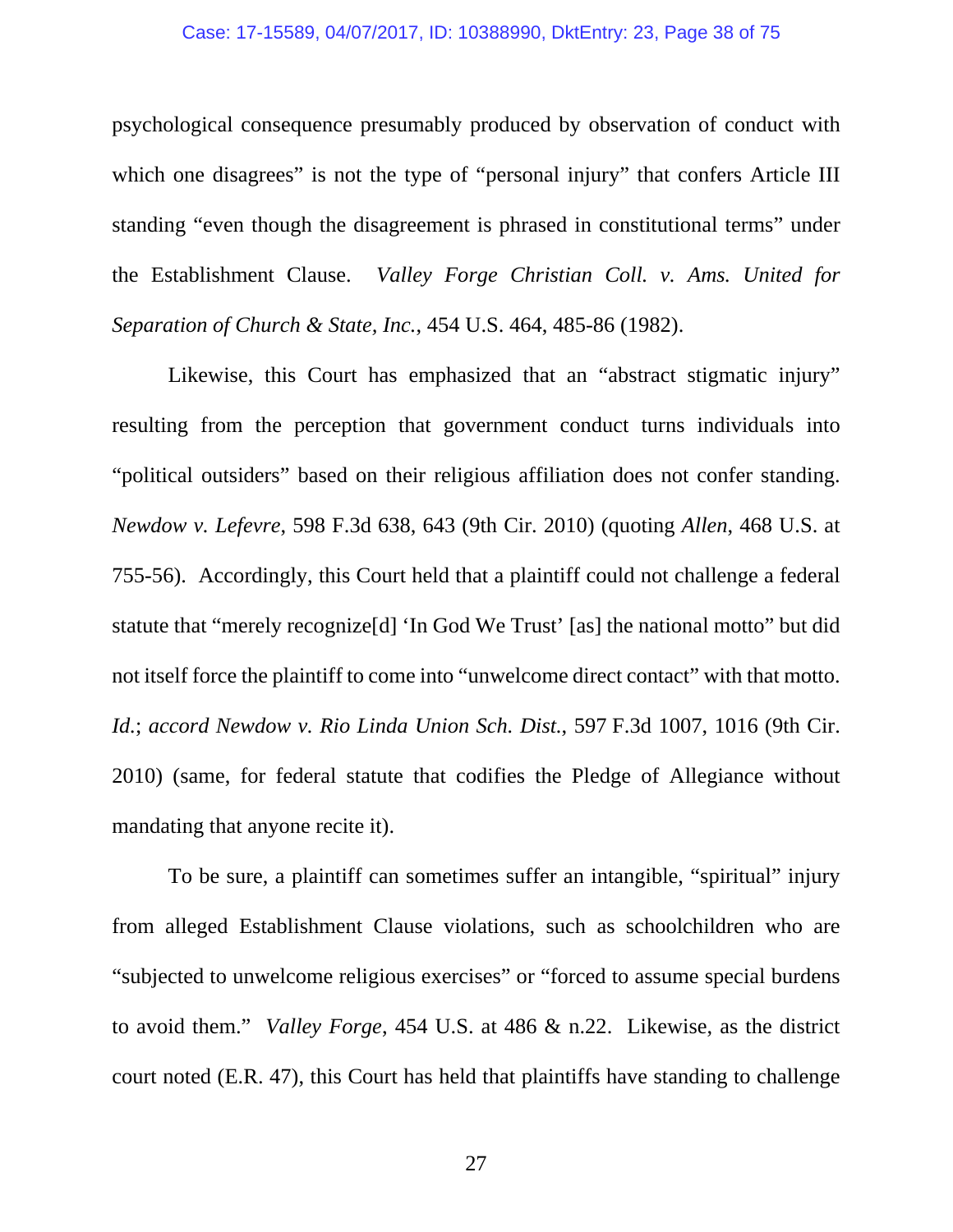local-government speech that is disseminated where they reside, explicitly about a religious issue, and allegedly adverse to a particular religion. *Catholic League for Religious & Civil Rights v. City & Cty. of San Francisco*, 624 F.3d 1043, 1047, 1052 (9th Cir. 2010) (en banc) (city residents had standing to challenge city resolution condemning certain actions and beliefs of Catholic Church); *Vasquez v. Los Angeles County*, 487 F.3d 1246, 1248, 1252 (9th Cir. 2007) (county resident had standing to challenge removal of Christian cross from county seal). But such cases are inapposite here. An Executive Order of the President is far removed from the more immediate exposure resulting from local-government speech, and the Order itself does not expose Dr. Elshikh personally to *any* religious exercise, message, or practice, because it says nothing about religion.

Dr. Elshikh cannot manufacture standing by "re-characteriz[ing]" his abstract injury from "government *action*" directed against others as personal injury from "a governmental *message* [concerning] religion" directed towards him. *In re Navy Chaplaincy*, 534 F.3d 756, 764 (D.C. Cir. 2008). That approach would "eviscerate well-settled standing limitations" in cases like *Valley Forge*, *Allen*, and *Newdow*, because it would "allow anyone who becomes aware of a government action that allegedly violates the Establishment Clause to sue over it on the ground that they are offended by the allegedly unconstitutional 'message' communicated by that action." *Id.*; *see Catholic League*, 624 F.3d at 1048 ("Had a Protestant in Pasadena brought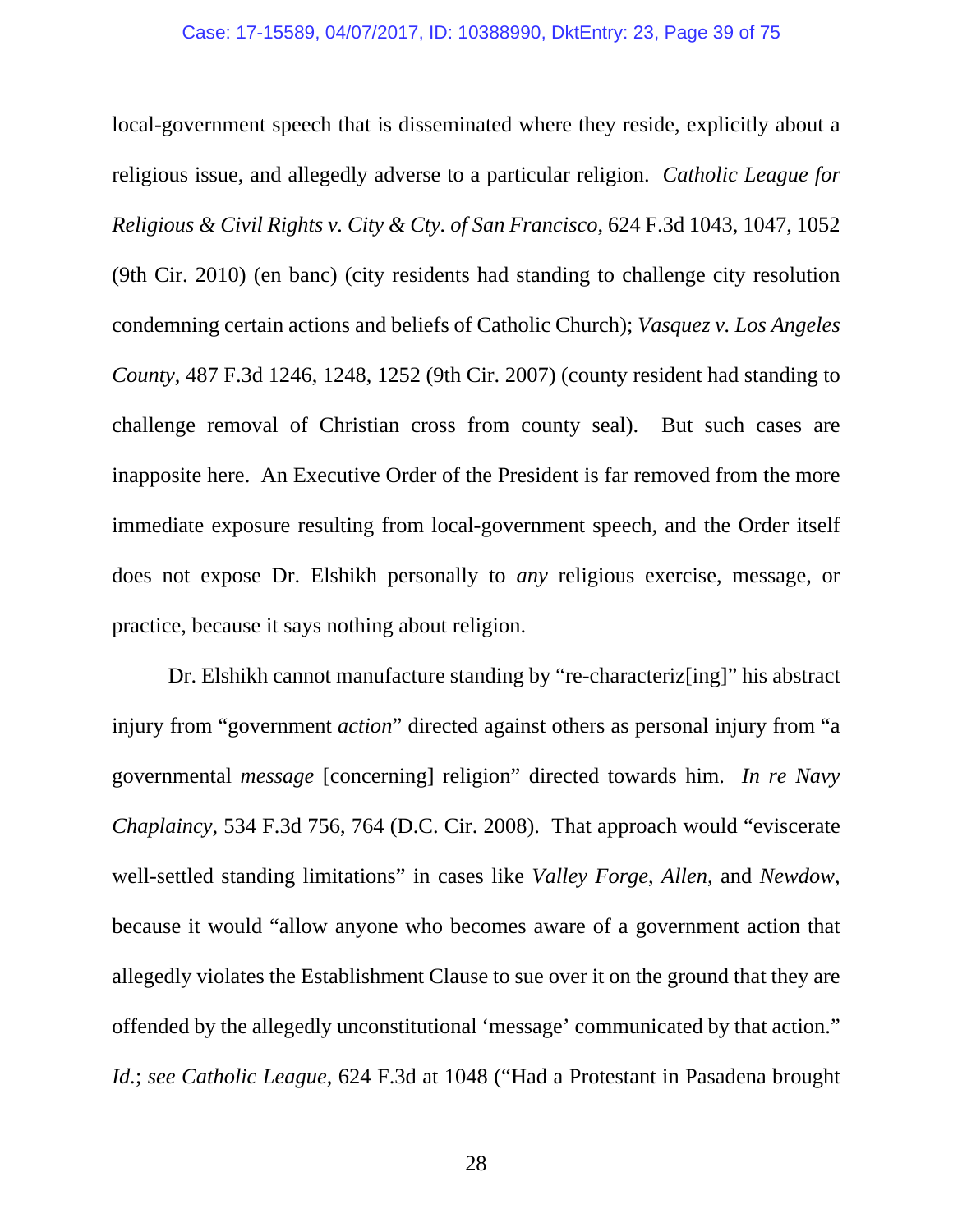### Case: 17-15589, 04/07/2017, ID: 10388990, DktEntry: 23, Page 40 of 75

this suit, he would not have had standing."). Indeed, that approach would mean that the Order could be challenged by any Muslim in this country.

**b.** Dr. Elshikh also alleged that the Order injures him because Section 2(c) will bar his mother-in-law's entry to the country. E.R. 46-47 (citing E.R. 94-95). The district court noted the allegation but correctly did not find that he has a cognizable injury on that basis. E.R. 50-51. Dr. Elshikh's alleged injury is not ripe because his mother-in-law has not applied for a waiver and potentially might receive one under Section 3(c)(iv) as a "close family member" of Dr. Elshikh, his wife, and their children, who all are U.S. citizens. E.R. 50, 93. Moreover, it is speculative whether Section 2(c)'s 90-day entry suspension even would apply to his mother-inlaw, because her visa-application interview had not been scheduled as of March 2, 2017; it is possible that, wholly apart from Section 2(c), she would not receive a visa (if at all) until after the expiration of Section  $2(c)$ 's 90-day period. E.R. 94-95. At a minimum, this alleged injury cannot support standing to challenge Section 6's refugee-related provisions or Section 2's internal-review provisions, because they do not concern the mother-in-law's visa.

# **B. Plaintiffs' Establishment Clause Claim Is Barred By Prudential-Standing Limitations**

A plaintiff "generally must assert his own legal rights and interests," except in the limited circumstances where he has "third party standing to assert the rights of another." *Kowalski v. Tesmer*, 543 U.S. 125, 129-30 (2004). Although this rule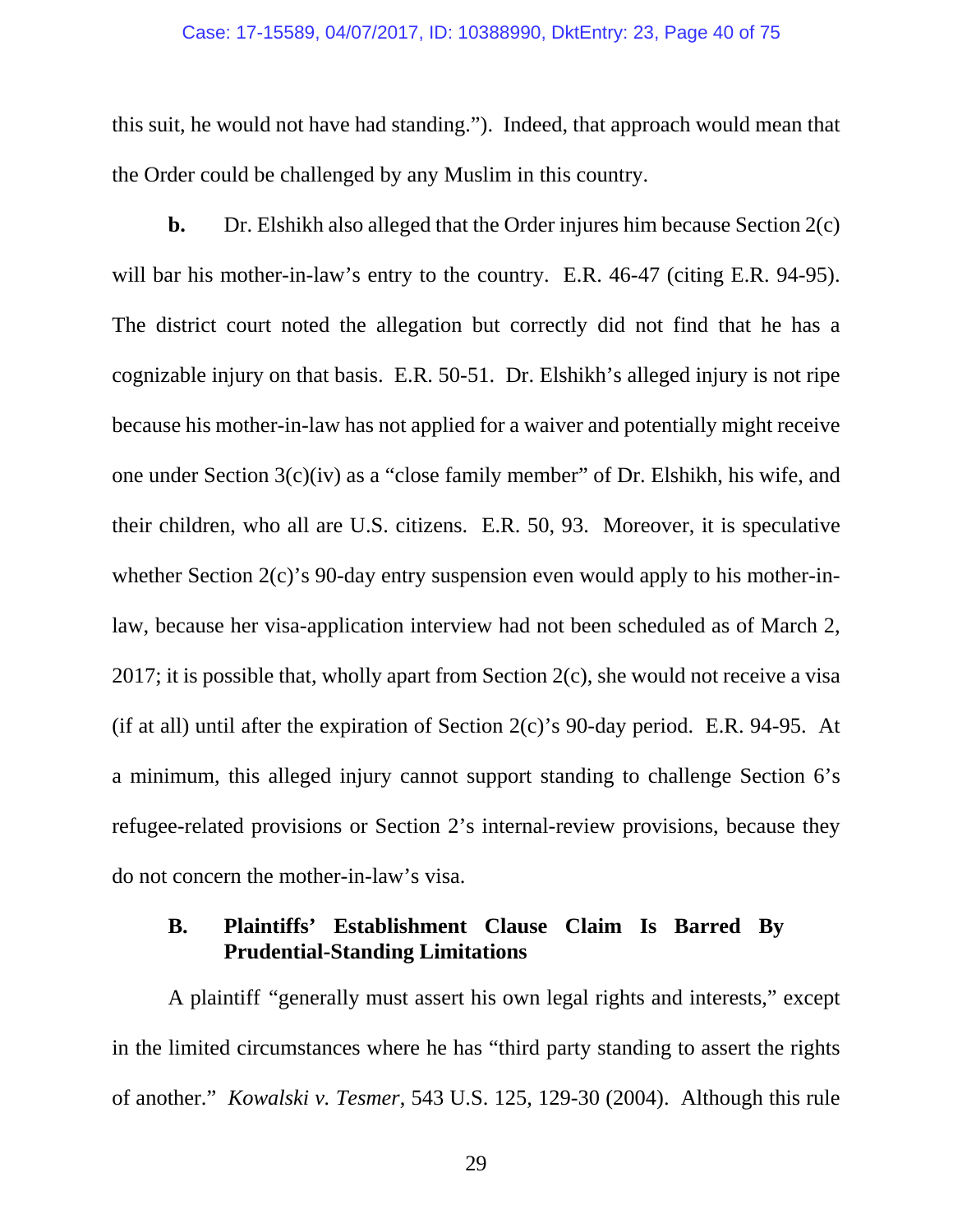## Case: 17-15589, 04/07/2017, ID: 10388990, DktEntry: 23, Page 41 of 75

has traditionally been framed as a "prudential standing" requirement, the Supreme Court recently reserved the question whether it is better characterized as a limitation on the "right of action on the claim." *Lexmark*, 134 S. Ct. at 1387 n.3. Regardless of the label, plaintiffs here fail to satisfy the substance of this well-established rule.

Starting first with the exception to the rule, plaintiffs cannot assert an Establishment Clause claim *on behalf of the third party aliens abroad* who are subject to Sections 2(c) and 6. Lacking any substantial connections to this country, those aliens abroad possess no Establishment Clause rights, *see United States v. Verdugo-Urquidez*, 494 U.S. 259, 265 (1990); *DKT Mem'l Fund v. Agency for Int'l Dev.*, 887 F.2d 275, 285 (D.C. Cir. 1989), and no constitutional rights regarding entry into this country, *see Mandel*, 408 U.S. at 762. Thus, unlike in the *Washington*  stay decision, where the Revoked Order was held to apply to individuals who did have constitutional rights (*e.g.*, lawful permanent residents), plaintiffs cannot assert "third party standing" on behalf of the aliens subject to the Order because those aliens have no "first party" rights. *Cf. Washington*, 847 F.3d at 1160, 1165.

Because the exception to the rule is inapplicable, plaintiffs can assert an Establishment Clause claim only if *their own rights* under that Clause are being violated. They are not. The State obviously has no religion, and it is alleging only institutional and financial injuries. Similarly, Dr. Elshikh's own religion is entirely immaterial to his alleged familial injuries from any purported discrimination against

30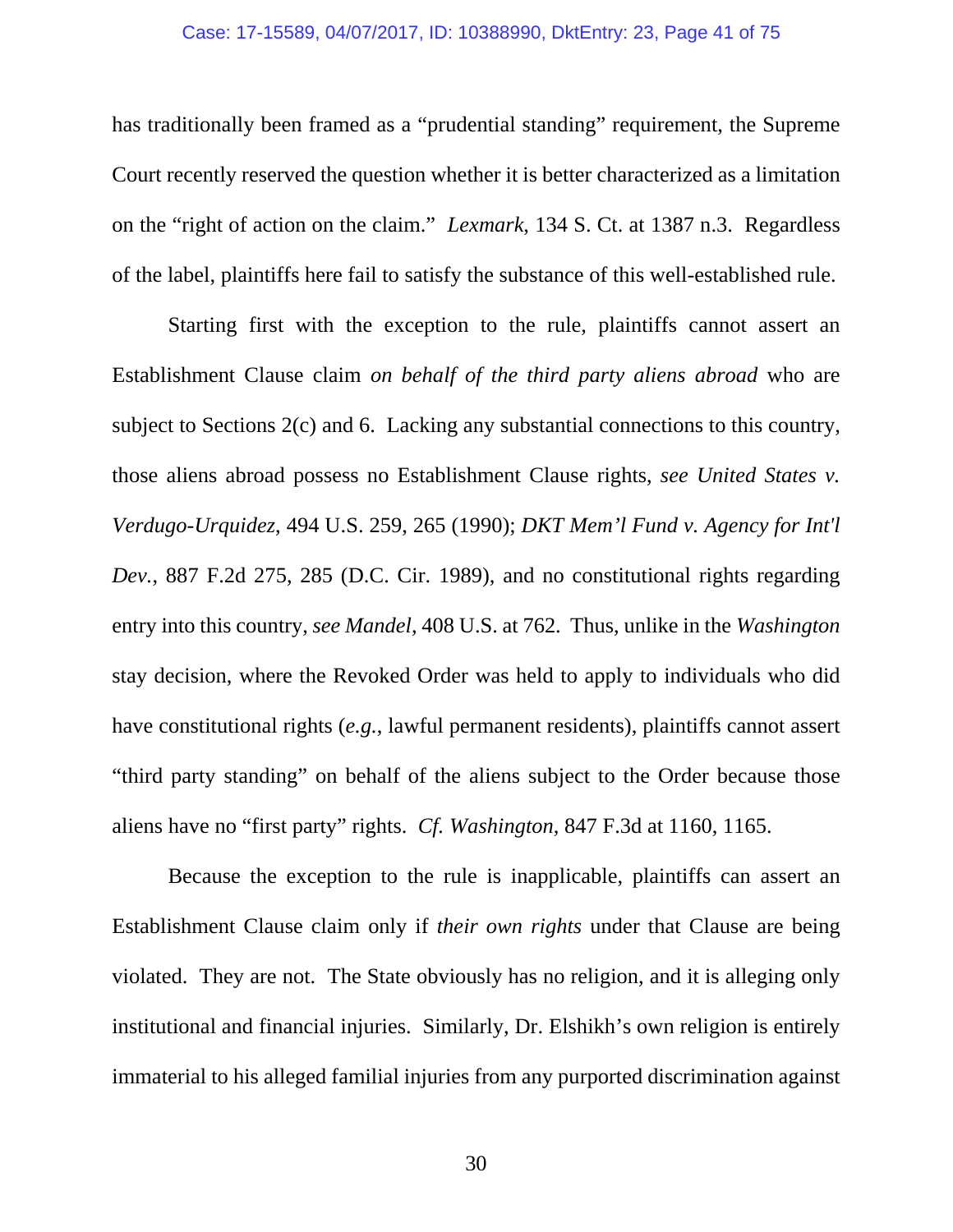his mother-in-law. Thus, neither Hawaii's nor Dr. Elshikh's own religious-freedom rights are implicated by how the Order treats aliens abroad seeking entry. *See McCollum v. Cal. Dep't of Corrections & Rehabilitation*, 647 F.3d 870, 878-79 (9th Cir. 2011) (Wiccan chaplain who sued prison that refused to hire him lacked "prudential standing" under the Establishment Clause because the "claim, at bottom, assert[ed] not his own rights, but those of third party inmates"); *Smith v. Jefferson Cty. Bd. of School Comm'rs*, 641 F.3d 197, 207 (6th Cir. 2011) (en banc) (publicschool teachers who sued school district for closing their specialized school and contracting with private religious school as replacement lacked "prudential \* \* \* standing" under the Establishment Clause because they "d[id] not allege any infringement of their own religious freedoms," but rather "only economic injury to themselves").5

-

<sup>5</sup> Neither the district court nor the *Washington* stay panel held otherwise. Like the *Washington* stay panel, the district court declined to decide whether a State has standing to bring an Establishment Clause claim on its own behalf, because it held that Dr. Elshikh had standing to bring his own Establishment Clause claim. E.R. 45 n.9. But it so held based on Dr. Elshikh's abstract stigmatic injury, which is not judicially cognizable. *Supra* pp. 26-29. And thus neither court decided whether a U.S. citizen's own Establishment Clause rights are at issue if, as is the case here, his claim depends on the treatment of a relative who is an alien abroad. *Id.*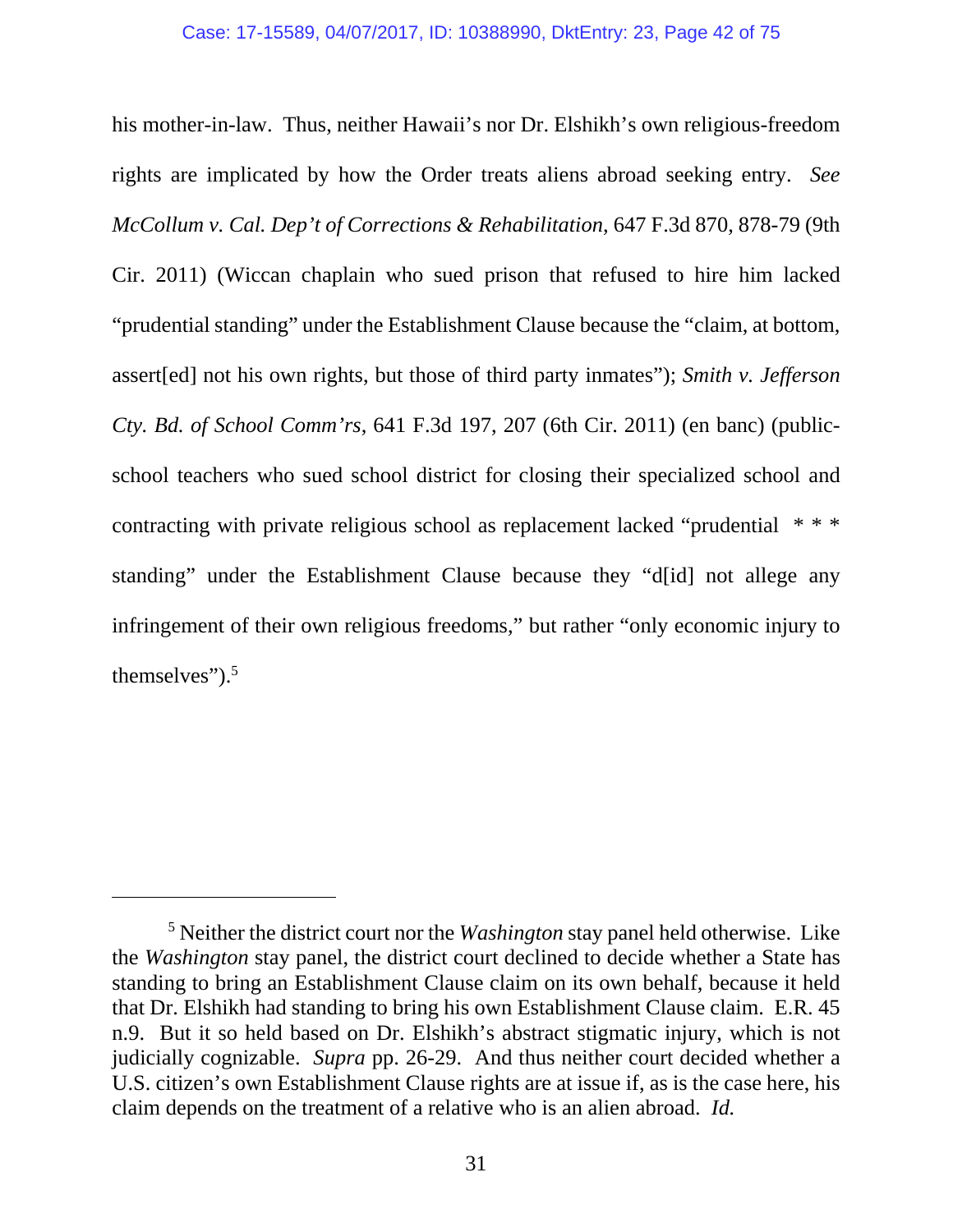# **C. Plaintiffs' Establishment Clause Claim Is Barred By Consular-Nonreviewability Principles**

Longstanding principles reflected in the doctrine of consular nonreviewability also bar plaintiffs' Establishment Clause claim. "[T]he power to expel or exclude aliens" is "a fundamental sovereign attribute exercised by the Government's political departments" and thus "largely immune from judicial control." *Fiallo v. Bell*, 430 U.S. 787, 792 (1977). "[T]he doctrine of consular nonreviewability," which well predated the INA, provides that the "decision to issue or withhold a visa," or to revoke one, for an alien abroad "is not subject to judicial review \* \* \* unless Congress says otherwise." *Saavedra Bruno v. Albright*, 197 F.3d 1153, 1159 (D.C. Cir. 1999); *see id.* at 1158-60 (citing authorities); *Brownell v. Tom We Shung*, 352 U.S. 180, 184 n.3, 185 n.6 (1956). Far from saying otherwise, Congress has reaffirmed the doctrine: it has expressly forbidden "judicial review" of visa revocations (subject to a narrow exception), 8 U.S.C. § 1201(i), and it has not authorized any judicial review of visa denials, *see, e.g.*, 6 U.S.C. § 236(b)(1), (c)(1), (f); 8 U.S.C. § 1104(a)(1), even by the alien affected, much less by third parties like Hawaii or Dr. Elshikh.

To be sure, courts have recognized that limited review may be available to a U.S. citizen alleging that his own constitutional rights have been violated by the denial of a visa to an alien. *See, e.g.*, *Saavedra Bruno*, 197 F.3d at 1163-64 (distinguishing *Mandel* on these grounds); *see also Kerry v. Din*, 135 S. Ct. 2128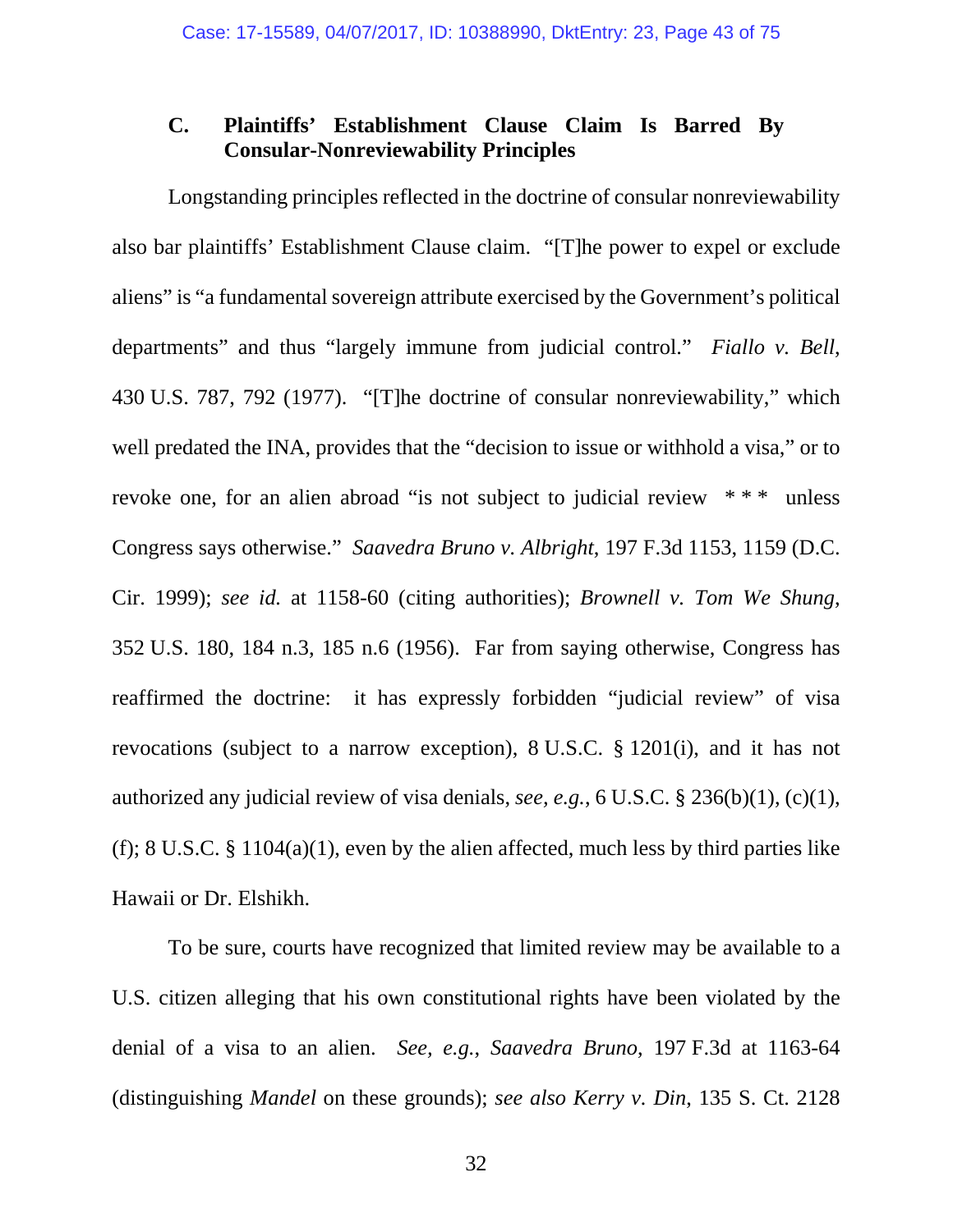(2015) (distinguishable on same grounds); *Bustamante v. Mukasey*, 531 F.3d 1059 (9th Cir. 2008) (same). And, as the *Washington* stay panel recognized, review is available for constitutional claims by aliens who have already entered the country and thus have constitutional rights. *Washington*, 847 F.3d at 1161-63. But review is not available here on either of those grounds: plaintiffs' Establishment Clause claim asserts that the Order discriminates against third parties who have no First Amendment rights—*i.e.*, aliens abroad seeking entry and who have not been denied visas.

# **II. Plaintiffs' Establishment Clause Claim Is Unlikely To Succeed On The Merits**

Even if plaintiffs' Establishment Clause claim is justiciable, it is not likely to succeed. The district court erred by applying the wrong legal standard. It should have analyzed and upheld the Order under *Mandel* in light of the President's facially legitimate and bona fide reason for it. In any event, the court's analysis is untenable even aside from *Mandel*.

# **A. Plaintiffs' Establishment Clause Claim Fails Under** *Mandel*  **Because The Order Rests On A Facially Legitimate, Bona Fide Reason**

**1.** The Supreme Court has made clear that "when the Executive exercises" its authority to exclude aliens from the country "on the basis of a facially legitimate and bona fide reason, the courts will neither look behind the exercise of that discretion, nor test it by balancing its justification against the" asserted constitutional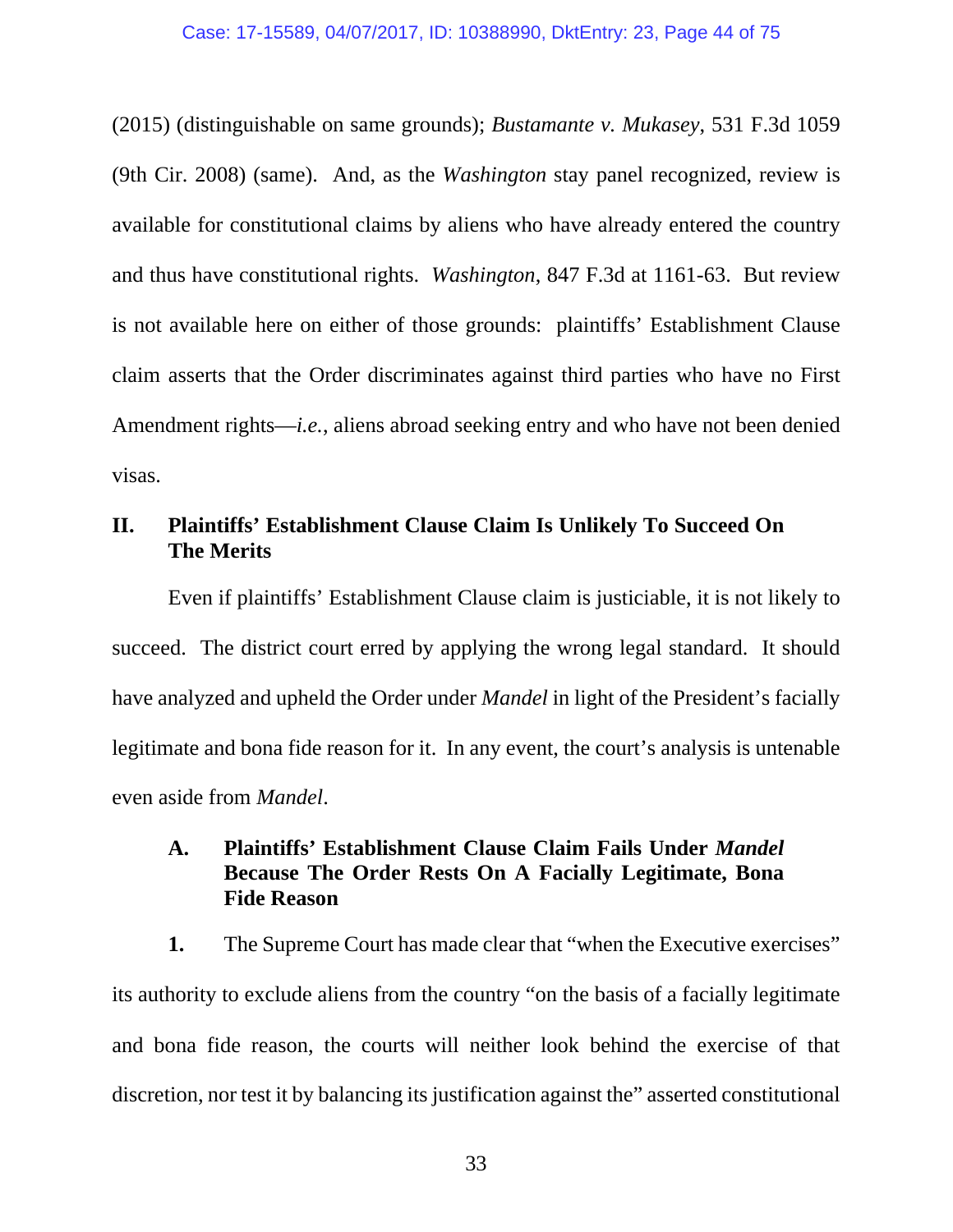rights of U.S. citizens. *Mandel*, 408 U.S. at 770. That rule reflects the Constitution's allocation of power over immigration matters, which is "to be exercised exclusively by the political branches of government." *Id.* at 765. Control of the borders is "vitally and intricately interwoven with" matters at the core of the President's inherent authority, including "the conduct of foreign relations" and "the war power." *Harisiades v. Shaughnessy*, 342 U.S. 580, 588-89 (1952). Immigration matters therefore "are so exclusively entrusted to the political branches of government as to be largely immune from judicial inquiry or interference." *Id.* at 589; *see United States ex rel. Knauff v. Shaughnessy*, 338 U.S. 537, 542 (1950).

*Mandel*'s rule governs plaintiffs' claims that the Executive's decision suspending entry of aliens violates the Establishment Clause. *Mandel* itself rejected a claim that the Executive's exclusion of an alien violated the First Amendment rights of U.S. citizens who sought to "hear[] and meet[] with" the alien. 408 U.S. at 760, 763-70. Because the Attorney General had a "facially legitimate and bona fide" reason for denying the waiver—that the alien had violated the conditions of prior visas—the Court declined to "look behind the exercise of that discretion" or "test it by balancing its justification against the [plaintiffs'] First Amendment interests." *Id.* at 769-70. And *Fiallo* applied that same rule to reject a claim that an Act of Congress unconstitutionally discriminated on the basis of illegitimacy and sex in granting preferential immigration status. *See* 430 U.S. at 792-96. This Court also has applied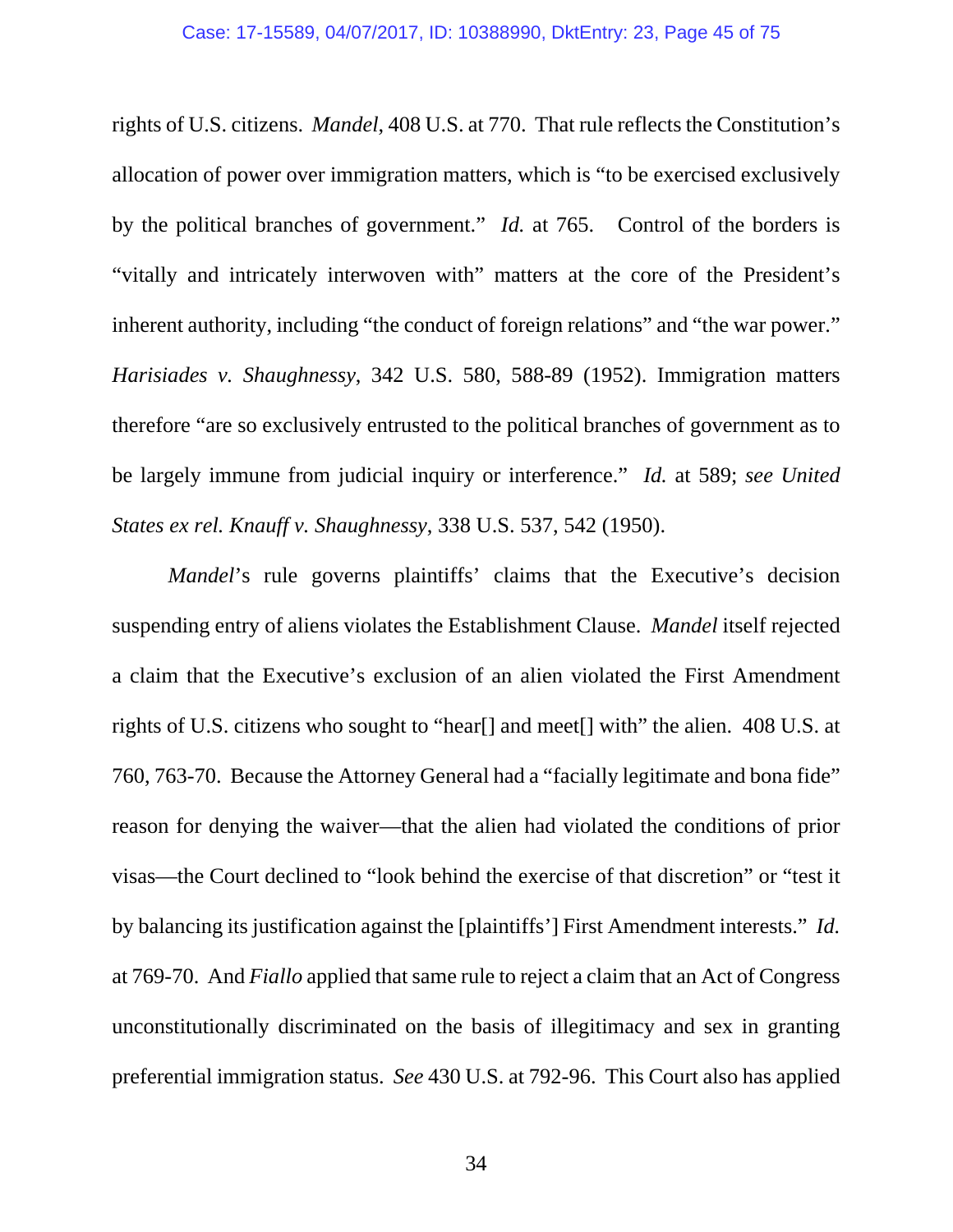## Case: 17-15589, 04/07/2017, ID: 10388990, DktEntry: 23, Page 46 of 75

*Mandel* to reject claims that immigration policies constituted unlawful discrimination. *See, e.g.*, *Taniguchi v. Schultz*, 303 F.3d 950, 957-58 (9th Cir. 2003) (applying *Mandel* to reject equal-protection challenge to INA provision).

Contrary to the district court's apparent understanding, E.R. 6, the government does not argue that *Mandel* renders the Establishment Clause inapplicable. Nor does the government maintain that *Mandel* means no party may seek review of the Order. *Cf. Washington*, 847 F.3d at 1161. Rather, *Mandel* supplies the substantive standard for evaluating a challenge by a U.S. citizen who claims his own constitutional rights are violated by the exercise of Congress's or the Executive's authority to deny entry to aliens outside the United States. In *Mandel*  itself, the Court found the statement of a "facially legitimate and bona fide reason" sufficient to reject a First Amendment challenge. 408 U.S. at 770. And in cases applying *Mandel* to statutes implementing broad immigration policies, this Court has viewed *Mandel*'s test as equivalent to rational-basis review. *See An Na Peng v. Holder*, 673 F.3d 1248, 1258 (9th Cir. 2012); *Barthelemy v. Ashcroft*, 329 F.3d 1062, 1065 (9th Cir. 2003).6

-

<sup>6</sup> *Mandel*'s substantive standard, which applies to challenges to decisions to deny entry to aliens at the Nation's borders, does not govern every issue concerning "substance and implementation of immigration policy," *Washington*, 847 F.3d at 1163—such as post-removal detention, *Zadvydas v. Davis*, 533 U.S. 678 (2001), or suspension of deportation, *INS v. Chadha*, 462 U.S. 919 (1983), of aliens present in the United States.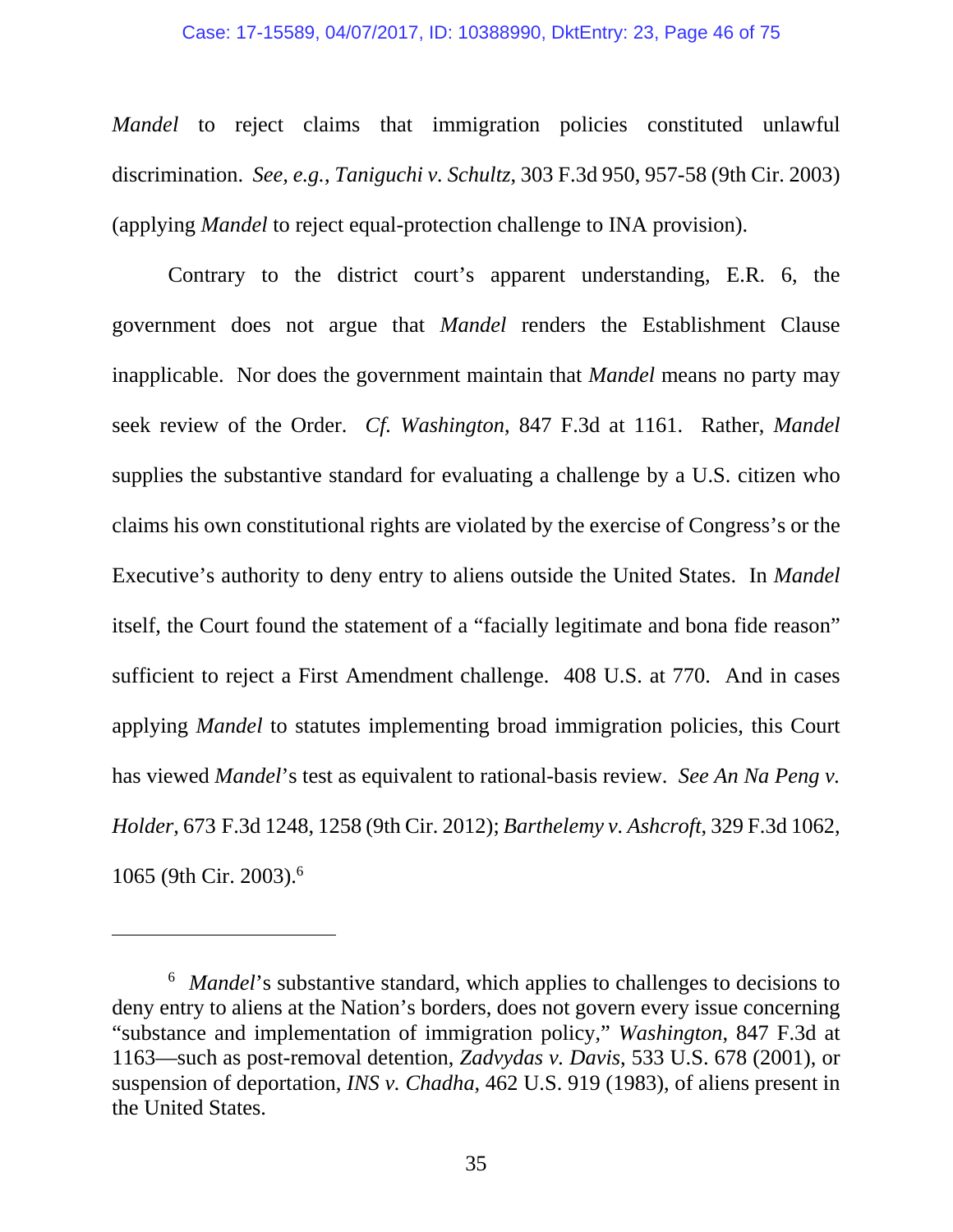# Case: 17-15589, 04/07/2017, ID: 10388990, DktEntry: 23, Page 47 of 75

**2.** *Mandel*'s rule compels rejection of plaintiffs' claims because both Sections 2 and 6 are expressly premised on a facially legitimate, bona fide reason: protecting national security. With respect to Section 2, the President determined that a review of the Nation's screening and vetting procedures is necessary, and that a temporary pause in entry from six countries of concern is important to "prevent infiltration by foreign terrorists" and "reduce investigative burdens" while the review is ongoing. Order § 2(c). The six countries were chosen because they present heightened risks, which the Order explains; Congress or the Executive had previously identified each as presenting terrorism-related concerns. The risk of continued entry from those countries during the review was, in the President's judgment, "unacceptably high." *Id.* § 1(f).

Similarly, with respect to Section 6, the President determined that "[t]errorist groups have sought to infiltrate several nations through refugee programs." Order  $§ 1(b)(iii)$ . He concluded that a temporary suspension of the refugee program is necessary to allow the government "to determine what additional procedures should be used to ensure that individuals seeking admission as refugees do not pose a threat to the security and welfare of the United States." *Id.* § 6(a). Those national-security and terrorism-related aims, which are facially legitimate and bona fide, require rejecting plaintiffs' challenges to the Order.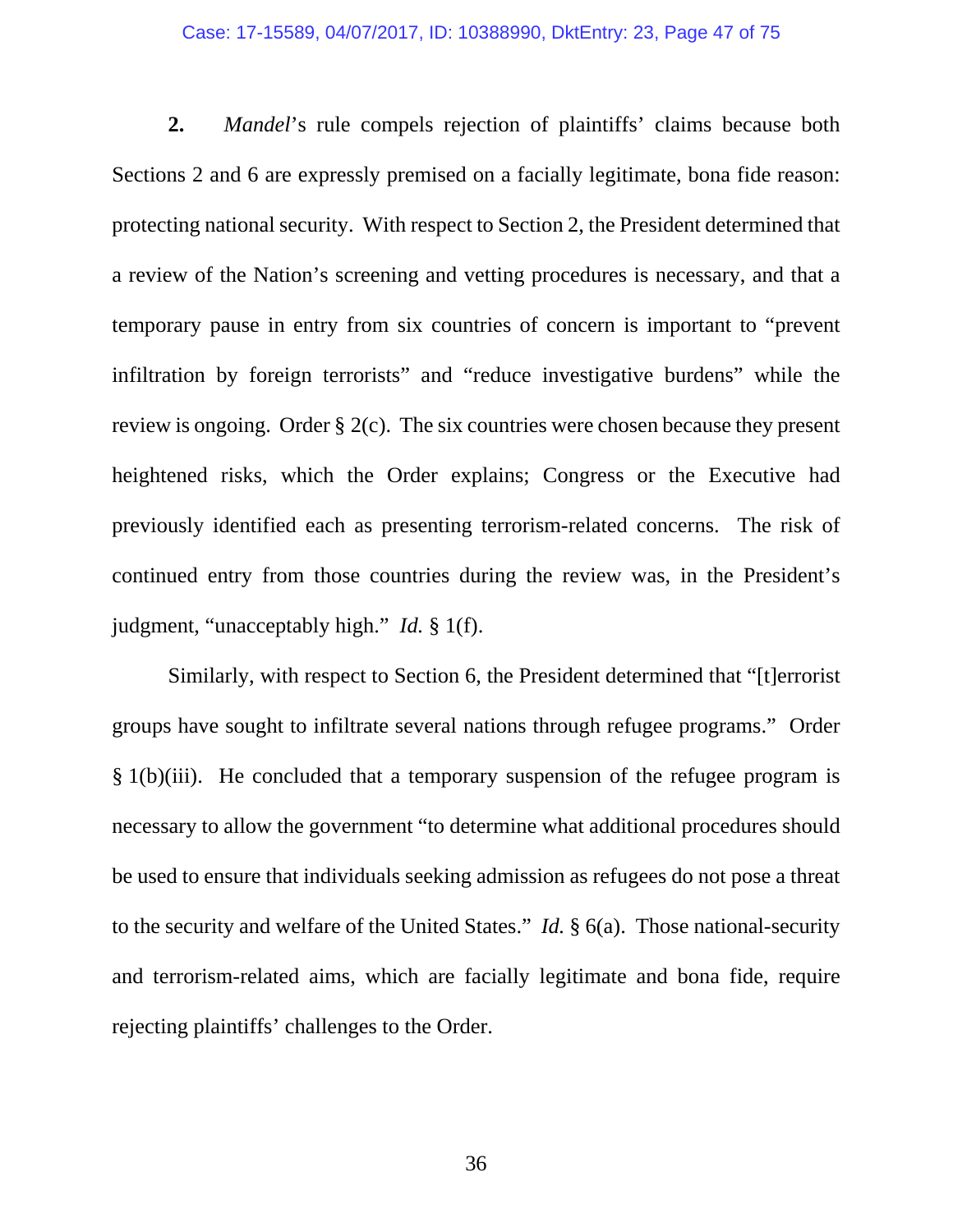## Case: 17-15589, 04/07/2017, ID: 10388990, DktEntry: 23, Page 48 of 75

**3.** The district court concluded that the Order likely violates the Establishment Clause because, despite its stated national-security objective, it was the product of "religious animus." E.R. 57. That conclusion is irreconcilable with Supreme Court precedent. When "[t]he Executive \*\*\* deem[s] nationals of a particular country a special threat," "a court would be ill equipped to determine the[] authenticity and utterly unable to assess the[] adequacy" of that determination. *Reno v. American-Arab Anti-Discrimination Comm. (AAADC)*, 525 U.S. 471, 491 (1999). Indeed, *Mandel* itself made clear that the inquiry into whether the Attorney General's stated reason was "facially legitimate and bona fide" does *not* include "look[ing] behind" that reason. 408 U.S. at 769-70. A court can ensure that the stated rationale is valid and consistent with the government's action, but it cannot search for ulterior motives in extrinsic material. *Id.* Likewise, the rational-basis rubric this Court applies in analyzing immigration statutes and policies under *Mandel*, *see An Na Peng*, 673 F.3d at 1258, asks only "whether the governmental body *could* have had no legitimate reason for its decision." *Richardson v. City & County of Honolulu*, 124 F.3d 1150, 1162 (9th Cir. 1997) (internal quotation marks omitted).

At the most, separate opinions in one Supreme Court case have suggested that a court may question a consular officer's stated reason for denying a particular visa upon "an affirmative showing of bad faith \* \* \* plausibly alleged with sufficient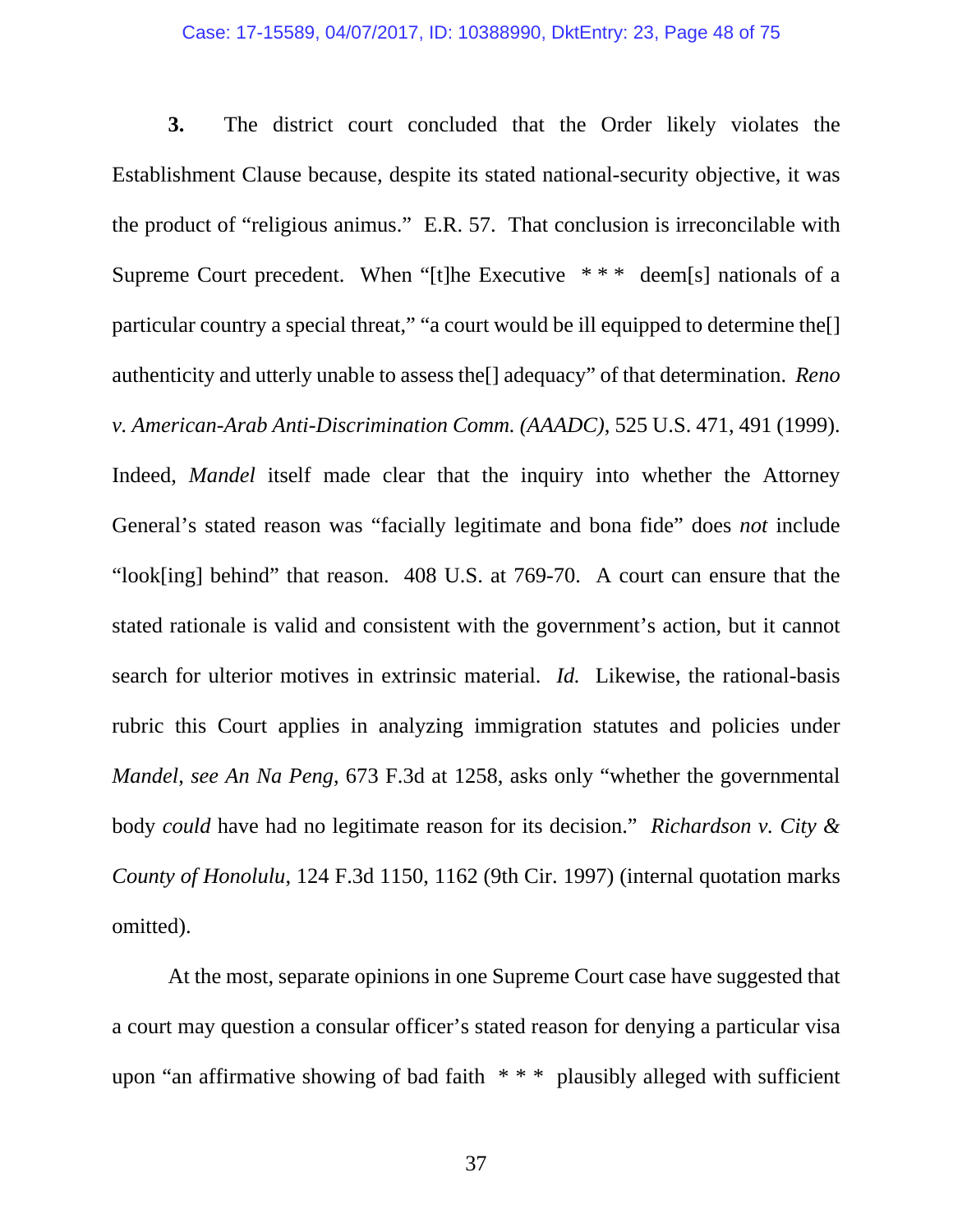## Case: 17-15589, 04/07/2017, ID: 10388990, DktEntry: 23, Page 49 of 75

particularity," and even then only where denial of the alien's visa is alleged to violate a U.S. citizen's fundamental rights. *Din*, 135 S. Ct. at 2141 (Kennedy, J., concurring in the judgment); *id.* at 2141-47 (Breyer, J., dissenting). That circumstance is far removed from plaintiffs' broadside challenge to a formal national-security determination by the President of the United States, pursuant to express statutory authority and in accordance with the recommendations of the Attorney General and the Secretary of Homeland Security. Likewise, plaintiffs' own Establishment Clause rights are not violated by the denial of a visa to an alien abroad. *Supra* pp. 30-31.

In any event, plaintiffs have not established that the Order's stated purpose was given in bad faith. To the contrary, the President's actions in response to concerns raised by this Court and other courts regarding the Revoked Order—and taken after consultation with the Executive officers responsible for legal, foreignrelations, national-security, and immigration matters—demonstrate *good faith*. For example, as the Order explains, the Revoked Order had two provisions that were aimed at aiding victims of religious persecution. Order § 1(b)(iv). After this Court and others expressed concern that the provisions might draw improper religious distinctions, the President removed them to make clear that national security, not religion, is the Order's focus. The new Order also limited the scope of the Revoked Order in numerous other significant respects. That is the exact opposite of bad faith.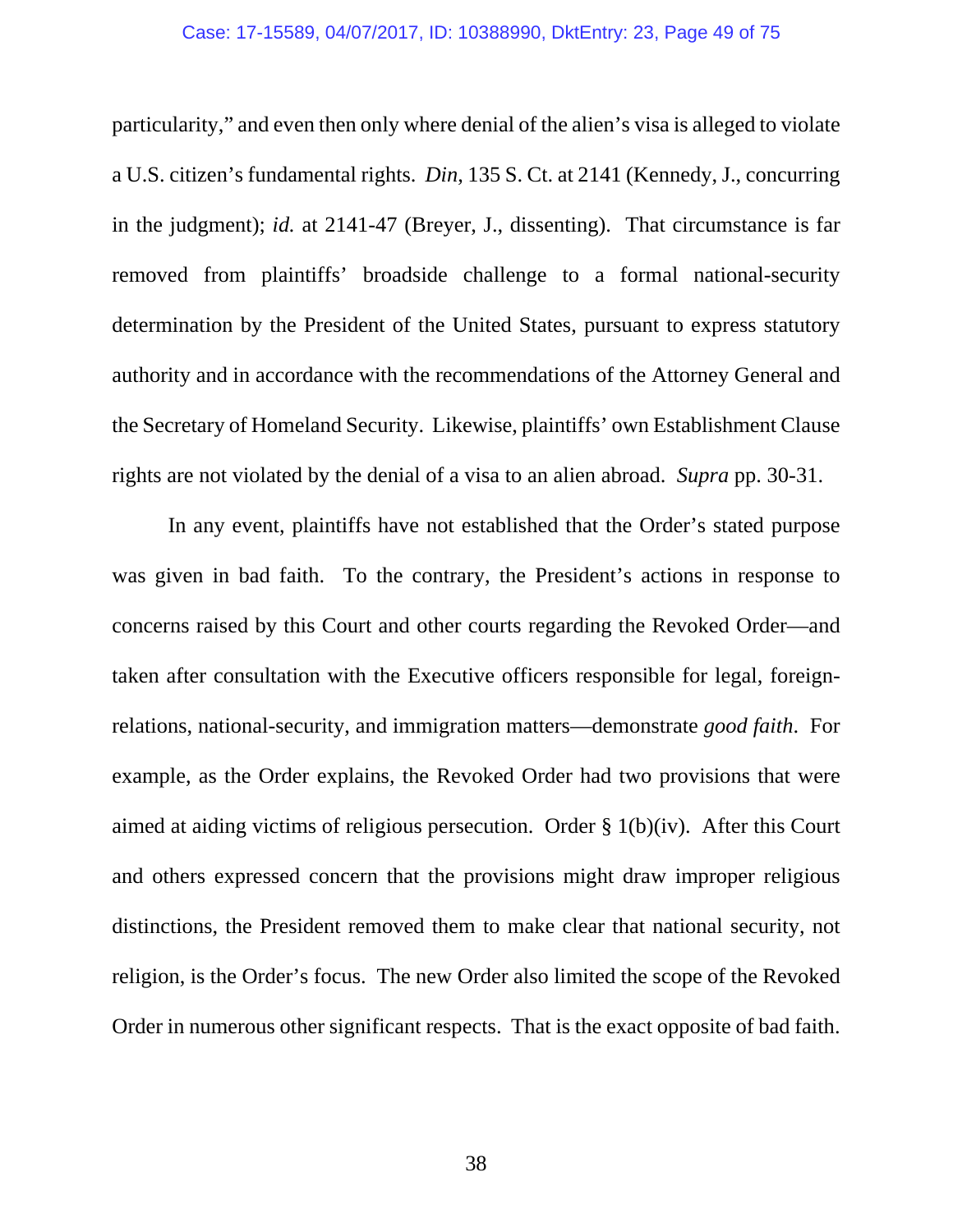# **B. The District Court Erred By Declining To Apply** *Mandel***'s Test**

The district court mistakenly believed itself bound to disregard *Mandel* based on this Court's stay ruling in *Washington*. E.R. 56 (quoting 847 F.3d at 1167-68). This Court's discussion of *Mandel* was directed to whether the Revoked Order was judicially reviewable, which is not at issue here. *See Washington*, 847 F.3d at 1162- 63. The Court did not hold that *Mandel*'s substantive standard is inapplicable to Establishment Clause claims. Indeed, this Court did not address *Mandel* at all in its brief discussion of plaintiffs' Establishment Clause challenge, on which the Court expressly "reserve[d] consideration." *Id.* at 1168.

The *Washington* stay ruling should not be construed as holding that *Mandel*'s substantive standard for constitutional challenges applies only to individualized visa-denial decisions, not broader policy determinations. *First*, both the Supreme Court and this Court have applied *Mandel* to policy decisions made by Congress. *See supra* pp. 34-35. According less deference to immigration-policy decisions made "at the highest levels" of government than those by lesser officials, *Washington*, 847 F.3d at 1162, would also be fundamentally inconsistent with the constitutional structure. "[T]he promulgation of broad policy is precisely what we expect the political branches to do; Presidents rarely, if ever, trouble themselves with decisions to admit or exclude individual visa-seekers." Am. Order, *Washington v. Trump*, No. 17-35105, slip op. at 13 (9th Cir. Mar. 17, 2017) (Bybee, J., dissenting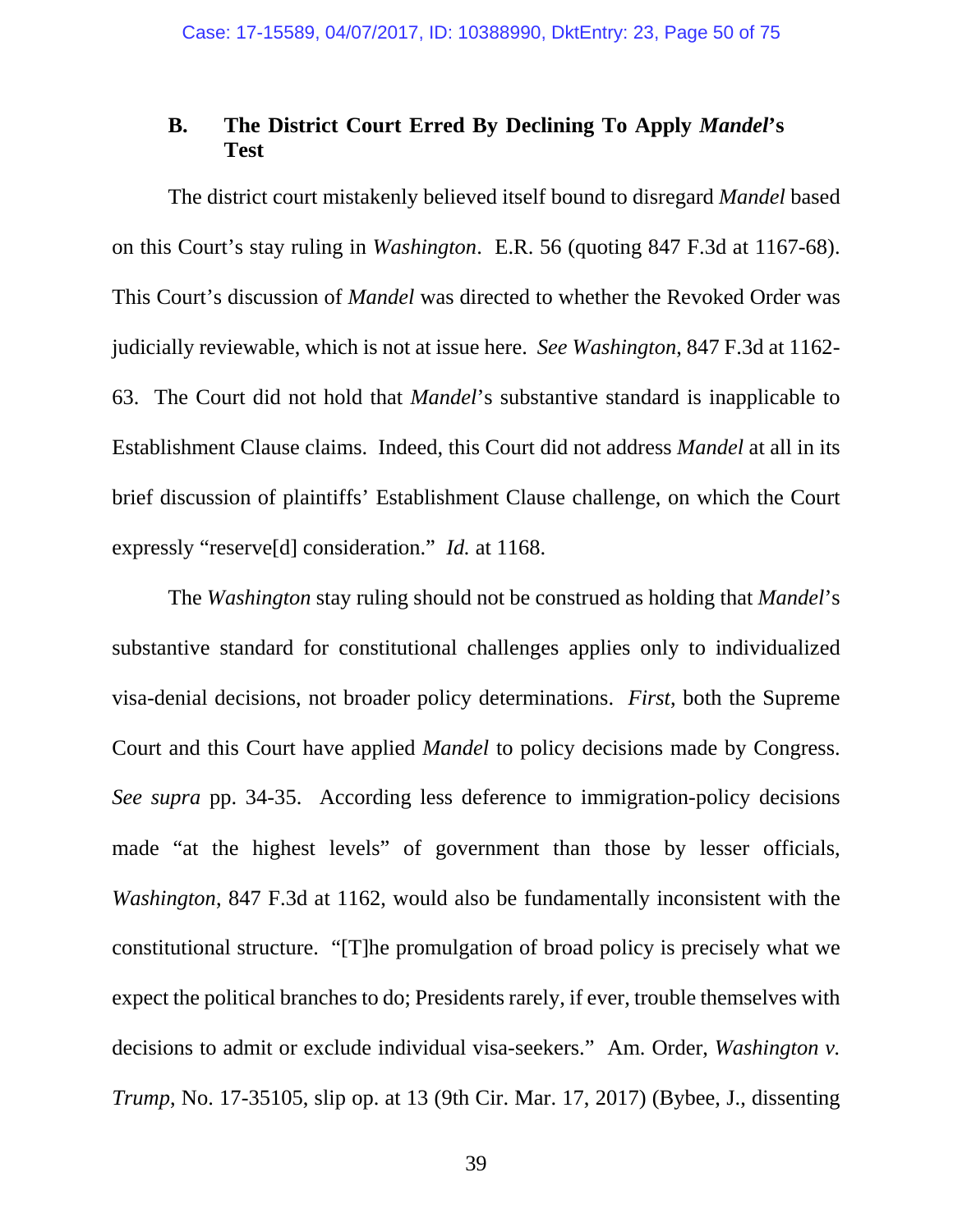## Case: 17-15589, 04/07/2017, ID: 10388990, DktEntry: 23, Page 51 of 75

from denial of rehearing en banc) (*Washington* Bybee Dissent). It is in prescribing general policies where the political branches' expertise and constitutional prerogatives are at their zenith.

*Second*, it would be particularly inappropriate not to apply *Mandel* to immigration-policy decisions made by the President himself. The notion that a court "cannot look behind the decision of a consular officer, but can examine the decision of the President[,] stands the separation of powers on its head." *Washington* Bybee Dissent 12. "The President's unique status under the Constitution distinguishes him from other executive officials," and his singular "constitutional responsibilities and status" call for added "judicial deference and restraint." *Nixon v. Fitzgerald*, 457 U.S. 731, 750, 753 (1982). In few areas is the President's authority greater than in matters involving foreign relations and national security. *See, e.g.*, *American Ins. Ass'n v. Garamendi*, 539 U.S. 396, 414-15 (2003); *Knauff*, 338 U.S. at 542; *United States v. Curtiss-Wright Exp. Corp.*, 299 U.S. 304, 320 (1936). The President's power in this case, moreover, "is at its maximum, for it includes all that he possesses in his own right plus all that Congress can delegate," *Zivotofsky ex rel. Zivotofsky v. Kerry*, 135 S. Ct. 2076, 2083-84 (2015), through 8 U.S.C. § 1182(f) and  $§ 1185(a)(1).$ 

The President's "unique constitutional position" and "respect for the separation of powers" compel even greater solicitude for policy decisions made by

40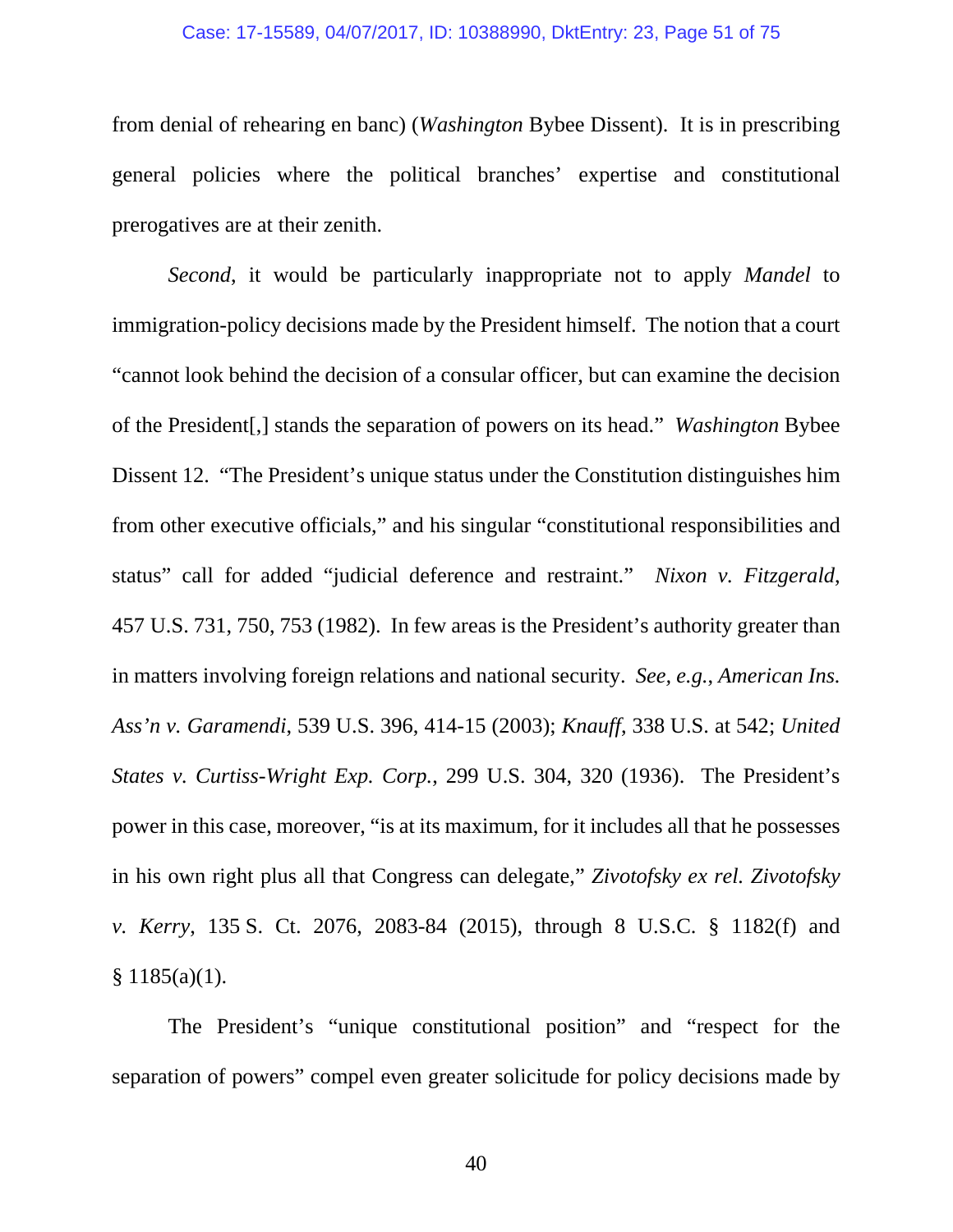### Case: 17-15589, 04/07/2017, ID: 10388990, DktEntry: 23, Page 52 of 75

the President than those made by his subordinates. *Franklin v. Massachusetts*, 505 U.S. 788, 800 (1992). For example, unlike agencies' actions, the President's policy decisions are not reviewable under the APA, and courts "ha[ve] no jurisdiction \* \* \* to enjoin the President in the performance of his official duties." *Id.* at 800-03 (plurality opinion) (quoting *Mississippi v. Johnson*, 71 U.S. (4 Wall.) 475, 501 (1867)); *id.* at 823-28 (Scalia, J., concurring in part and concurring in the judgment). For similar reasons, a sitting President is absolutely immune from suits for damages "based on [his] official acts," *Fitzgerald*, 457 U.S. at 754, and from criminal prosecution, *see A Sitting President's Amenability to Indictment and Criminal Prosecution*, 24 Op. O.L.C. 222, 222-23 (2000). And "[p]residential communications" are subject to a "presumptive privilege," which is "fundamental to the operation of Government and inextricably rooted in the separation of powers," and which has particular force in the context of national security. *United States v. Nixon*, 418 U.S. 683, 708, 710-11 (1974). The fact that the Order was issued by the President means that it should be afforded far greater, not lesser, deference than the decision of a consular officer.

*Third*, the Establishment Clause cases the district court applied in place of *Mandel*'s standard have no proper application to foreign-policy, national-security, and immigration judgments of the President. Those cases addressed domestic questions involving local zoning laws, school subsidies, and the like. *See* E.R.

41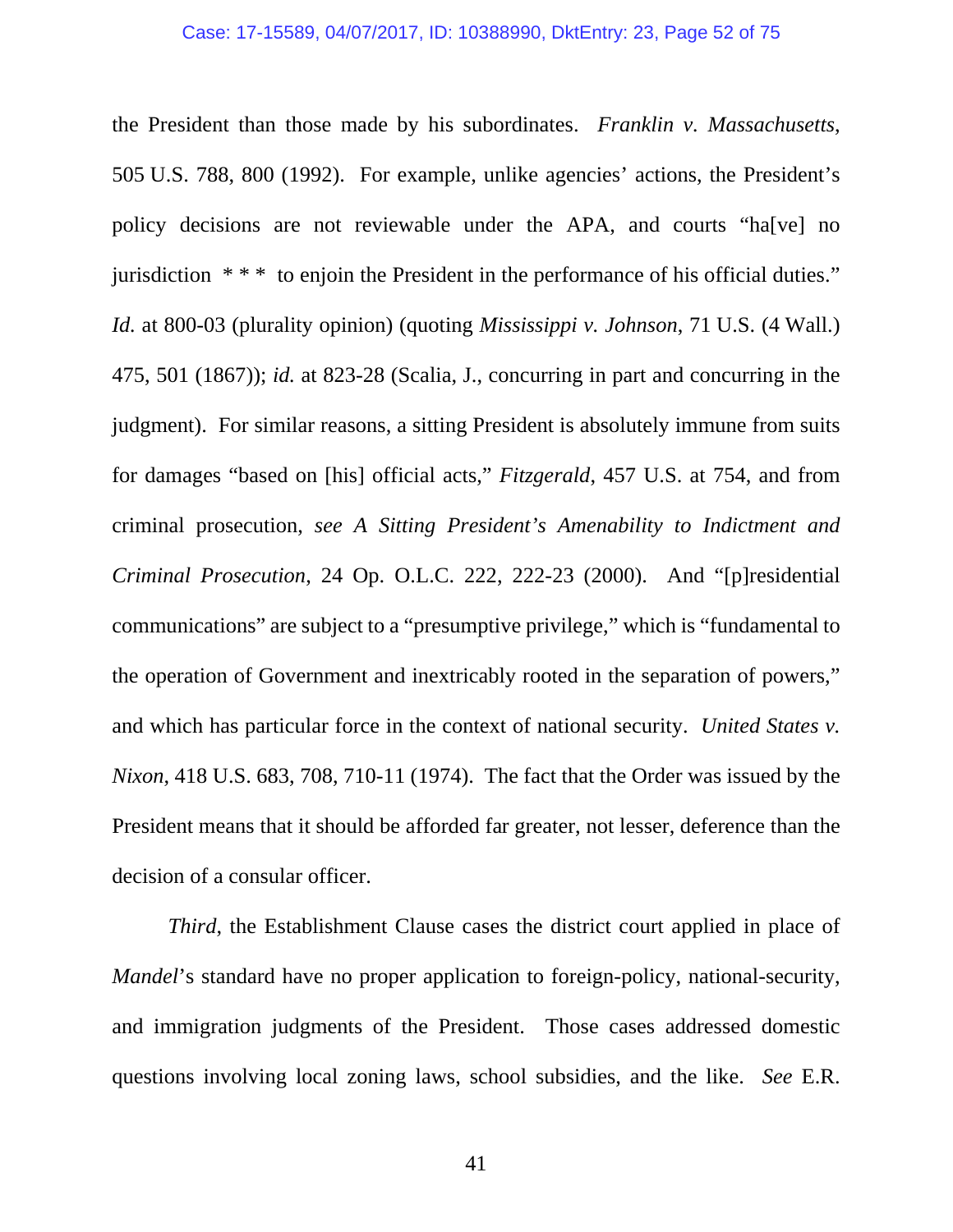53-56 (citing, *e.g.*, *Church of the Lukumi Babalu Aye, Inc. v. City of Hialeah*, 508 U.S. 520 (1993), and *Lemon*, 403 U.S. 602); E.R. 16. The "assumption that courts should simply plop Establishment Clause cases from the domestic context over to the foreign affairs context ignores the realities of our world." *Washington*  Bybee Dissent 8 n.6. That approach arguably would subject "every foreign policy decision made by the political branches, including our dealings with various theocracies across the globe," to Establishment Clause scrutiny. Am. Order, *Washington*, No. 17-35105, slip op. at 3 n.2 (Kozinski, J., dissenting from denial of rehearing en banc) (*Washington* Kozinski Dissent). This Court should reject such extensive "intrusion of the judicial power into foreign affairs" committed to the political branches. *Id.* 

# **C. The Order Is Valid Even Under The Establishment Clause Standards For Domestic Issues**

# **1. The Order's text and purpose are religion-neutral**

The district court's conclusion that the Order likely violates the Establishment Clause fails even on its own terms. "The touchstone" of Establishment Clause analysis is that the "First Amendment mandates governmental neutrality between religion and religion, and between religion and nonreligion." *McCreary*, 545 U.S. at 860. The district court correctly acknowledged that the Order "does not facially discriminate for or against any particular religion, or for or against religion versus non-religion," and does not "contain any term or phrase that can be reasonably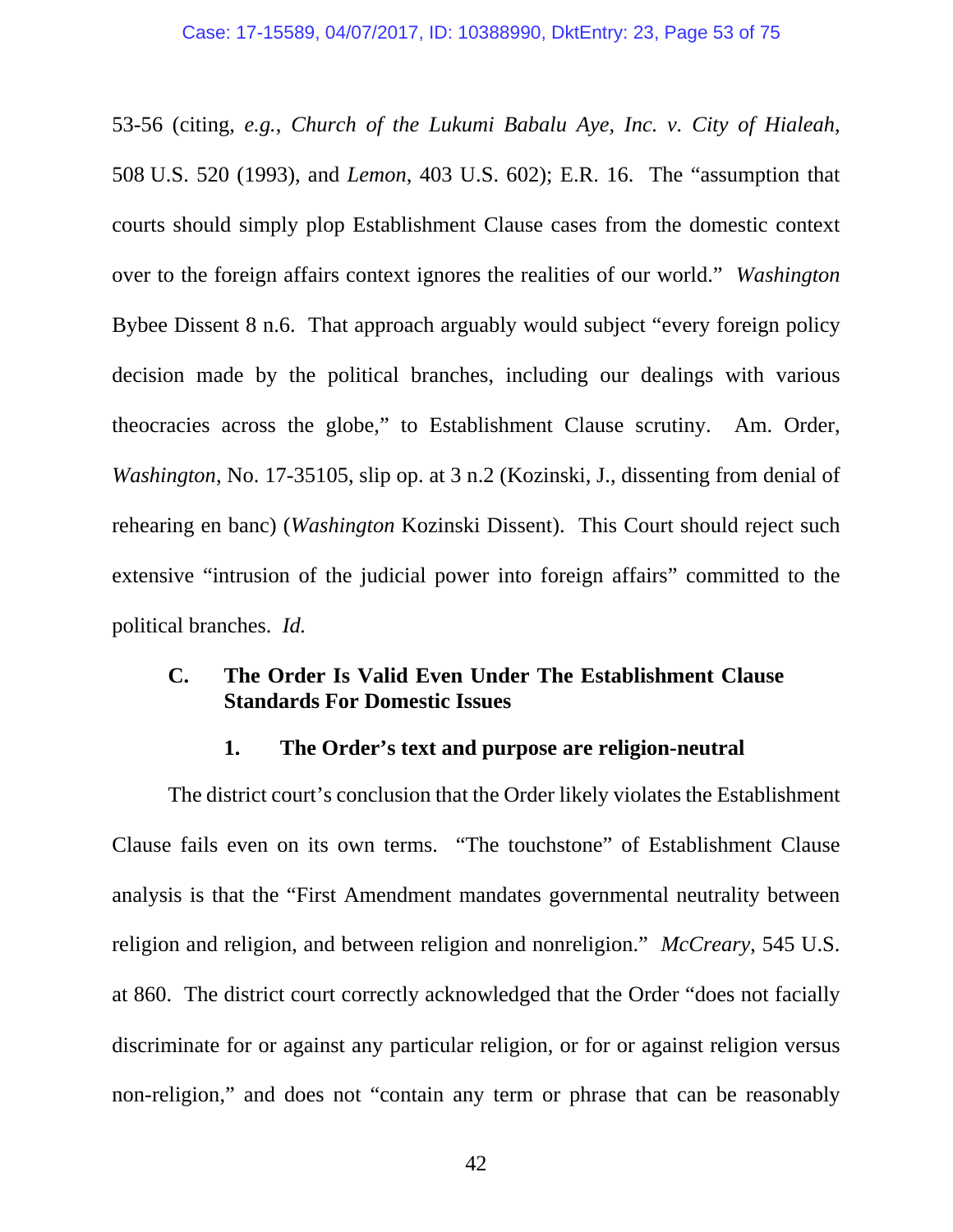# Case: 17-15589, 04/07/2017, ID: 10388990, DktEntry: 23, Page 54 of 75

characterized as having a religious origin or connotation." E.R. 54. As noted, the only provisions in the Revoked Order touching on religion—provisions addressing the Refugee Program that were intended to assist victims of religious persecution were removed.

The Order also was not adopted "with the ostensible and predominant purpose of advancing religion." *McCreary*, 545 U.S. at 860. Its explicit, religion-neutral objective is to address the risk that potential terrorists might exploit possible weaknesses in the Nation's screening and vetting procedures while the review of those procedures is underway. That "secular purpose" formally stated by the President for a facially neutral policy cannot properly be deemed a "sham" or "merely secondary to a religious objective." *Id.* at 864. In judging the government's true "object" in the context of a Free Exercise Clause claim, the Supreme Court has also looked to the law's "operation." *Lukumi*, 508 U.S. at 535. Here, the Order's "operation" confirms its stated purpose. The Order's entry suspension applies to six countries based on risk, not religion; and in those six countries, the suspension applies irrespective of any alien's religion. The Order's refugee suspension is equally neutral toward religion, applying to all refugees without regard to their religion. The remaining provisions of Sections 2 and 6, which concern only internal and diplomatic activities of the government, do not plausibly reflect an impermissible purpose.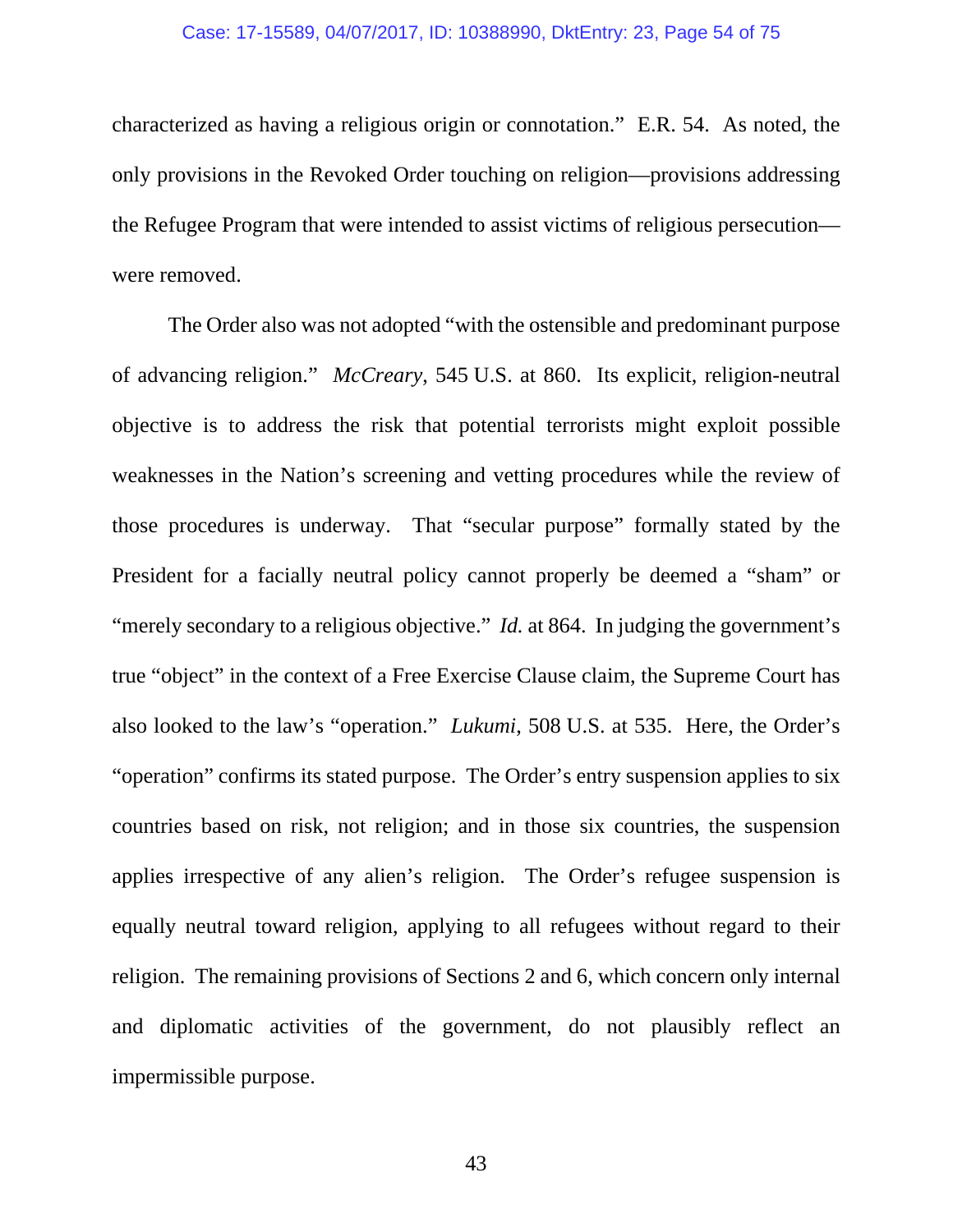The district court considered the Order's entry suspension religiously motivated because the six countries to which it applies "have overwhelmingly Muslim populations." E.R. 55. But that fact does not establish that the suspension's object is to single out Islam. Those countries were previously identified by Congress and the Executive for reasons that plaintiffs do not contend were religiously motivated: each "is a state sponsor of terrorism, has been significantly compromised by terrorist organizations, or contains active conflict zones." Order § 1(d). They also represent a small fraction of the world's 50 Muslim-majority nations and only approximately 10% of the global Muslim population.<sup>7</sup> Moreover, the suspension covers *every* national of the six countries, including non-Muslim individuals, if they meet the Order's religion-neutral criteria.

The district court dismissed these aspects of the Order, rejecting "[t]he notion that one can demonstrate animus toward any group of people only by targeting all of them at once." E.R. 54. That misstates the government's position, which is that the six countries were selected for reasons unrelated to religion, and the mere fact that each country happens to have a Muslim majority does not mean that nationalsecurity measures affecting those countries are based on religious animus. Where the government acts, as here, on secular grounds, courts may not infer religious

l

<sup>&</sup>lt;sup>7</sup> Pew-Templeton Global Religious Futures Project, Muslim Population by Country (2010), http://www.globalreligiousfutures.org/religions/muslims.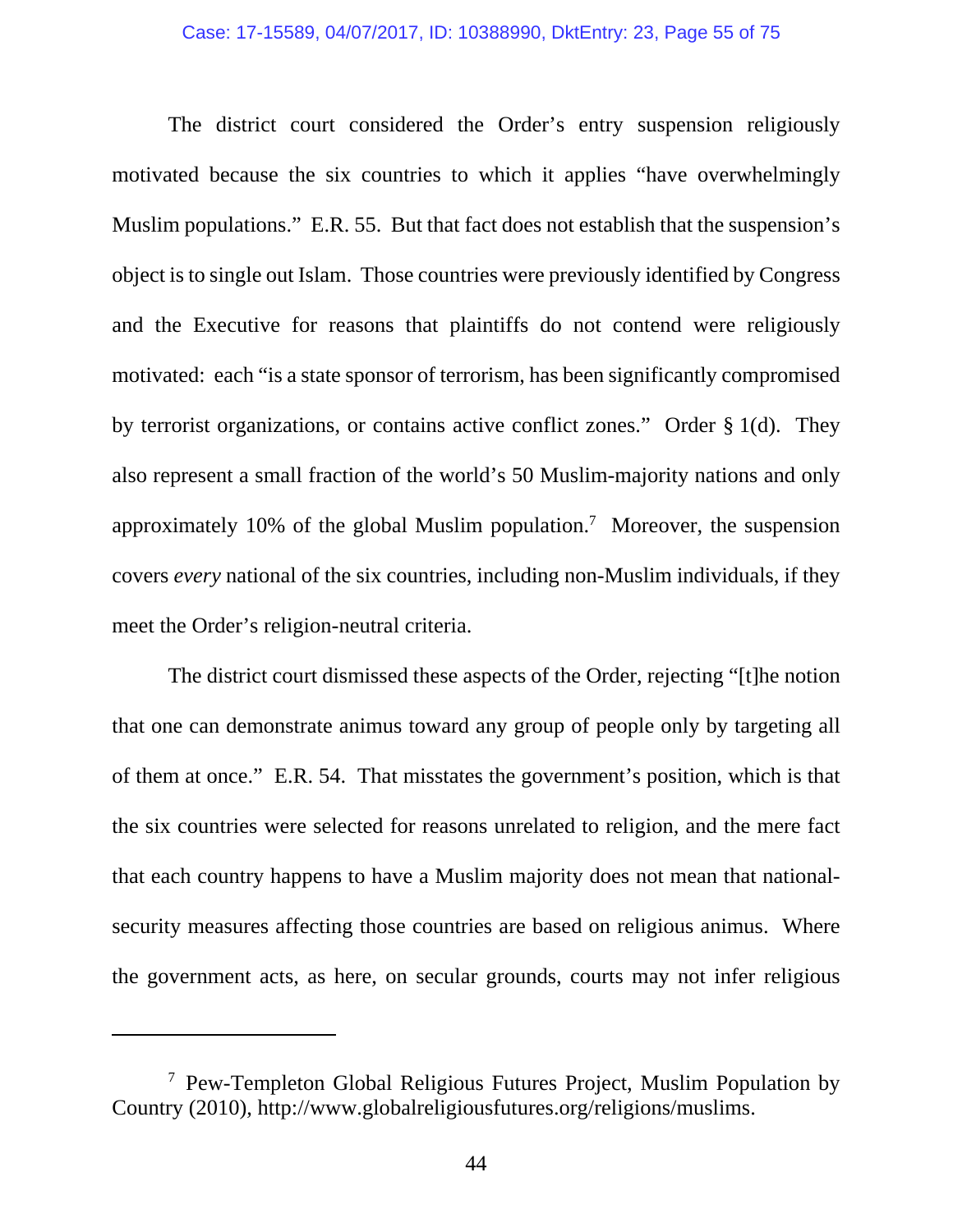animus or improper purpose based on how the impact of that action happens to fall. *See Town of Greece v. Galloway*, 134 S. Ct. 1811, 1824 (2014) (So long as the government "maintains a policy of nondiscrimination, the Constitution does not require it to search beyond its borders \* \* \* in an effort to achieve religious balancing."); *see also Zelman v. Simmons-Harris*, 536 U.S. 639, 658 (2002). The district court's approach threatens to hinder the Executive in dealing with particular nations with a dominant religion. *See Washington* Bybee Dissent 16-18; *Washington*  Kozinski Dissent 3 n.2.8

# **2. The Order cannot be enjoined based on campaign statements and other unofficial comments**

The district court also held that plaintiffs were likely to succeed on their Establishment Clause challenge based on extrinsic material that, in the court's view, suggests that the Order was motivated by religious animus. Specifically, the court inferred that the entry suspension is intended to target Muslims due to their religion

 $\overline{a}$ 

<sup>&</sup>lt;sup>8</sup> The remaining provisions of Section 2 and 6, all of which the district court improperly enjoined, are not limited to the six designated countries. Section 6's refugee suspension and annual cap apply worldwide. Order § 6(a)-(b). The provisions of Sections 2 and 6 that concern only internal governmental operations likewise draw no distinction among countries. The district court nevertheless asserted that the refugee provisions reflect religious bias because "nearly half" of recent refugees are Muslim, and Section 2's provisions providing for a review of internal procedures are "permeated" with the same "religious objective." E.R. 20- 21 & n.6. That loose, limitless reasoning could subject virtually any foreign-policy decision to allegations of religious animus.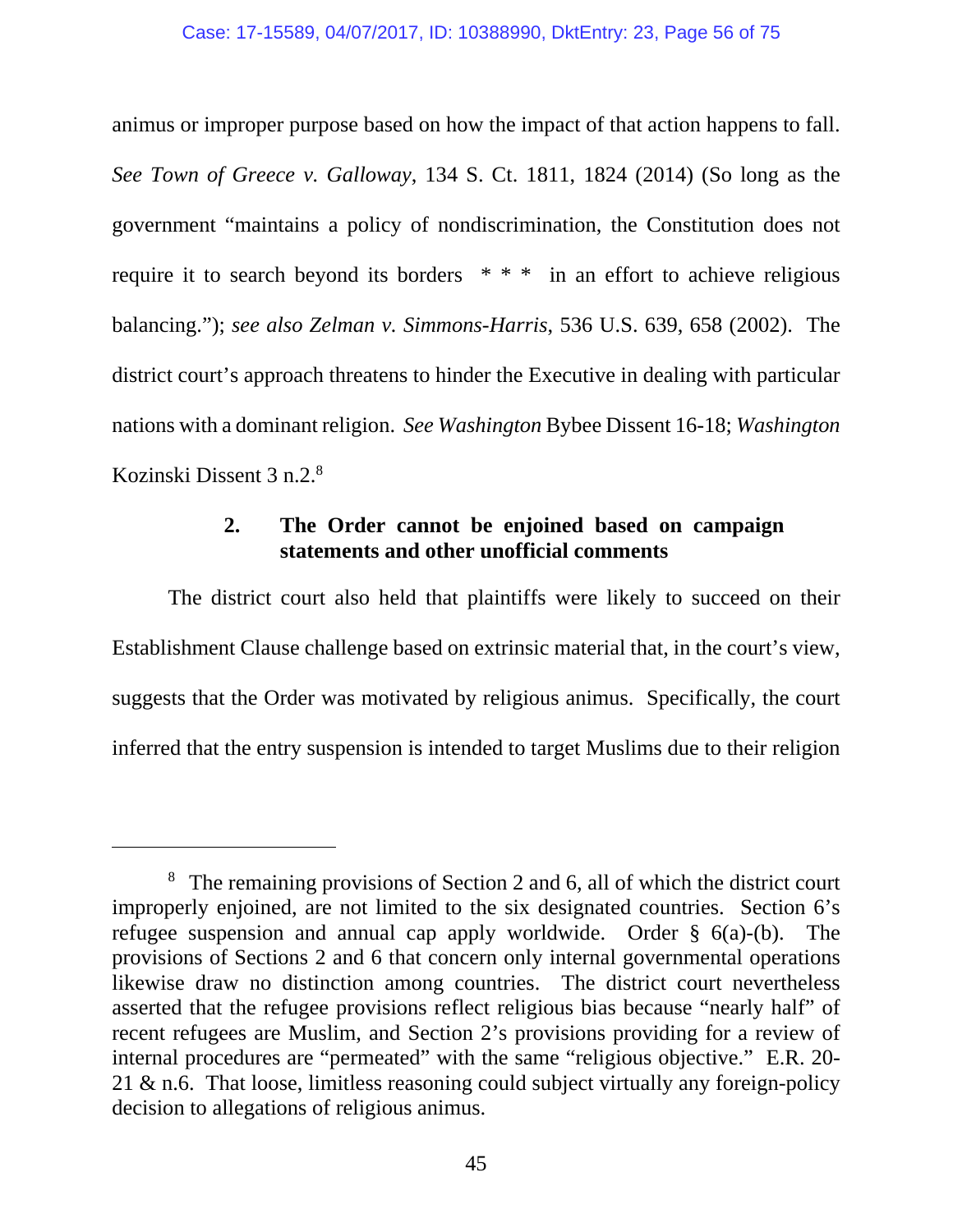# Case: 17-15589, 04/07/2017, ID: 10388990, DktEntry: 23, Page 57 of 75

based on statements by the President—nearly all made before assuming office, while still a private citizen and political candidate—and informal remarks of advisors or aides. E.R. 57-60 & n.14. The court's reliance on such statements in the face of a religion-neutral Order is fundamentally wrong for at least three reasons.

**a.** Under the Constitution's separation of powers, courts evaluating a presidential policy decision should not second-guess the President's stated purpose by looking beyond the policy's text and operation. The "presumption of regularity" that attaches to all federal officials' actions, *United States v. Chem. Found., Inc.*, 272 U.S. 1, 14-15 (1926), applies with the utmost force to the President himself. Indeed, that presumption applies to subordinate Executive officials precisely "because they are designated  $***$  as the President's delegates to help him discharge his constitutional responsibility to 'take Care that the Laws be faithfully executed.'" *United States v. Armstrong*, 517 U.S. 456, 464 (1996) (quoting U.S. Const. art. II, § 3).

*Mandel*'s justifications for accepting the Executive's facially legitimate, bona fide judgments regarding the exclusion of aliens also require crediting the text and operation of the President's Order. Probing the President's grounds for immigration policies would thrust "ill equipped" courts into the untenable position of evaluating the "adequacy" and "authenticity" of the Executive's reasons underlying its foreignaffairs and national-security judgments. *AAADC*, 525 U.S. at 491. Such a rule also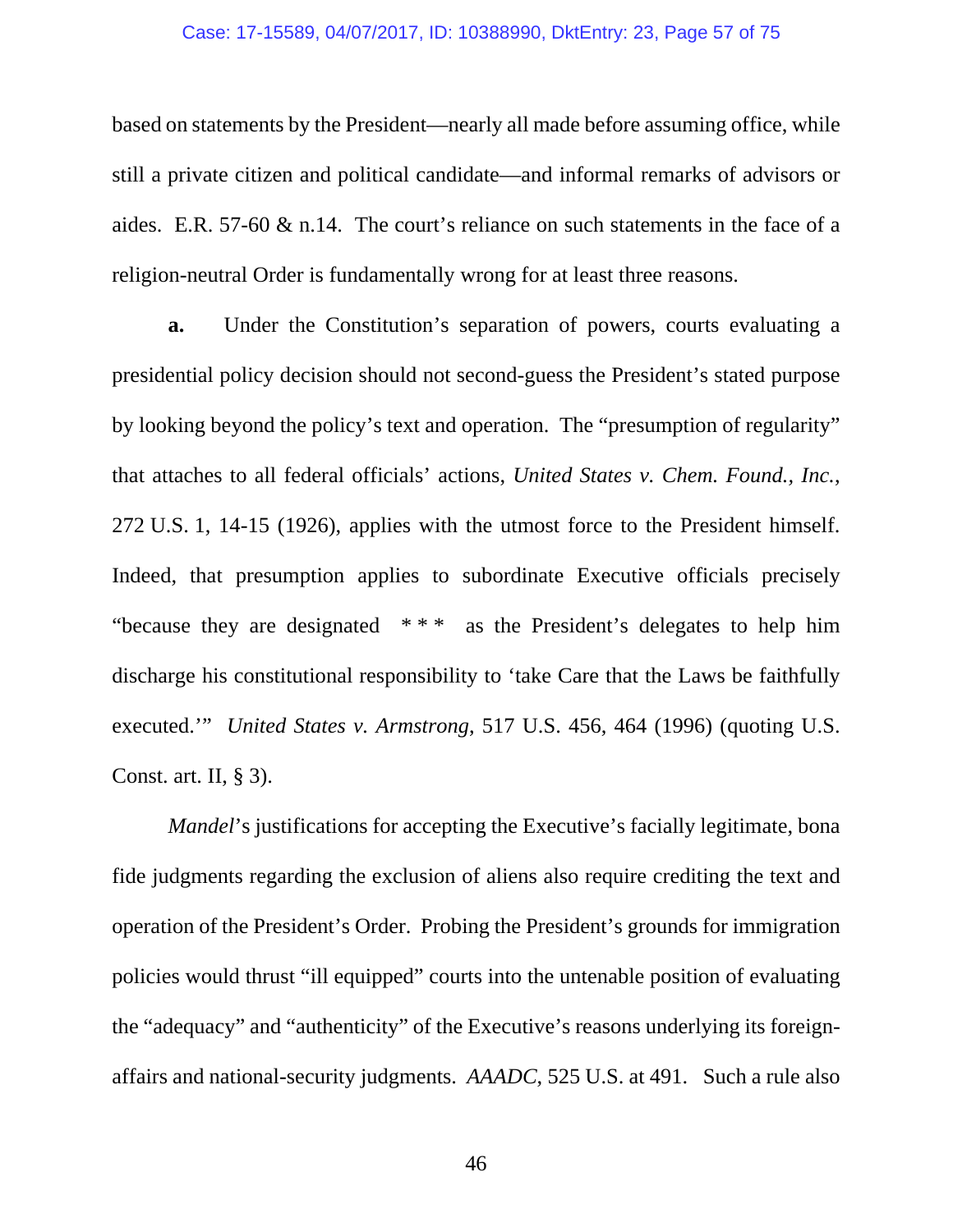# Case: 17-15589, 04/07/2017, ID: 10388990, DktEntry: 23, Page 58 of 75

would invite impermissible intrusion on privileged internal Executive Branch deliberations, *see Nixon*, 418 U.S. at 708, and potentially litigant-driven discovery that would disrupt the President's execution of the laws, *see Fitzgerald*, 457 U.S. at 749-50. Indeed, the plaintiffs in *Washington* have notified the government that they want nearly a year of discovery, including up to 30 depositions of White House staff and Cabinet-level officials. *See* Joint Status Report & Discovery Plan at 5-13, *Washington v. Trump*, No. 17-141 (W.D. Wash. Apr. 5, 2017) (ECF No. 177).This Court should reject a rule that invites such probing of the Chief Executive's subjective views.

**b.** Even in the ordinary domestic context, courts evaluate whether official action has an improper religious purpose by looking at "the 'text, legislative history, and implementation of the statute,' or comparable official act," not through "judicial psychoanalysis of a drafter's heart of hearts," *McCreary*, 545 U.S. at 862-63 (citation omitted). Searching for governmental purpose outside the operative terms of governmental action and official pronouncements is fraught with practical "pitfalls" and "hazards" that would make courts' task "extremely difficult." *Palmer v. Thompson*, 403 U.S. 217, 224 (1971). And it makes no sense in the Establishment Clause context, because it is only an "official objective" of favoring or disfavoring religion that implicates the Clause. *McCreary*, 545 U.S. at 862; *see Board of Educ. of Westside Cmty. Schs. v. Mergens*, 496 U.S. 226, 249 (1990) (plurality opinion)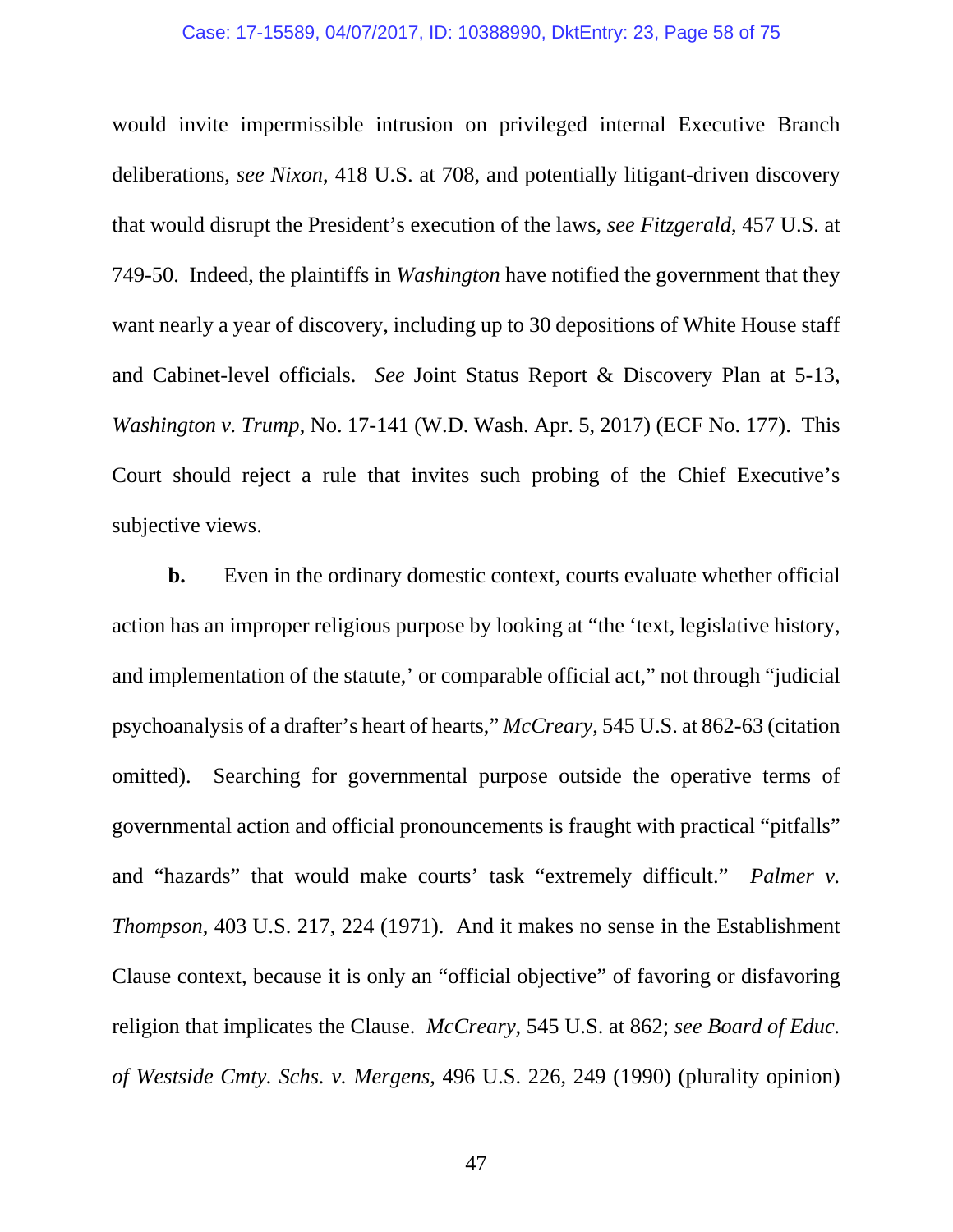## Case: 17-15589, 04/07/2017, ID: 10388990, DktEntry: 23, Page 59 of 75

("[W]hat is relevant is the legislative *purpose* of the statute, not the possibly religious *motives* of the legislators who enacted the law.") (emphasis in original); *Trunk v. City of San Diego*, 629 F.3d 1099, 1108 (9th Cir. 2011) ("[W]e must defer to Congress's stated reasons if a plausible secular purpose may be discerned from the face of the statute.").

Despite acknowledging this important limitation on Establishment Clause analysis, E.R. 58, the district court failed to apply it. Instead, the court effectively misread *McCreary* to allow inquiry into "the veiled psyche" of the President and his advisors. 545 U.S. at 863. *McCreary* involved display of the Ten Commandments, which, unlike the Order, have explicitly religious content. Even then, *McCreary*'s analysis centered on the text of the resolutions the counties serially adopted authorizing the displays, objective features of those displays, and materials that government actors deliberately made part of the official record, such as testimony of the county executive's pastor. *Id.* at 868-74. The religious purpose of the original Ten Commandments display was readily evident at the outset from the resolution authorizing it. *Id.* at 868-69. The counties' second resolution compounded the problem, making the religious aim even more explicit. *Id.* at 870. The counties' third and final display was created "without a new resolution or repeal of the old one," the display itself still displayed a "sectarian spirit," and it "quoted more of the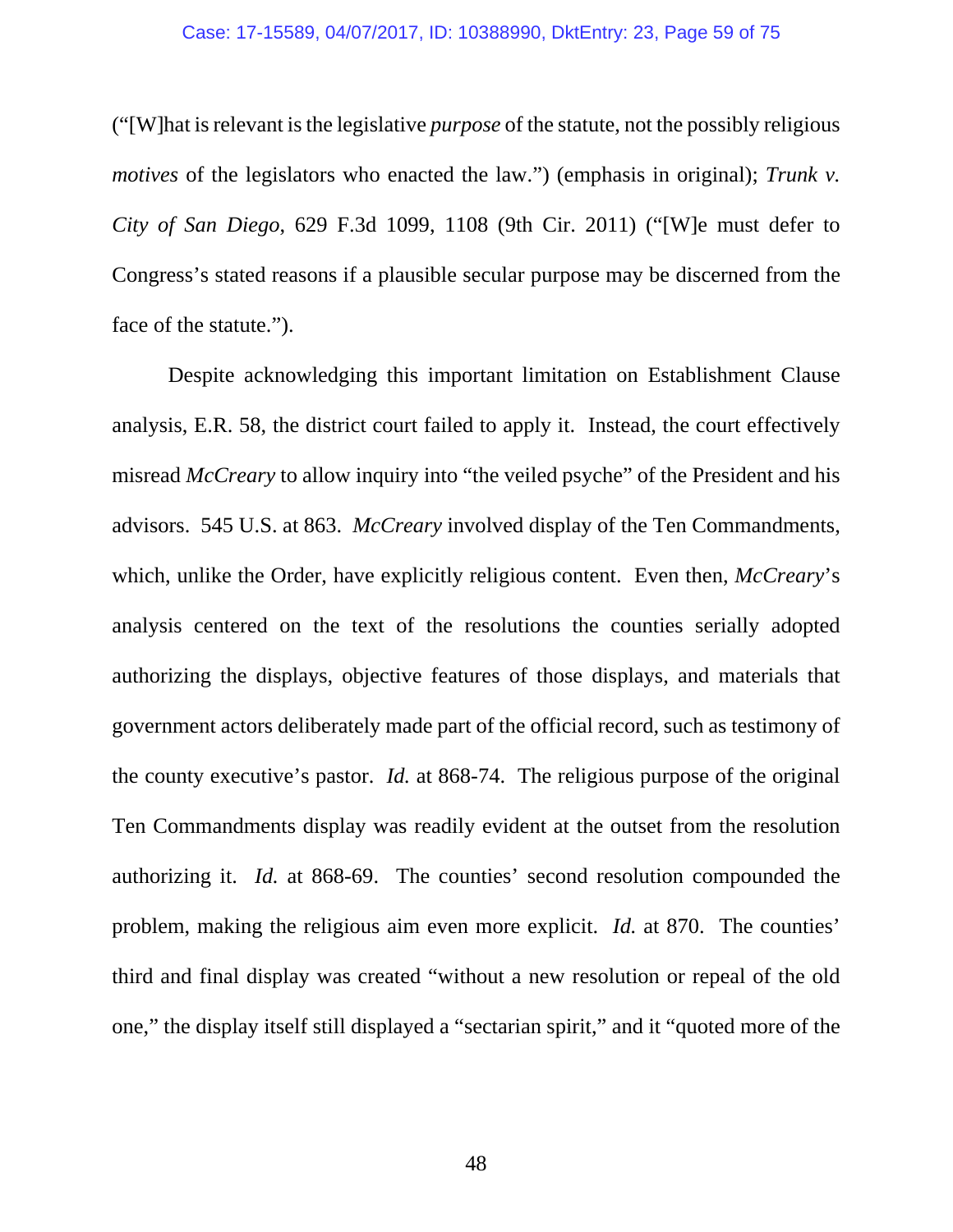## Case: 17-15589, 04/07/2017, ID: 10388990, DktEntry: 23, Page 60 of 75

purely religious language of the Commandments than the first two displays had done." *Id.* at 870, 872.

*McCreary* thus held that the final display's "purpose  $***$  need[ed] to be understood in light of context," and the context of the counties' prior official actions made their objective clear. 545 U.S. at 874. Even then, the Court disclaimed any holding that "the Counties' past actions forever taint any effort on their part to deal with the subject matter." *Id.* at 873-74. Moreover, the Court expressly described its previous cases as resting on analysis of objective factors directly related to the law at issue: "In each case, the government's action was held unconstitutional only because openly available data"—a law's text or obvious effects, the policy it replaced, official public statements of the law's purpose, or "comparable official act[s]"—"supported a commonsense conclusion that a religious objective permeated the government's action." *Id.* at 862-63; *see Lukumi*, 508 U.S. at 534-35. The President's Order, in contrast, conveys no religious message and was revised to eliminate any misperception of religious purpose. And it reflects the considered views of the Attorney General and Secretaries of Homeland Security and State, whose motives have not been impugned. Official context thus confirms its secular, national-security purpose.

**c.** Even if courts could look beyond official acts and statements to identify governmental purpose, they may not rely (as the district court did here) on statements

49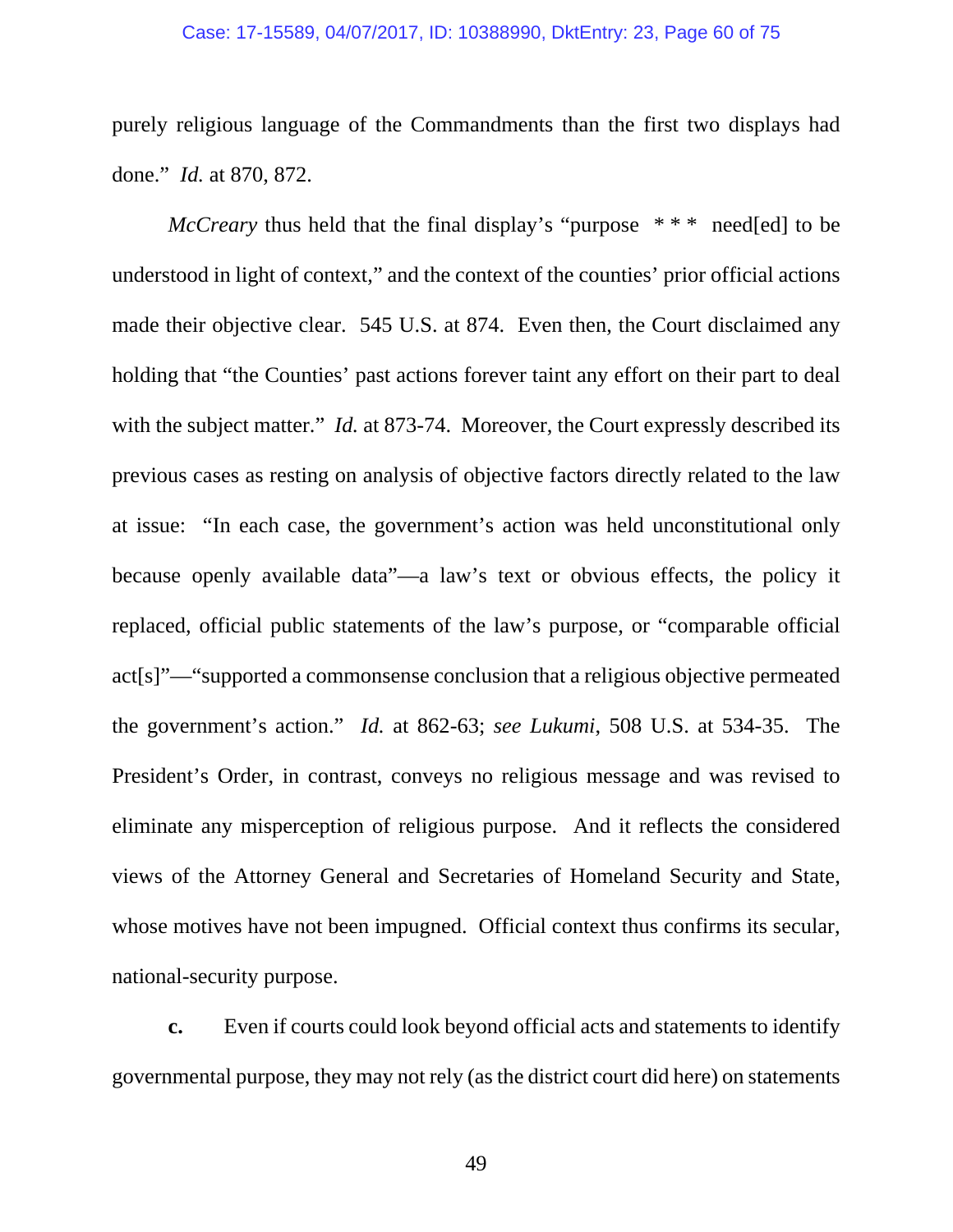### Case: 17-15589, 04/07/2017, ID: 10388990, DktEntry: 23, Page 61 of 75

by political candidates made as private citizens before assuming office. Statements by private persons cannot reveal "the government's ostensible object." *McCreary*, 545 U.S. at 860. Courts thus have correctly declined to rely on private communications that "cannot be attributed to any government actor" to impute an improper purpose to government action. *Glassman v. Arlington County*, 628 F.3d 140, 147 (4th Cir. 2010); *Weinbaum v. City of Las Cruces*, 541 F.3d 1017, 1031 (10th Cir. 2008); *Modrovich v. Allegheny County*, 385 F.3d 397, 411-12 (3d Cir. 2004).

Using comments by political candidates to question the stated purpose of later official action is particularly problematic. Statements of what candidates might attempt to achieve if elected, which are often simplified and imprecise, are not "official act[s]." *McCreary*, 545 U.S. at 862*.* They are made without the benefit of advice from an as-yet-unformed Administration and cannot bind elected officials who later conclude that a different course is warranted. *See Republican Party of Minn. v. White*, 536 U.S. 765, 780 (2002); *Washington* Kozinski Dissent 4-5. And permitting campaign statements to contradict official pronouncements of the government's objectives would inevitably "chill political debate during campaigns." *Phelps v. Hamilton*, 59 F.3d 1058, 1068 (10th Cir. 1995) (declining to rely on campaign statements).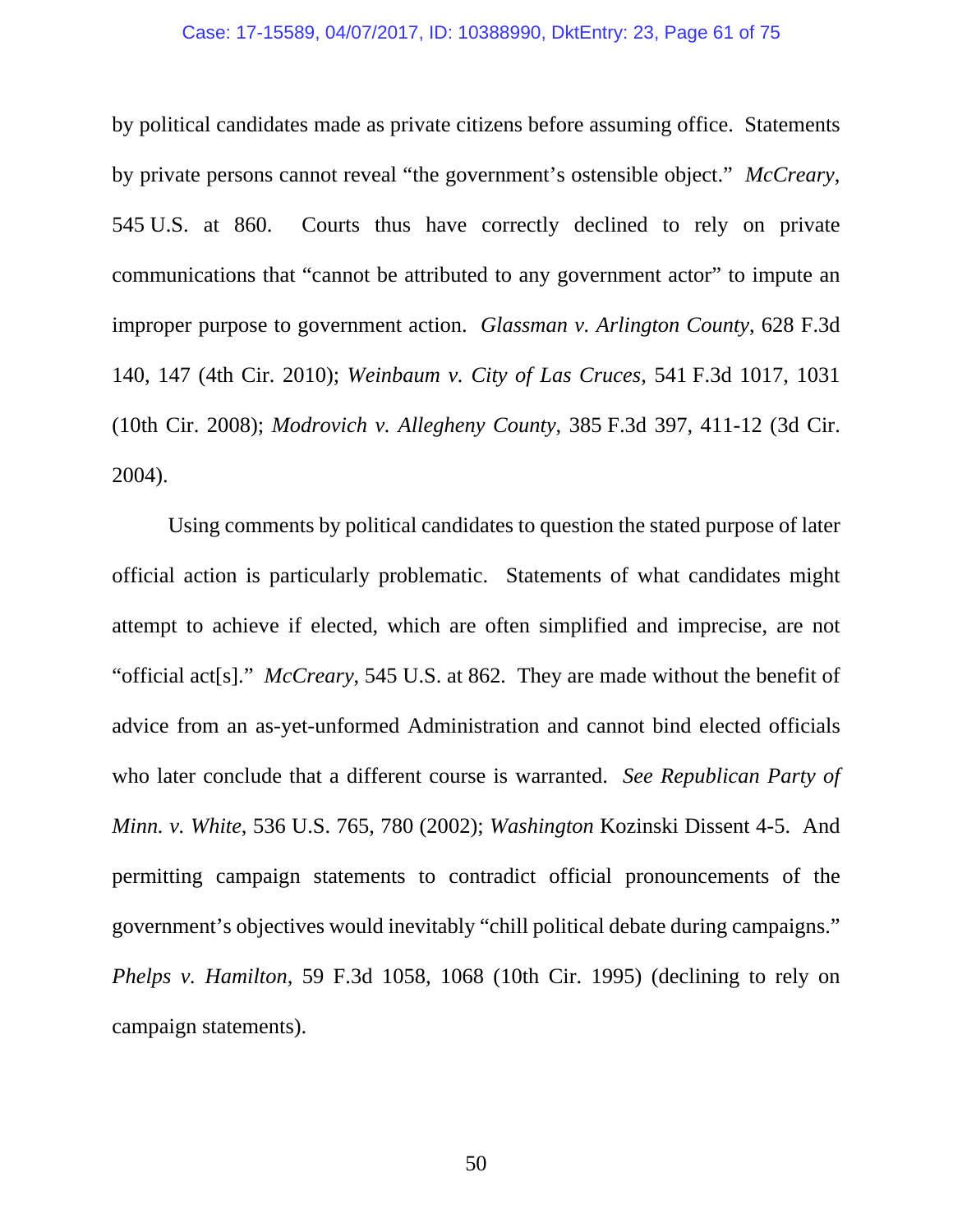## Case: 17-15589, 04/07/2017, ID: 10388990, DktEntry: 23, Page 62 of 75

Permitting consideration of campaign statements also would encourage scrutiny of past religion-related statements of all manner of government officials. Throughout American history, politicians have invoked religious doctrines and texts on the campaign trail in support of positions on a host of issues. If such campaign statements could form the basis for an Establishment Clause challenge to a facially neutral law, numerous important laws could be subject to challenge.

The district court reasoned that the fact that statements were made "during a campaign does not wipe them from the reasonable memory of a reasonable observer." E.R. 17 n.5 (internal quotation marks omitted). The problem with campaign statements is not that they are necessarily fleeting, but that they prove nothing about the official objective underlying subsequent action. Attempting to assess what campaign statements reveal about the motivation for later action would "mire [courts] in a swamp of unworkable litigation," forcing them to wrestle with intractable questions, including the level of generality at which a statement must be made, by whom, and how long after its utterance the statement remains probative. *Washington* Kozinski Dissent 5. That approach would inevitably devolve into the "judicial psychoanalysis" of a candidate's "heart of hearts" that *McCreary* repudiated. 545 U.S. at 862.

This case illustrates these difficulties. Nearly all of the President's statements relied on by the district court in entering the TRO were made before the President

51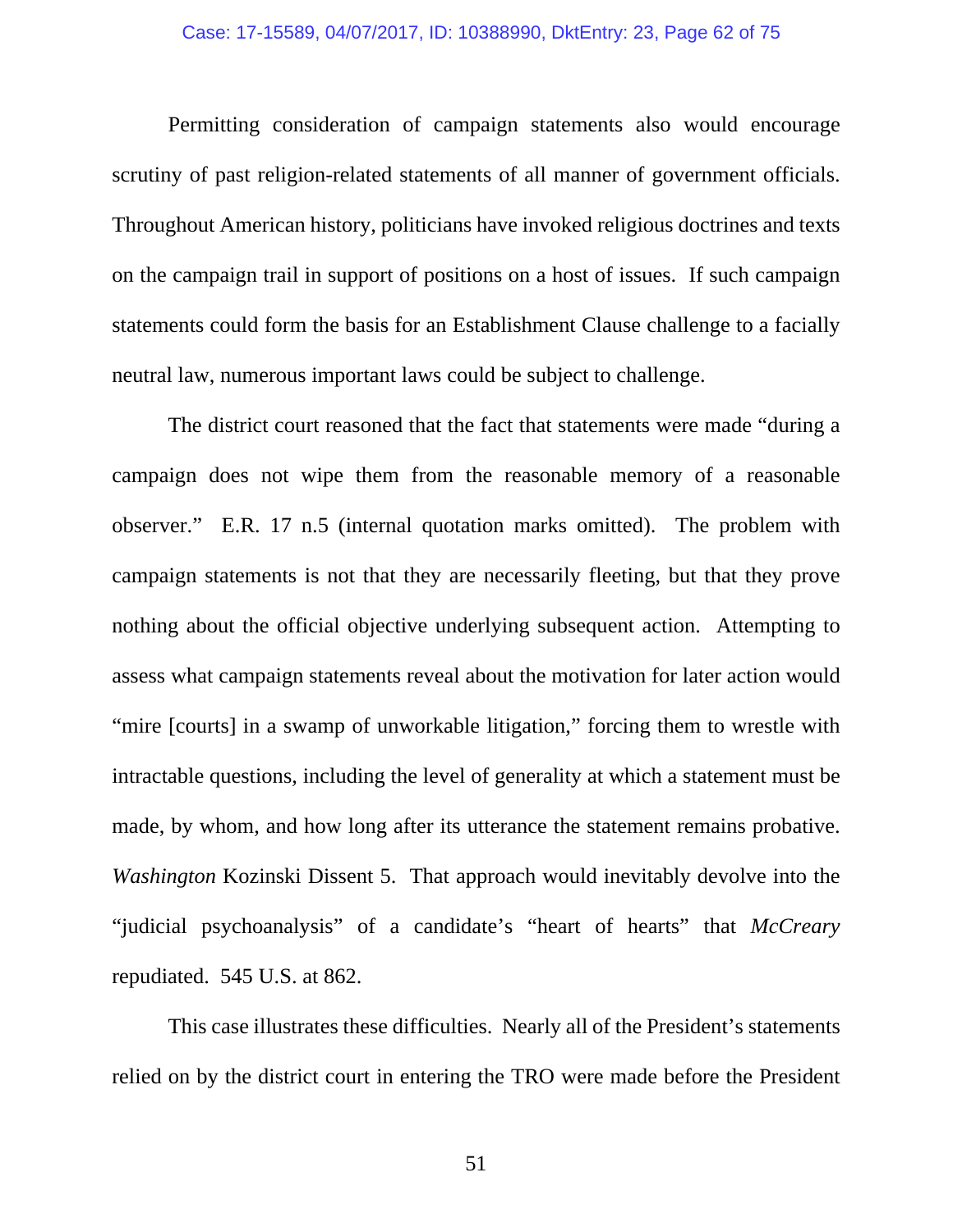assumed office—before he took the prescribed oath to "preserve, protect and defend the Constitution," U.S. Const. art. II, § 1, cl. 8. Taking that oath marks a profound transition from private life to the Nation's highest public office, and manifests the singular responsibility and independent authority to protect the welfare of the Nation that the Constitution necessarily reposes in the President. Those statements also preceded the President's formation of a new Administration and his consultation with Cabinet-level officials who recommended adopting the Order. And they predated the President's decision—made after courts expressed concern regarding the Revoked Order—to avoid further litigation and instead to adopt the new, revised Order in response to courts' concerns.<sup>9</sup>

If the Court were to consider "informal statements" at all, it should reject "open season on anything a politician or his staff may have said," and instead should "[l]imit[] the evidentiary universe to activities undertaken while crafting [the] official policy" at issue. *Washington* Kozinski Dissent 6. Here, none of the statements the district court canvassed was part of the Executive's process of developing the Order. Most were made long before even the Revoked Order that

 $\overline{a}$ 

<sup>&</sup>lt;sup>9</sup> The district court discussed one statement by the President after taking office that characterized the new Order as "a watered-down version of" the Revoked Order. E.R. 18. But that informal statement—which was not part of the official process in issuing the new Order—does not display any religious bias. It merely reflects the fact that the new Order seeks to achieve similar national security goals as the original Order, as narrowed to account for the *Washington* Court's concerns.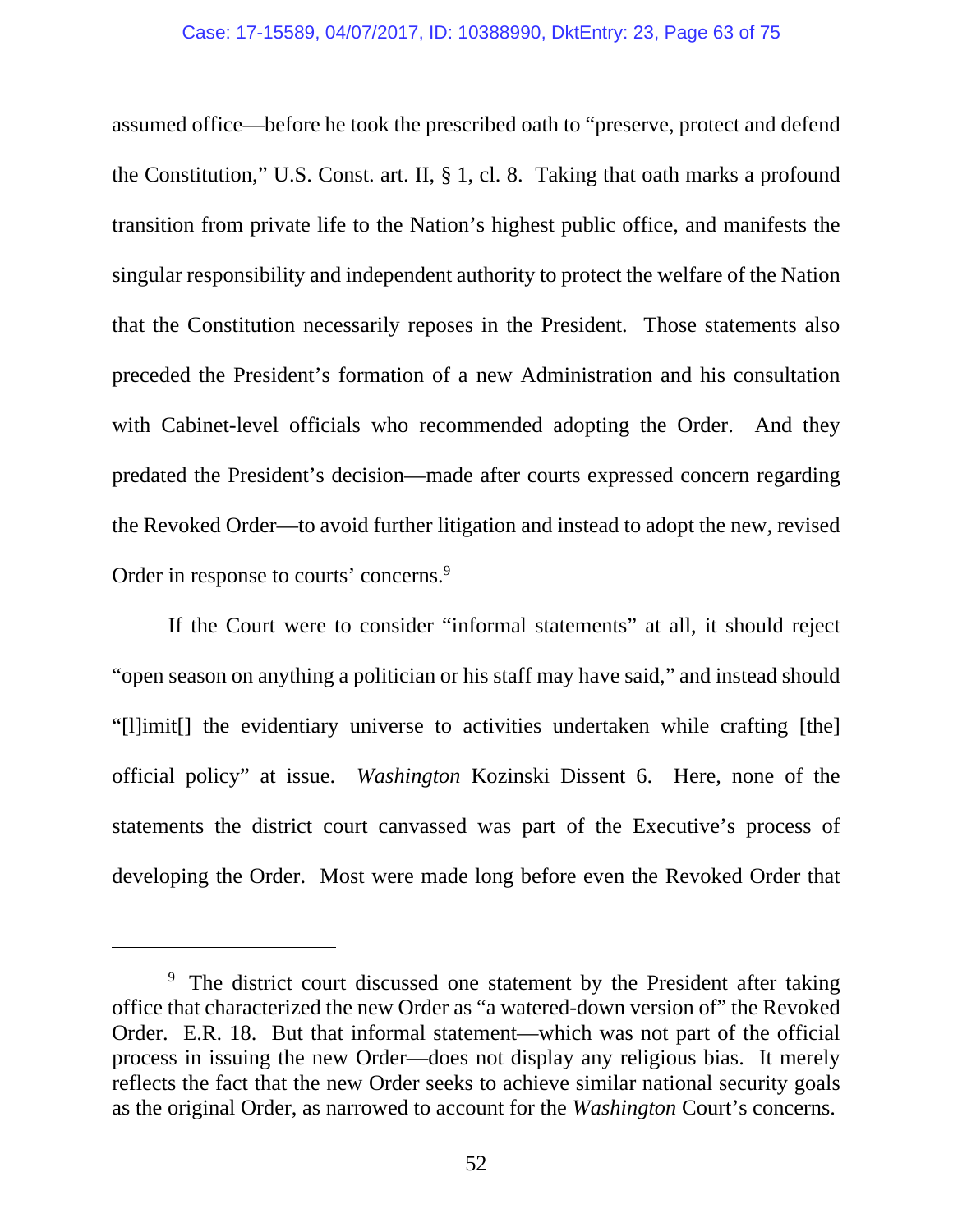the Order replaced. None referred to Section 2(c)'s 90-day entry suspension, and none in substance corresponds to that policy: a short, temporary suspension of entry of nationals from specific countries previously identified by Congress and the Executive as presenting special terrorism-related concerns bears no resemblance to a "Muslim ban."

The district court itself acknowledged that "past conduct" need not "forever taint any effort by [the Administration] to address the security concerns of the nation." E.R. 62. The court suggested that it might consider the "context" to have "change[d]" if the President were to "take affirmative actions to neutralize the endorsement message so that 'adherence to religion is not relevant in any way to a person's standing in the political community.'" E.R. 62-63 (brackets and citation omitted). But the President *did* make significant changes in the new Order. *See Sarsour*, 2017 WL 1113305, at \*12 ("[T]he substantive revisions reflected in [the Order] have reduced the probative value of the President's [past] statements" and undercut plaintiffs' argument that "the predominate purpose of [the Order] is to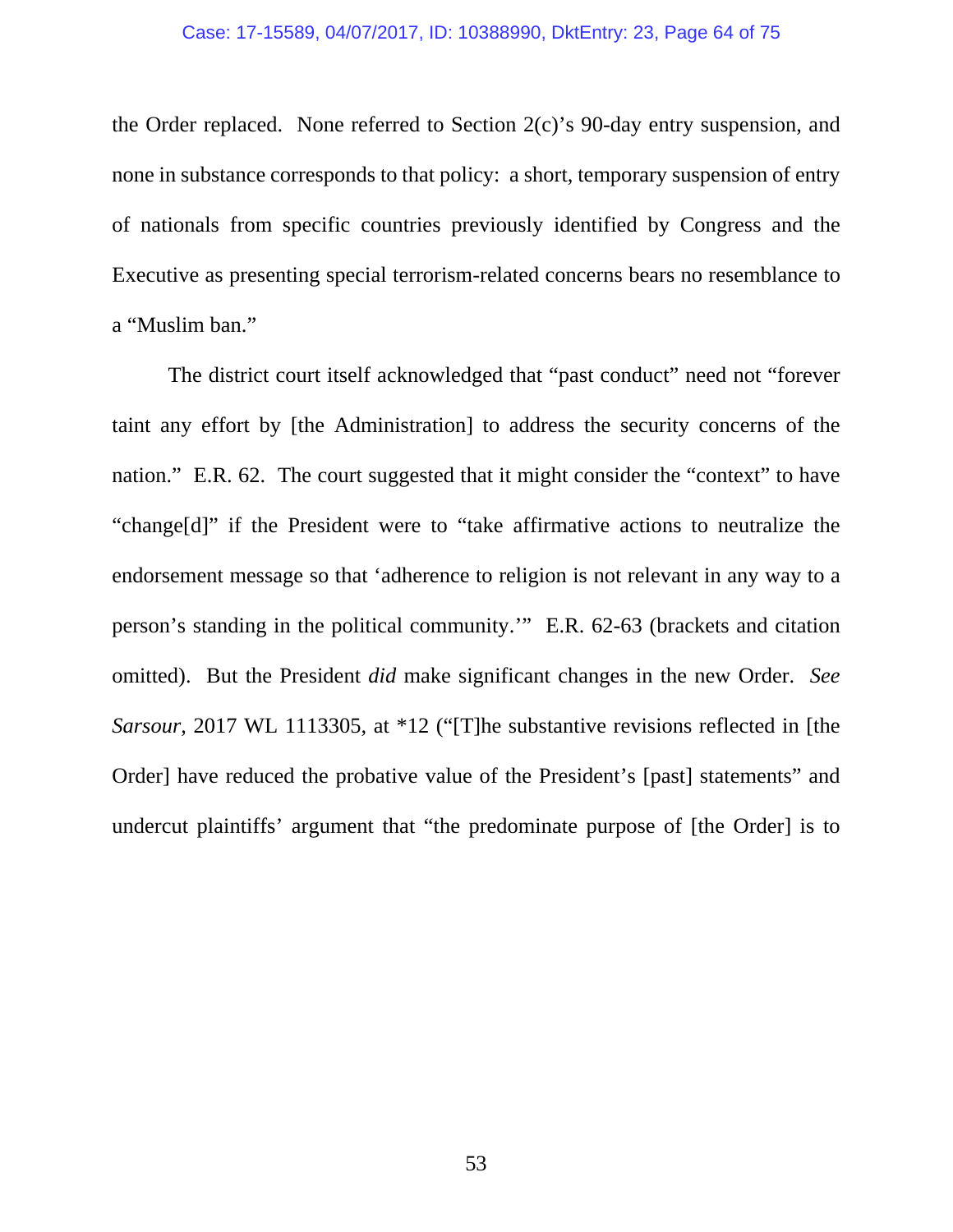discriminate against Muslims based on their religion."). None of the statements at issue thus provides a basis for disregarding the Order's stated secular objective.<sup>10</sup>

# **III. The Balance Of Equities Weighs Strongly Against Enjoining The Order**

The remaining preliminary-injunction factors independently require reversal. The injunction causes direct, irreparable injury to the interests of the government and the public (which merge here, *Nken v. Holder*, 556 U.S. 418, 435 (2009)). "[A]ny time a State is enjoined by a court from effectuating statutes enacted by representatives of its people, it suffers a form of irreparable injury." *Maryland v. King*, 567 U.S. 1301, 1303 (2012) (Roberts, C.J., in chambers). That principle applies with special force here. The Supreme Court has repeatedly stressed the breadth and significance of the President's power to protect national security on behalf of the entire United States, both on his own and particularly when authorized by Congress. *Supra* pp. 33-34, 40-41.

 $\overline{a}$ 

 $10$  The district court cited a statement by a presidential adviser made before the new Order was adopted describing the then-forthcoming Order as serving the "same basic policy outcome" as the Revoked Order. E.R. 59-60. That remark reflects no improper religious purpose. As the Order itself explains, both it and the Revoked Order aimed at the same fundamental national-security objective of facilitating a review of the sufficiency of existing screening and vetting procedures. *See* Order § 1(b)-(i). The new Order pursues that objective through substantially revised provisions, and the differences between it and the Revoked Order are clear on the face of the documents.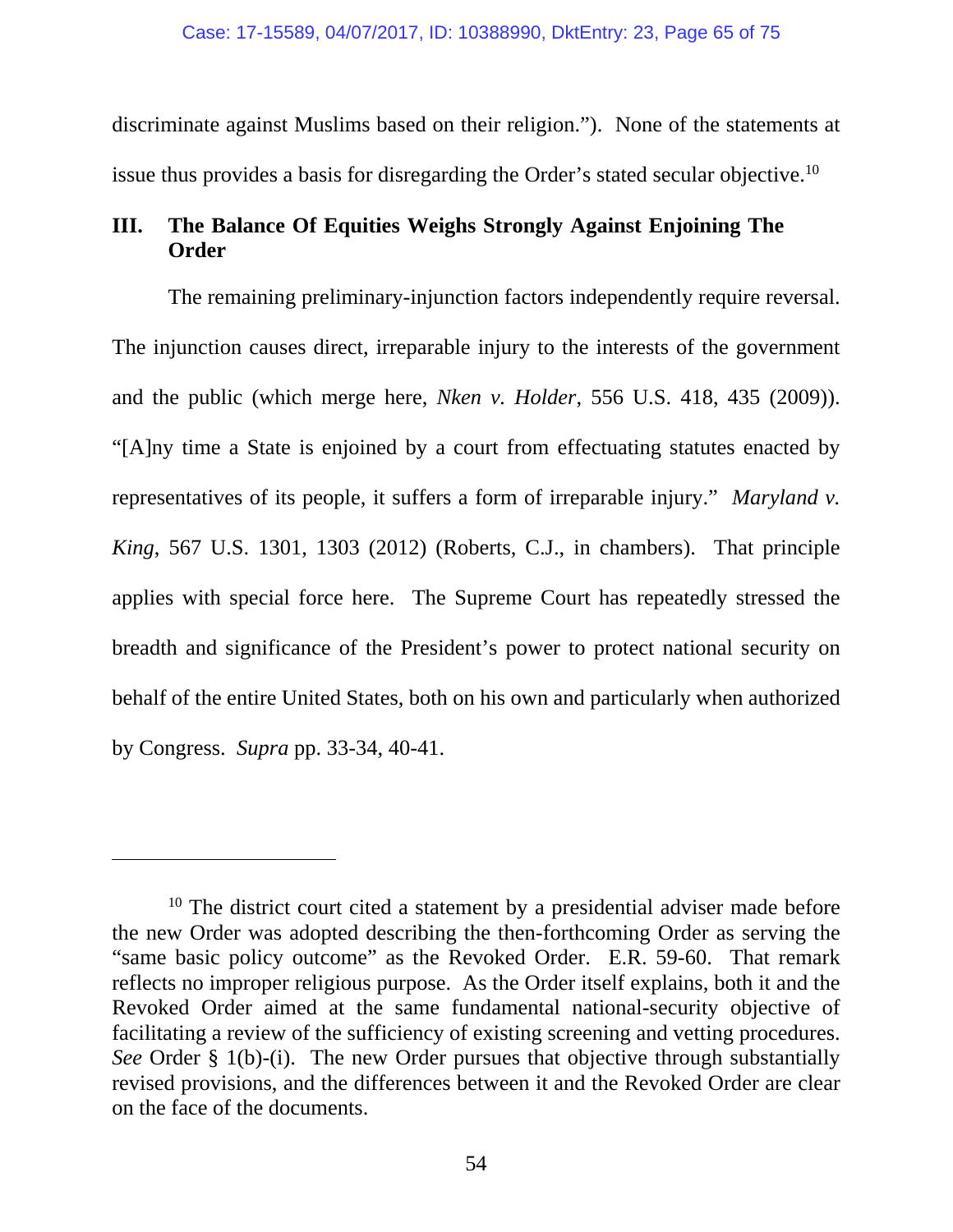Moreover, the Order sets forth detailed considerations underlying the President's assessment that the national-security risk warrants the review of procedures, and the related temporary entry suspension and refugee restrictions, required by Sections 2 and 6. Order  $\S$  1(d)-(f), (h)-(i). This responds to the *Washington* stay panel's inquiry into the support for the President's rationale. 847 F.3d at 1168. Remarkably, the district court discounted the harm its injunction poses to the governmental and public interest based on what it deemed "the questionable evidence supporting the Government's national security motivations." E.R. 66. That holding contravenes the Supreme Court's admonition that the political branches' "[p]redictive judgment[s]" on matters of foreign policy and national security are entitled to the utmost deference. *Dep't of the Navy v. Egan*, 484 U.S. 518, 529 (1988). Courts should not second-guess the Executive's determination that "a preventive measure" in this area is necessary to address a particular risk. *Holder v. Humanitarian Law Project*, 561 U.S. 1, 35 (2010); *see AAADC*, 525 U.S. at 491.

By contrast, plaintiffs were required but failed to "demonstrate that irreparable injury is *likely* in the absence of an injunction" during the short period that Sections 2 and 6 of the Order would be in effect. *Winter v. Natural Res. Def. Council, Inc.*, 555 U.S. 7, 22 (2008). Even if plaintiffs had demonstrated cognizable injury, *but see supra* pp. 22-29, the potential temporary delay in the entry of Dr. Elshikh's mother-in-law, a few university students and faculty, and some tourists—all of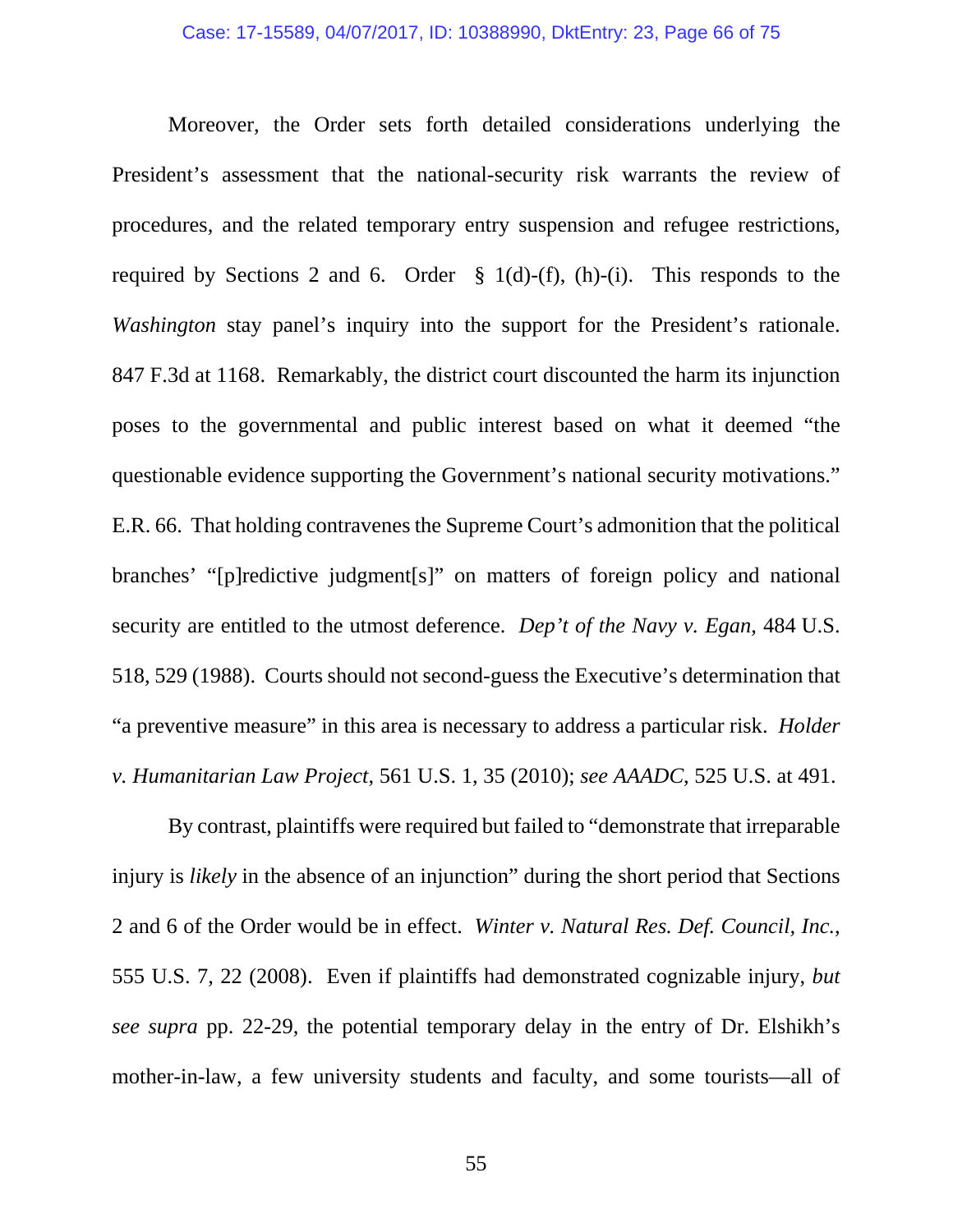### Case: 17-15589, 04/07/2017, ID: 10388990, DktEntry: 23, Page 67 of 75

whom lack substantial connections to this country—does not constitute *irreparable*  harm to plaintiffs. The district court did not meaningfully suggest otherwise, reasoning instead that "irreparable harm may be *presumed* with the finding of a violation of the First Amendment." E.R. 18, 64. But although this Court has applied that principle in cases involving freedom of speech and expression, it has not applied it to claims under the Establishment Clause. In any event, the principle does not apply here: that Clause does not confer any rights on the only persons subject to the Order—aliens abroad without substantial connections to this country—and the Order does not affect the plaintiffs' own Establishment Clause rights. *Supra* pp. 30- 31. In sum, balancing the respective interests, the district court's injunction was clearly unwarranted.

# **IV. The District Court's Nationwide Injunction Barring Enforcement Of Sections 2 And 6 Of The Order Is Improper**

Finally, even if some injunctive relief were appropriate, the nationwide injunction that the district court entered is vastly overbroad. At the threshold, the injunction violates the 150-year-old rule that federal courts cannot issue an injunction that runs against the President himself. *Johnson*, 71 U.S. (4 Wall.) at 501. In addition, the district court could not validly enjoin Sections 2 and 6 on the premise that they are facially unlawful, because plaintiffs have not carried their burden of showing that "no set of circumstances exists under which the [Order] would be valid." *United States v. Salerno*, 481 U.S. 739, 745 (1987). Sections 2 and 6 are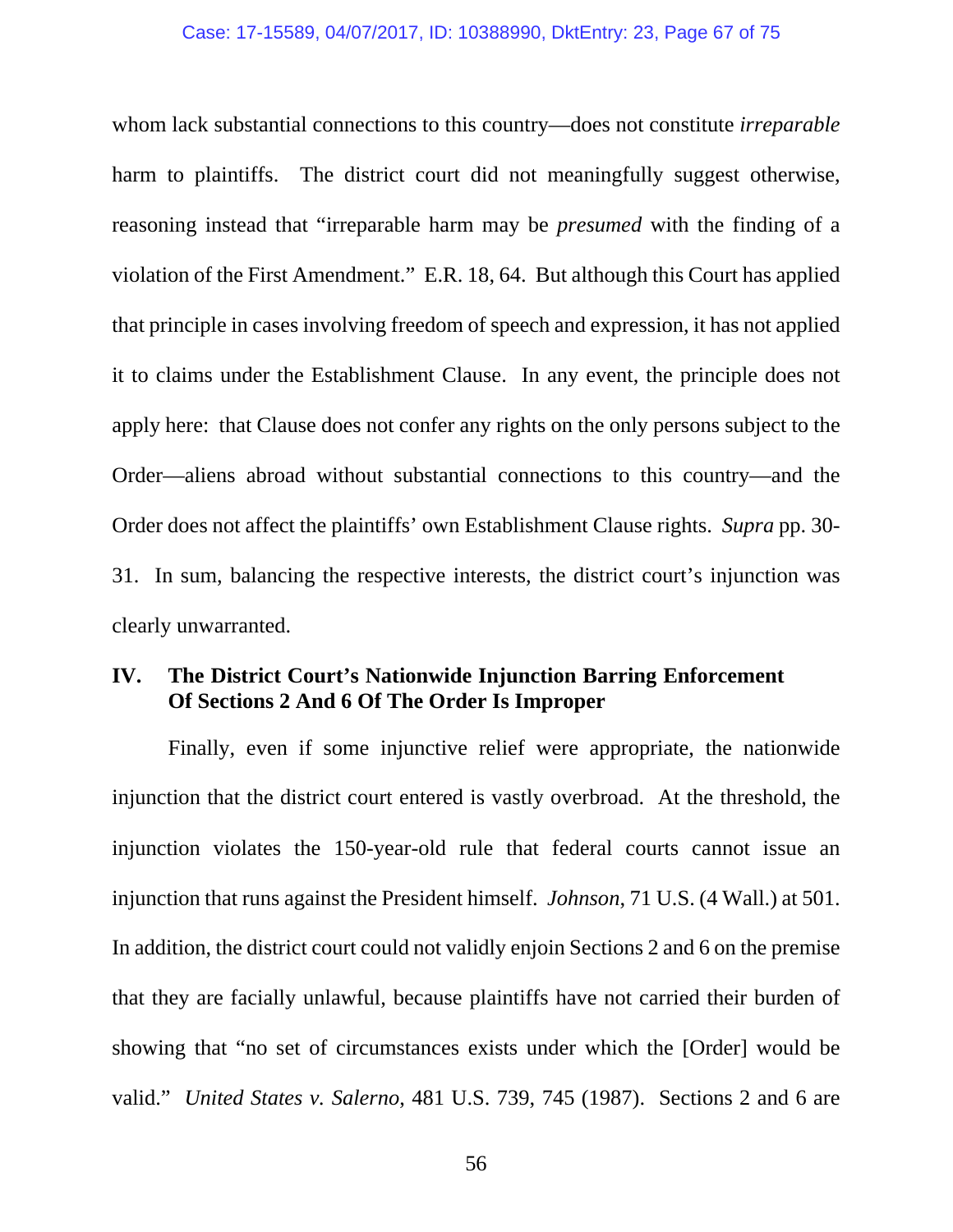### Case: 17-15589, 04/07/2017, ID: 10388990, DktEntry: 23, Page 68 of 75

clearly lawful as applied to some aliens—for example, aliens abroad with no sufficient connection to the country or to a U.S. citizen or resident.

Beyond those threshold problems, the injunction's broad scope—barring enforcement of Sections 2 and 6 in their entirety, as to all persons nationwide violates the well-settled rule that injunctive relief must be limited to addressing the individual plaintiffs' own cognizable, irreparable injuries. Both Article III and wellsettled principles of equity require that injunctive relief "be limited to the inadequacy that produced the injury in fact that the plaintiff has established." *Lewis v. Casey*, 518 U.S. 343, 357 (1996) (Article III); *see Madsen v. Women's Health Ctr., Inc.*, 512 U.S. 753, 765 (1994) (equitable principles); *see also Price v. City of Stockton*, 390 F.3d 1105, 1117 (9th Cir. 2004) (per curiam). This Court has repeatedly vacated or narrowed injunctions that were broader than necessary to redress the plaintiff's specific harm pending further proceedings. *See, e.g.*, *Stormans*, 586 F.3d at 1140; *Meinhold v. U.S. Dep't of Def.*, 34 F.3d 146, 1480 (9th Cir. 1994). The injunction here contravenes that rule in at least two ways.

*First*, the injunction improperly enjoins enforcement of parts of Sections 2 and 6 that are unrelated to any alleged harm to plaintiffs—many of which plaintiffs never specifically challenged below. Both Sections 2 and 6 contain provisions that pertain solely to internal government operations—for example, directing federal agencies to review their own internal procedures, make recommendations and

57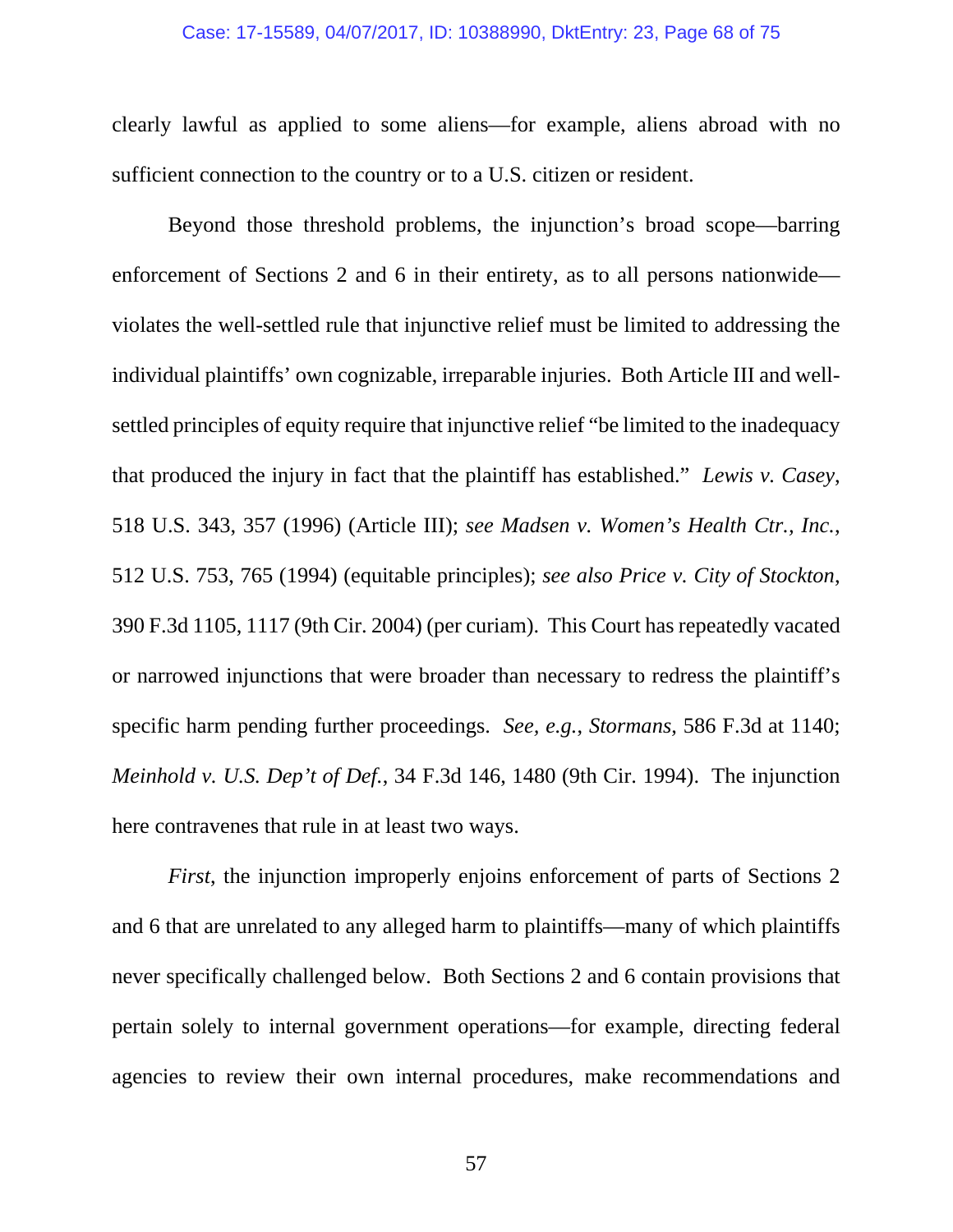### Case: 17-15589, 04/07/2017, ID: 10388990, DktEntry: 23, Page 69 of 75

update policies, and initiate inter-governmental diplomatic and official communications. Such provisions could not plausibly harm plaintiffs. Indeed, plaintiffs never specifically argued that these provisions are unlawful or injurious apart from generically assailing Sections 2 and 6 in their entirety. Enjoining them is thus plainly improper.

Likewise, Section 6's refugee provisions, including those temporarily suspending the refugee program  $(\S 6(a))$  and adopting a 50,000-per-year refugee cap (§ 6(b)), cause no injury to plaintiffs. Indeed, plaintiffs' TRO briefing never specifically cited Section 6(b)'s refugee cap. Moreover, neither Hawaii nor Dr. Elshikh claims any harm from Section 6(b)'s 50,000-per-year refugee cap, and neither demonstrates any concrete harm from the temporary refugee suspension. *Supra* pp. 25, 29. As the Maryland district court's ruling reflects, there is no plausible basis for enjoining provisions other than Section 2(c). *See IRAP*, 2017 WL 1018235, at \*18.

The district court nevertheless declined to narrow its injunction to exclude these provisions "because the entirety of the Executive Order runs afoul of the Establishment Clause." E.R. 20. That reasoning erroneously conflates the breadth of the plaintiff's legal theory with what is necessary to remedy the plaintiff's irreparable injury. *See Lewis*, 518 U.S. at 357; *Meinhold*, 34 F.3d at 1480. The court also asserted that the government had not "provide[d] a workable framework for

58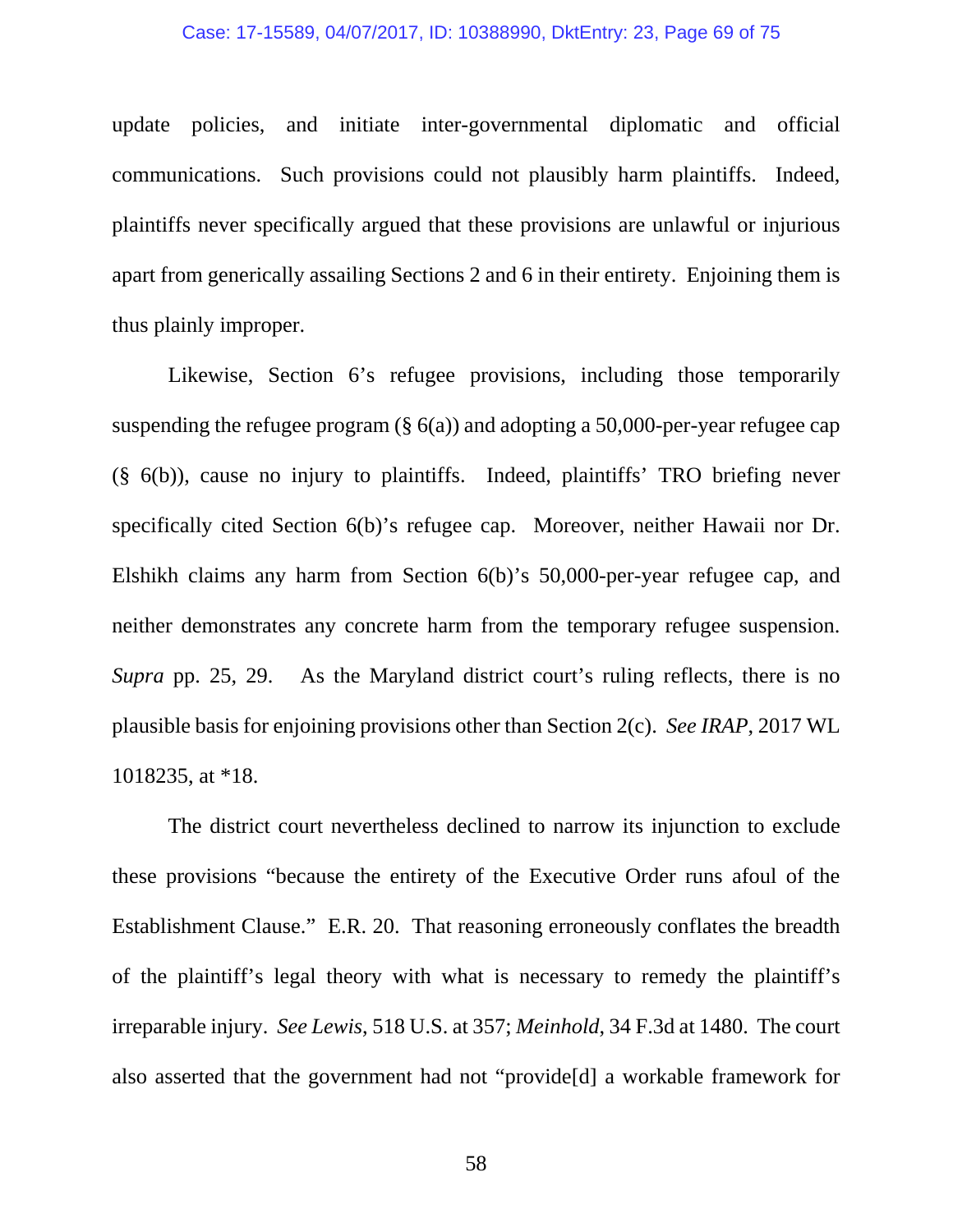### Case: 17-15589, 04/07/2017, ID: 10388990, DktEntry: 23, Page 70 of 75

narrowing [the injunction's] scope" for the internal-review provisions. E.R. 22. But the court did not address the government's detailed explanation why each subsection at issue aside from Section 2(c) concerns solely internal or diplomatic matters and does not harm plaintiffs. ECF No. 251, at 4-7, 25-27.

*Second*, even as to Section 2(c)'s entry suspension, the district court erred by enjoining it as to all persons everywhere, rather than redressing only plaintiffs' particular cognizable injuries that are found to result from a violation of plaintiffs' own rights. In particular for Dr. Elshikh, even assuming that the possible delay in his mother-in-law's ability to travel to Hawaii were a cognizable, irreparable injury, it would be fully redressed by enjoining the Order's application to her. The same would be true for Hawaii with respect to any particular students, faculty, or tourists adversely affected by Section 2(c) whom Hawaii could identify. The injunction barring application of Section 2(c) to any alien thus is far broader than "necessary to provide complete relief to the plaintiffs." *Madsen*, 512 U.S. at 765; *see Meinhold*, 34 F.3d at 1480 (vacating injunction of federal policy as to all persons except plaintiff). It also threatens "substantial interference" with other courts' ability to address the same issues. *United States v. AMC Entm't*, 549 F.3d 760, 770 (9th Cir. 2008).

The court defended this overbreadth in part by citing (E.R. 20) the *Washington*  stay ruling and *Texas v. United States*, 809 F.3d 134 (5th Cir. 2015), *aff'd*, 136 S. Ct.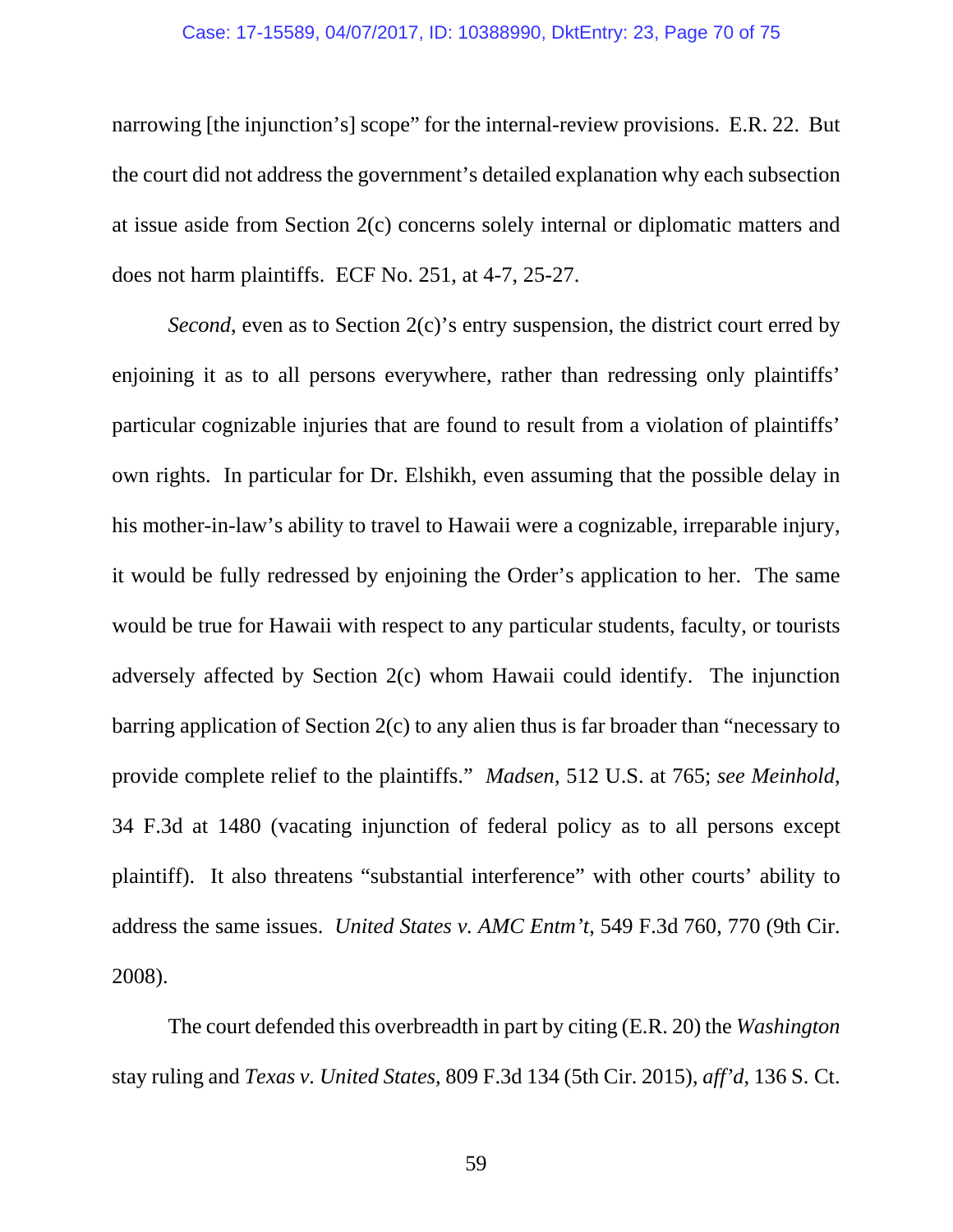2271 (2016), which stressed the importance of uniform immigration policy. But respect for uniformity—and for the Constitution's and Congress's vesting of authority over the Nation's borders in the Executive—requires leaving the Order's nationwide policy in place, with individualized exceptions for any particular alien as to whom plaintiffs establish irreparable injury based on a likely violation of plaintiffs' own constitutional rights. Finally, *Washington* recognized that the injunction there "might be overbroad," but declined to narrow the injunction because doing so would require "rewrit[ing] the Executive Order." 847 F.3d at 1167. Here, however, limiting the injunction to redressing the cognizable and irreparable harms to particular individuals requires no rewriting of the Order, as the severability clause makes clear. *See* Order § 15(a).

# **CONCLUSION**

For these reasons, the district court's preliminary injunction should be vacated. At a minimum, the injunction should be vacated and remanded with instructions to narrow it in accordance with the principles set forth above.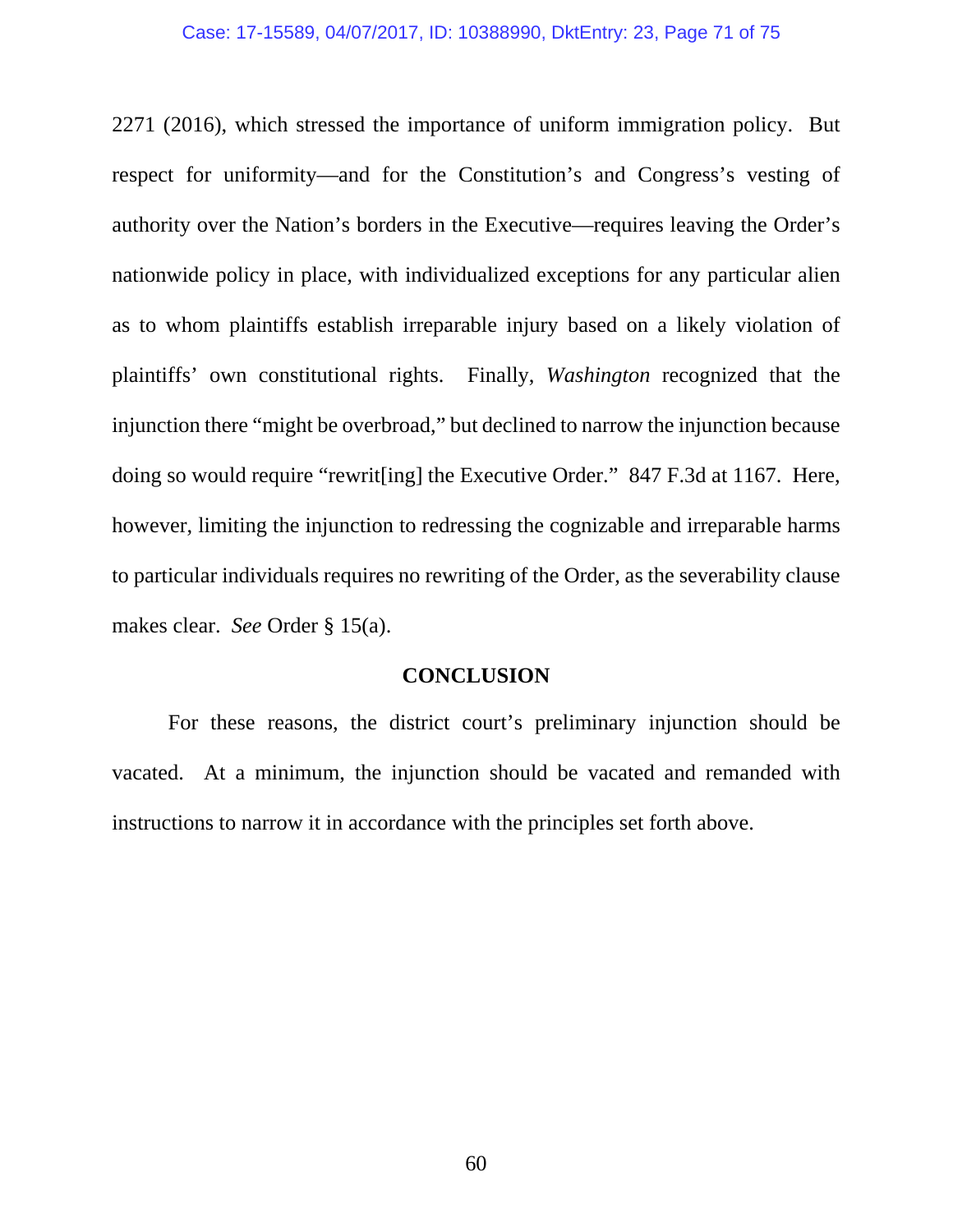Respectfully submitted,

/s/ Jeffrey B. Wall

JEFFREY B. WALL *Acting Solicitor General* 

EDWIN S. KNEEDLER *Deputy Solicitor General*  CHAD A. READLER *Acting Assistant Attorney General* 

ELLIOT ENOKI *Acting United States Attorney* 

AUGUST E. FLENTJE *Special Counsel to the Assistant Attorney General* 

DOUGLAS N. LETTER SHARON SWINGLE H. THOMAS BYRON III LOWELL V. STURGILL JR. ANNE MURPHY *Attorneys, Appellate Staff* 

*Civil Division, Room 7241 U.S. Department of Justice 950 Pennsylvania Avenue NW Washington, DC 20530 (202) 353-2689* 

APRIL 2017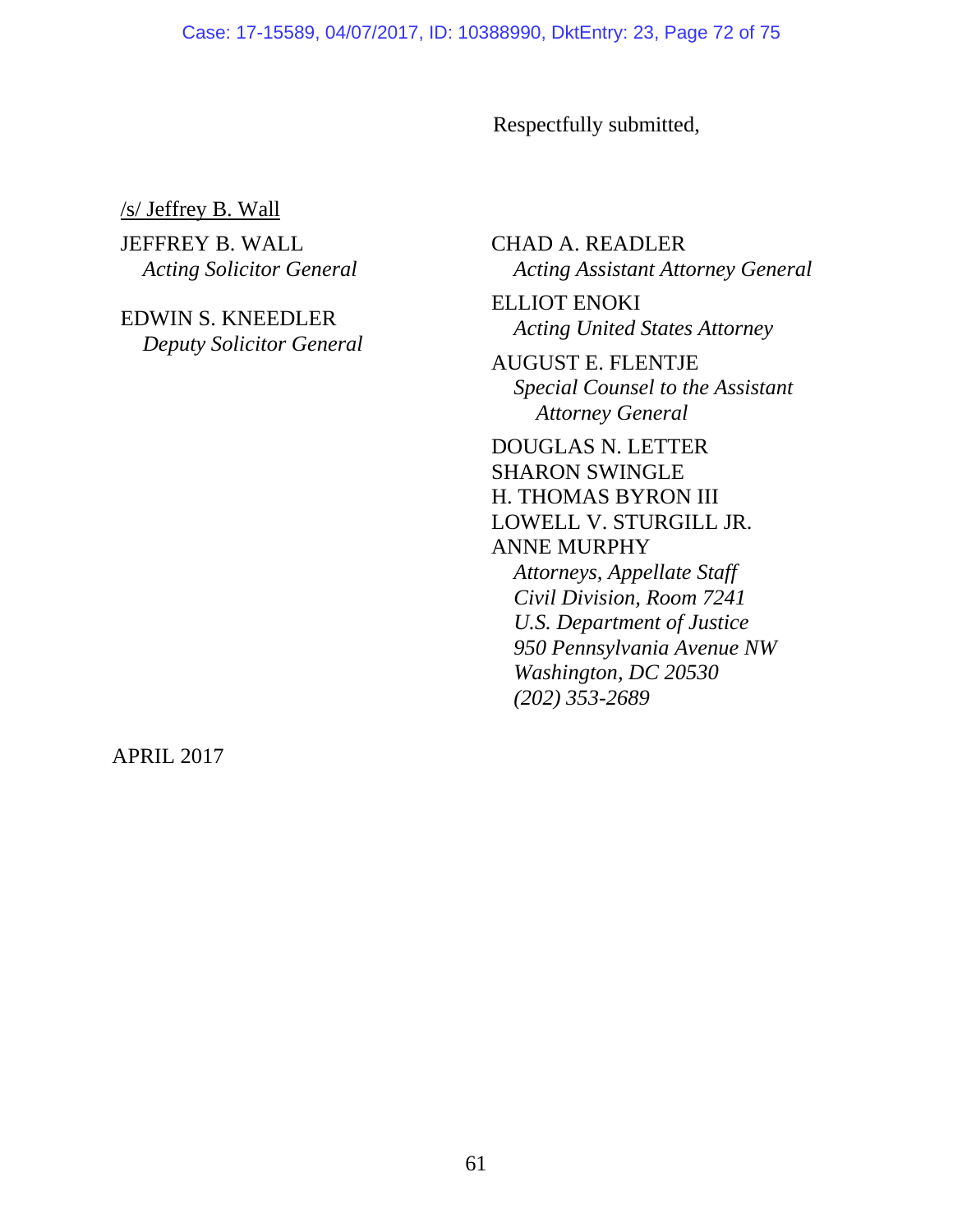## **STATEMENT OF RELATED CASES**

There are no related cases within the meaning of Ninth Circuit Rule 28-2.6. This appeal involves a challenge to Executive Order No. 13,780 (Mar. 6, 2017). That Executive Order revokes and replaces an earlier Executive Order, No. 13,769 (Jan. 27, 2017), which was challenged in *Washington v. Trump*, 847 F.3d 1151 (2017) (per curiam).

> /s/ Sharon Swingle Sharon Swingle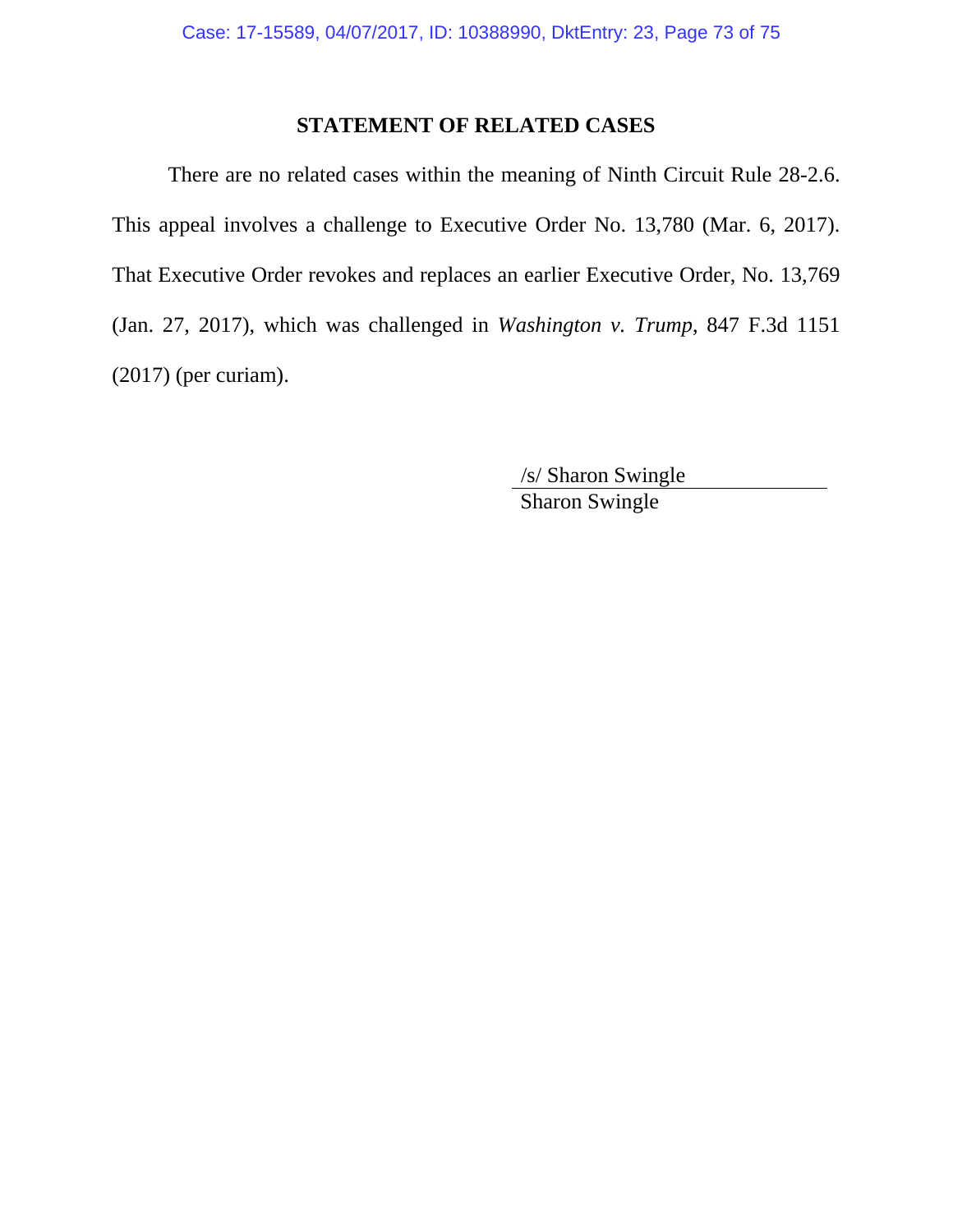## **CERTIFICATE OF COMPLIANCE**

I hereby certify that this brief complies with the type-face requirements of Federal Rule of Appellate Procedure 32(a)(5) and the type-volume limitations of Rule  $32(a)(7)(B)$ . The brief contains 13,981 words, excluding the parts of the brief excluded by Fed. R. App. P.  $32(a)(7)(iii)$ .

> /s/ Sharon Swingle Sharon Swingle